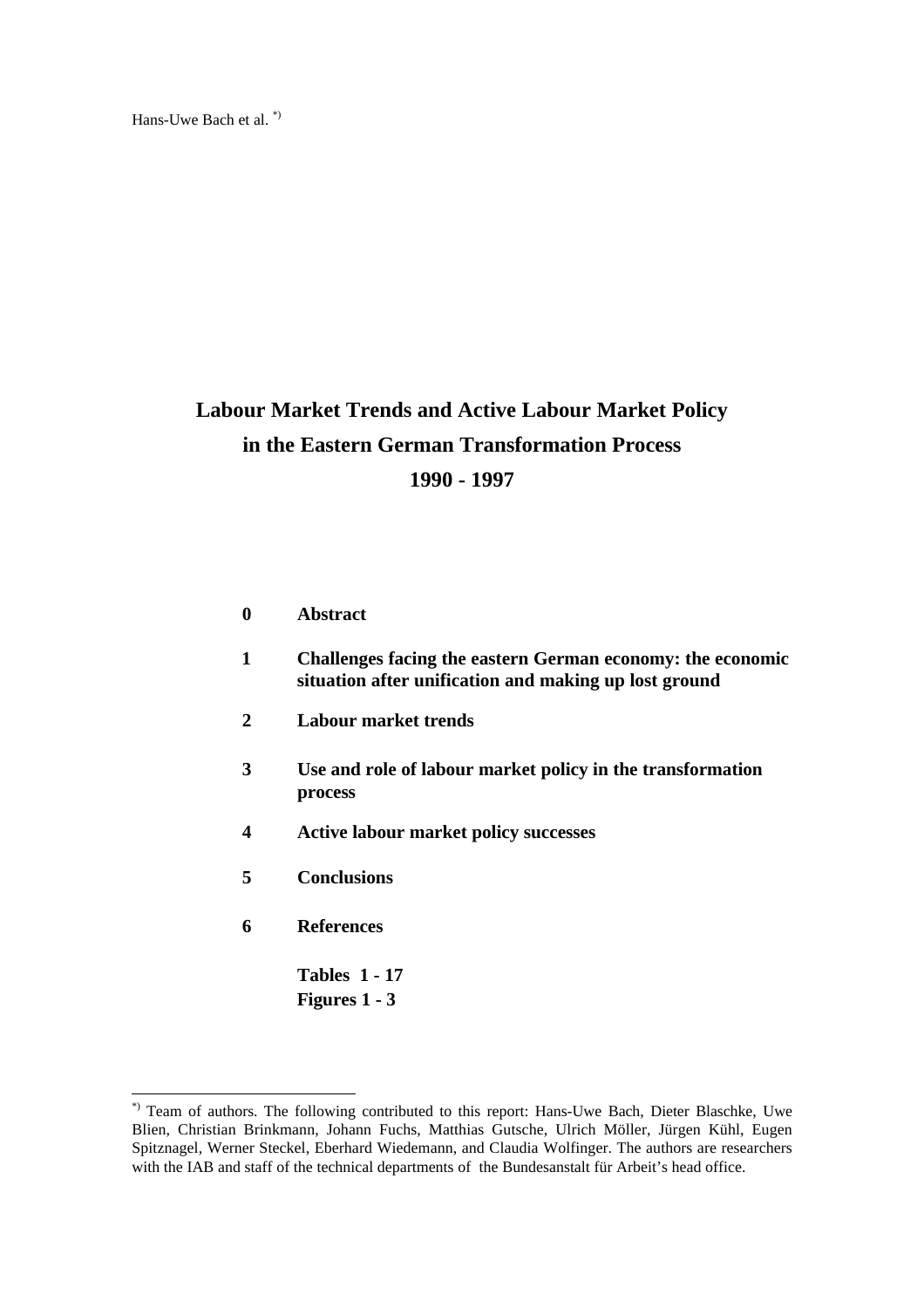## **0 Abstract**

After German unification in 1990, labour market policy makers were confronted with a drastic reduction in employment: more than three million jobs disappeared in eastern Germany, i.e. about one third. Unemployment rapidly soared to over one million and average unemployment in 1997 was 1.36 million, i.e. 18% of the work force.

A further escalation of mass unemployment was successfully held in check, but in the course of time the limits of labour market policy have started to show. It has become clear that labour market policy alone cannot solve employment problems in the eastern German *Länder* (including the eastern part of Berlin): it must be combined with other employment-related political decisions on instruments and institutions. A creative approach to novel models of co-operation of various political players (different fields of policy and different levels of decision-making) is nothing new in eastern Germany. However, tight budgets and less flexible administrative and political attitudes may well curtail such ventures.

Labour promotion is now provided for by a new  $law<sup>1</sup>$  which entered into force on 1 January, 1998 in Germany. It includes a still wider range of integration assistance options for persons who are difficult to place, as well as ways of establishing such cooperative approaches<sup>2</sup>, and even expanding them<sup>3</sup>. However, both hiring subsidies for certain target groups paid directly to regular business enterprises and new hiring incentives in the form of 'integration contracts'<sup>4</sup> merit further attention. The new law also substantially strengthened the decision-making competence of all 181 local labour offices<sup>5</sup>. This means that the regions themselves can influence the success of active labour market policy measures to a much greater extent than before.<sup>6</sup>

l <sup>1</sup> The *Arbeitsförderungsgesetz* (*AFG*), or Labour Promotion Act, introduced in 1969 and applied to eastern Germany with some modifications. It was revised and integrated into the more comprehensive Social Code as part III (*SGB* III).

<sup>2</sup> In view of the special labour market problems of eastern Germany a new form of lump-sum wage cost subsidies (*AFG* section 249h wage cost subsidies) was introduced in addition to the 'traditional' job creation measures. The provision covers the co-financing of certain structural policy measures (also see section 4.4). These have now been extended and renamed Structural Adaptation Measures (*SGB* III section 272 ff).

<sup>3</sup> 'Open'subsidies (*SGB* III section 10) are available as an additional instrument.

<sup>&</sup>lt;sup>4</sup> Also see *SGB* III section 217 ff. (integration subsidies), section 225 ff. (hiring subsidy for new establishments) and section 229 ff. (integration contract).

<sup>5</sup> Funds for active labour market policy are made available centrally and distributed to the regions by decision of the tripartite (representatives of employers, employees and public institutions) selfgoverning bodies of the *Bundesanstalt für Arbeit*, and subsequent approval by the Federal Minister of Labour. Most of the funds come from unemployment insurance and are subsidised from the federal budget. Within the scope of the funds allocated to them, the labour offices are now free to decide on the mix of instruments they want to implement in their particular region.

<sup>&</sup>lt;sup>6</sup> A paper was prepared in the beginning of 1997 for the German parliament's specialist committee: 'Overcoming the consequences of the *SED* dictatorship in the process of German unity'. It was updated in early 1998 (*SED = Sozialistische Einheitspartei Deutschlands,* German Socialist Uniform Party)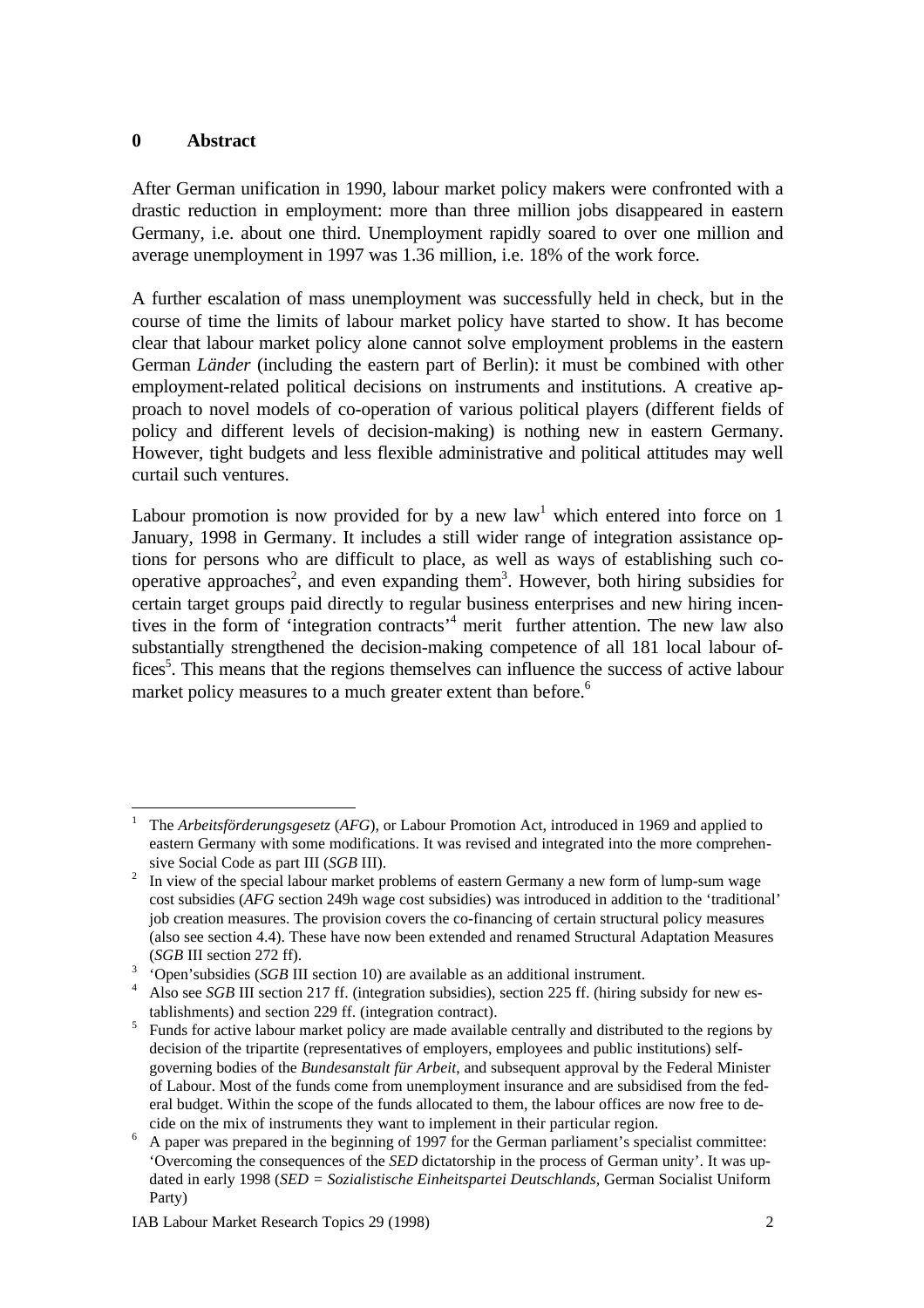## **1 Challenges facing the eastern Germany economy: the economic situation after unification and making up lost ground**

With the process of opening up to world markets, both the domestic division of labour in the former German Democratic Republic (GDR) economy and the division of labour of the COMECON central and eastern European state-trading countries became obsolete. The sudden advent of competition sent shock waves through the eastern Germany economy which had formerly been isolated. The impact of the change was further aggravated by German-German monetary union (mid-1990) when the currency was revalued by 300-400% (Brinkmann et al*.*, 1992, 1995). To make things worse, there were additional problems, such as frequent poor product quality.

By the new western standards, eastern German capital stock was obsolescent. Productivity per labour hour was about one third of that in western Germany. The public administration - a decisive factor in economic prosperity - was ill-fitted to cope with the new system of highly complex legal regulations adopted with only minor changes from western Germany during the process of political unification in October 1990.

As a consequence, production, particularly in industry and agriculture, dropped drastically: manufacturing declined swiftly to about two thirds of net production output in the second semester of 1990, or about one third of the original pre-unification level; since the second semester of 1993, it has been climbing again. The situation was exacerbated by the disappearance of major export markets, particularly in Eastern Europe. Because initial innovation and investment was inadequate and because of the *Treuhandanstalt*'s privatisation policy, eastern Germany first underwent extensive de-industrialisation before embarking on the current slow re-industrialisation process.

Over a two year period, real GDP dropped to two thirds of the 1989 level in the GDR. Between 1992 and 1995, it improved again by 6% to 9% per year, mainly as a result of growth in the construction and service industries. The decline in the volume of work and of employment (although the latter was delayed by the widespread introduction of short-time work) could not be halted until early 1994 (*Autorengemeinschaft*, 1997).

In describing this process of transition, authors (e.g. Manfred Wegener: *Die deutsche Einigung, oder das Ausbleiben des Wunders*, 1996) reiterate the complexity of the 'large-scale experiment of German unification'. Initially, many were almost euphoric but very soon revised their assessment of the burdens imposed by adaptation to be more realistic. It is now generally accepted that the problems of German unification cannot just be put down to economic mistakes or miscalculations made since 1990. To quote Wegener (p. 14): 'The difficulties concomitant with the abrupt change of social system, the conquest of foreign markets, the acquisition of management skills and the adoption of the complex rules of the market economy (frequently excessively perfected in the typical German way) have also not yet been fully contended with. Both sides underestimated, disregarded or simply did not anticipate how arduous the social learning process would be.'

While it was perfectly clear that the main priorities were to restructure the infirm economy, replace dilapidated infrastructure and to overcome the shock of unification, the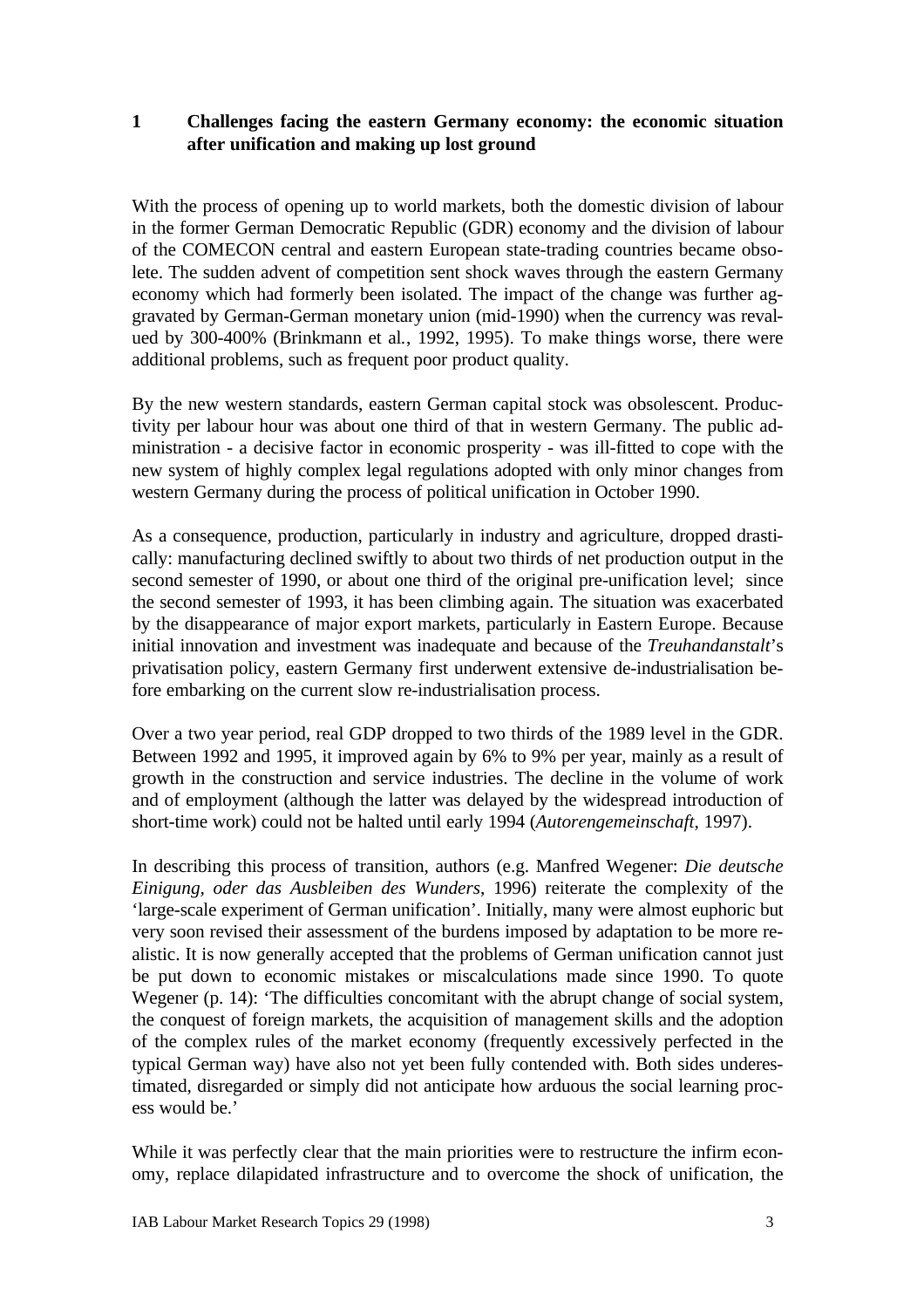details of the reconstruction and catching up process that the eastern German economy needed to go through were hard to define. Although real GDP was growing at a respectable rate soon after the collapse of the GDR (Table 1), real net output per worker in eastern Germany today is still merely a little more than half that of a western German worker  $(Table 2)^7$ .

Since 1993 per capita gross fixed capital formation has been considerably higher in eastern Germany than in western Germany (Table 2). However, most of it was swallowed up by public infrastructure and construction, which, although they were a necessary condition for self-sustaining growth, were by no means enough on their own (Wegener, 1996, p. 16ff). Investments in the manufacturing industry continue to be far too low. There used to be more industry in the GDR economy than in the former FRG, but now it has clearly dropped below the western German level.

The process of catching up was mainly financed by west-east transfer payments: it is believed that large transfer payments continue to be necessary  $(Table 3)^8$ .

# **2 Labour market trends**

## **2.1 Past trends and future prospects**

The data in Tables 4a and 4b reflect labour market trends in eastern and western Germany since 1989. In 1995 there were 6.4 million employed persons in eastern Germany (1993: 6.2 million; 1994: 6.3 million), which is no more than two thirds of the original (pre-unification) number. Due to the economic situation, the labour force in eastern Germany has been shrinking again since 1995. The number of employed persons in western Germany has been declining after the 'unification boom' petered out in 1993. Initially, short-time work was common in eastern Germany, but then it decreased and the working hours per employed person now exceed hours worked in western Germany. In recent years, the development of the number of working hours has been comparable to that in western Germany. These tables also show that the productivity gap between western and eastern Germany persists, while the level of incomes (gross wage and salary sum per employee) is clearly closer to the western German figure (by 77 %).

The number of registered unemployed persons in eastern Germany initially soared until mid-1991 and was around 1-1.2 million; until very recently, clear upward trends have been observed once more. It must be observed that registered unemployment previously accounted only for a small part of the employment gap in the eastern *Länder*. Labour

 $7$  The value added per gainfully employed person in eastern Germany at the respective prices at the time is calculated to be 55% of the corresponding western German figure for the first half-year 1996 (*Deutsches Institut für Wirtschaftsforschung et al, 1*997, p. 47). This figure is not directly comparable with the figures shown in Table 2 (real GDP per gainfully employed person). Some of the lag in eastern German productivity is due to the relatively lower utilisation of comparably advanced production capacities than in the west.

<sup>8</sup> 'Generally there is no doubt anymore that the new *Länder* still need further support' (*Deutsches Institut für Wirtschaftsforschung et al,* 1997). It is important to remember that transfer payments also concern public works which are usually a federal responsibility (e.g. construction of interregional roads).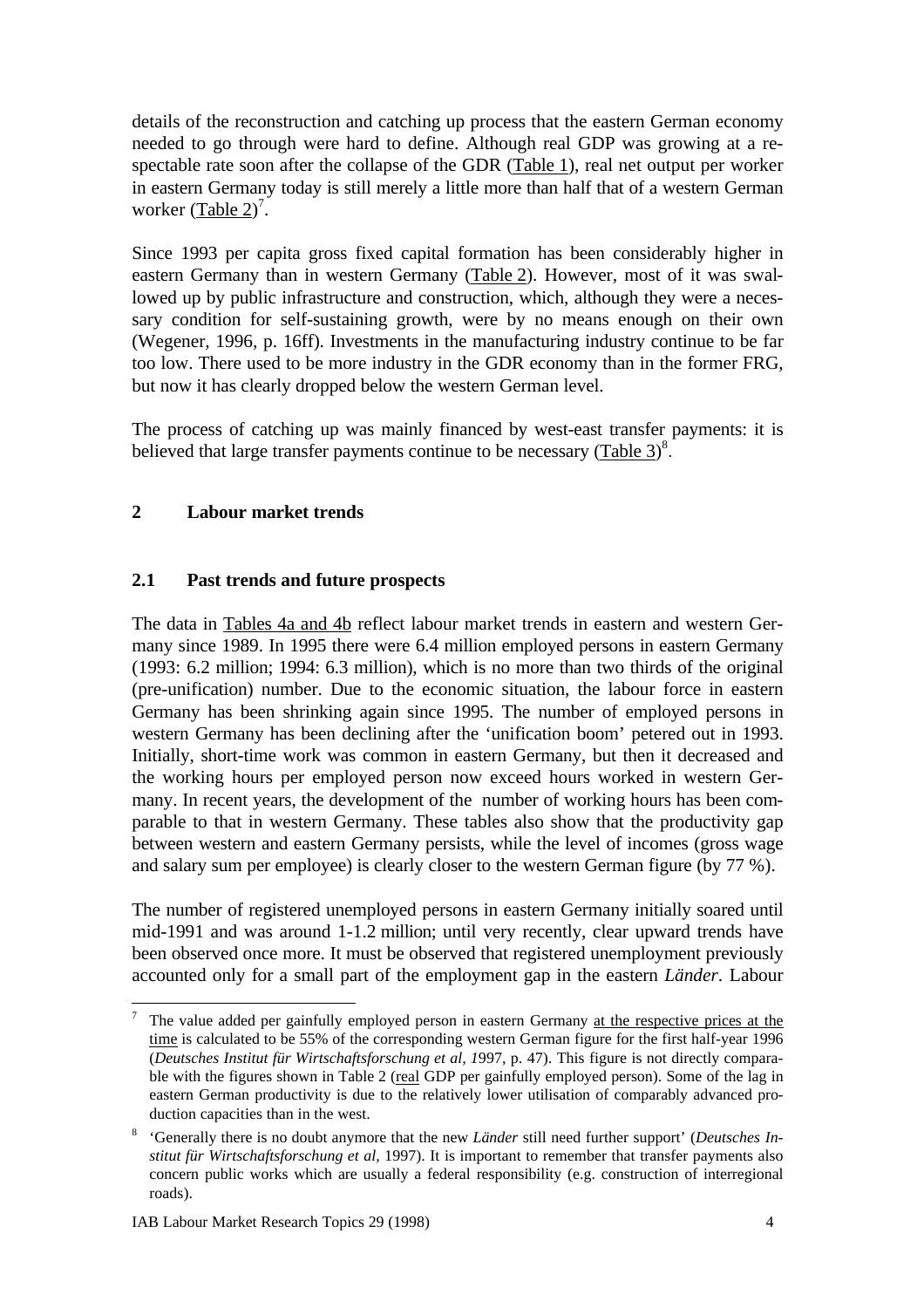market policy measures, net westbound migration and commuting to the west greatly relieved the strain on the labour market in the years immediately after unification (Figure 1).

The 'silent reserve' must be considered when drawing up any labour market balance sheet: this applies in the case of eastern Germany too. In the strictest sense of the term, this encompasses people who are not employed but who are looking for work without being registered as unemployed with the labour offices ('active silent reserve'), or those who are discouraged and who have abandoned their job search temporarily until the labour market situation has improved ('passive silent reserve'). In the wider sense, the term includes the people participating in further vocational training programs and those retiring early or receiving a pension earlier because of the labour market situation. In 1997, the silent reserve in eastern Germany totalled approximately 800,000 persons (see Table 1). A decrease in the number of persons participating in further training who are part of the silent reserve is partially offset by an increase in the silent reserve in the stricter sense of the term (e.g. once they are no longer entitled to earnings substitution benefits).

If in the case of short-time work only full-time equivalents are considered, at the end of 1991 the labour market policy measures<sup>9</sup> shown in **Figures 2 and 3** were relieving the strain on the east German labour market by a total of 2 million. In addition there were about 1 million registered unemployed. When the special arrangements for the payment of short-time working allowances and for pension transition allowances (which permitted people 55 and over to retire early up to the end of 1992) were discontinued, legislative changes and tightened public budgets reduced the effects of this direct source of relief to  $525,000$  persons by the end of  $1997^{10}$  (see below and Bach/Jung-Hammon/Otto, 1998). The number of people receiving pension transition allowances is decreasing by more than 50% every year so that by the end of 1999, there will no longer be any beneficiaries of this type of early retirement.

Medium and long-term labour market forecasts indicate that the recovery of the employment situation will be extremely slow - even assuming considerable economic growth (Buttler/Klauder, 1993; IAB,1995; Klauder, 1996). The main underlying reason is the productivity lag compared to western Germany, $\frac{11}{11}$  and wages that have jumped far ahead of productivity.

According to a scenario formulated by the *IAB* (based on 1994, *IAB*-Zahlenfibel, 1995) regular employment in the eastern *Länder* could be pushed to about 7 million by the year 2010, provided that investments and transfer payments are high. Persons employed in job creation schemes would have to be added to that figure. However, recent trends

l

<sup>9</sup> Short time working allowances for temporary loss of working hours (*Kug*), full time vocational further training and retraining programmes (*FuU*), general job creation schemes (*ABM*), early retirement benefits (*Vog*) by GDR government decree, February 1990, and a pre-pension bridging allowance (*Alüg*) under the Labour Promotion Act (*AFG*). In 1993, a new kind of job creation measure was offered in the form of lump-sum wage cost subsidies under *AFG* section 249h. For details of the relief effect of each of these instruments, see section 4.2 below.

<sup>&</sup>lt;sup>10</sup> If indirect effects for employment are considered as well, this relief effect is greater. See *Autorengemeinschaft* (Team of Authors), 1998, and section 4.2 below.

 $11$  Both regarding technological status and factor prices.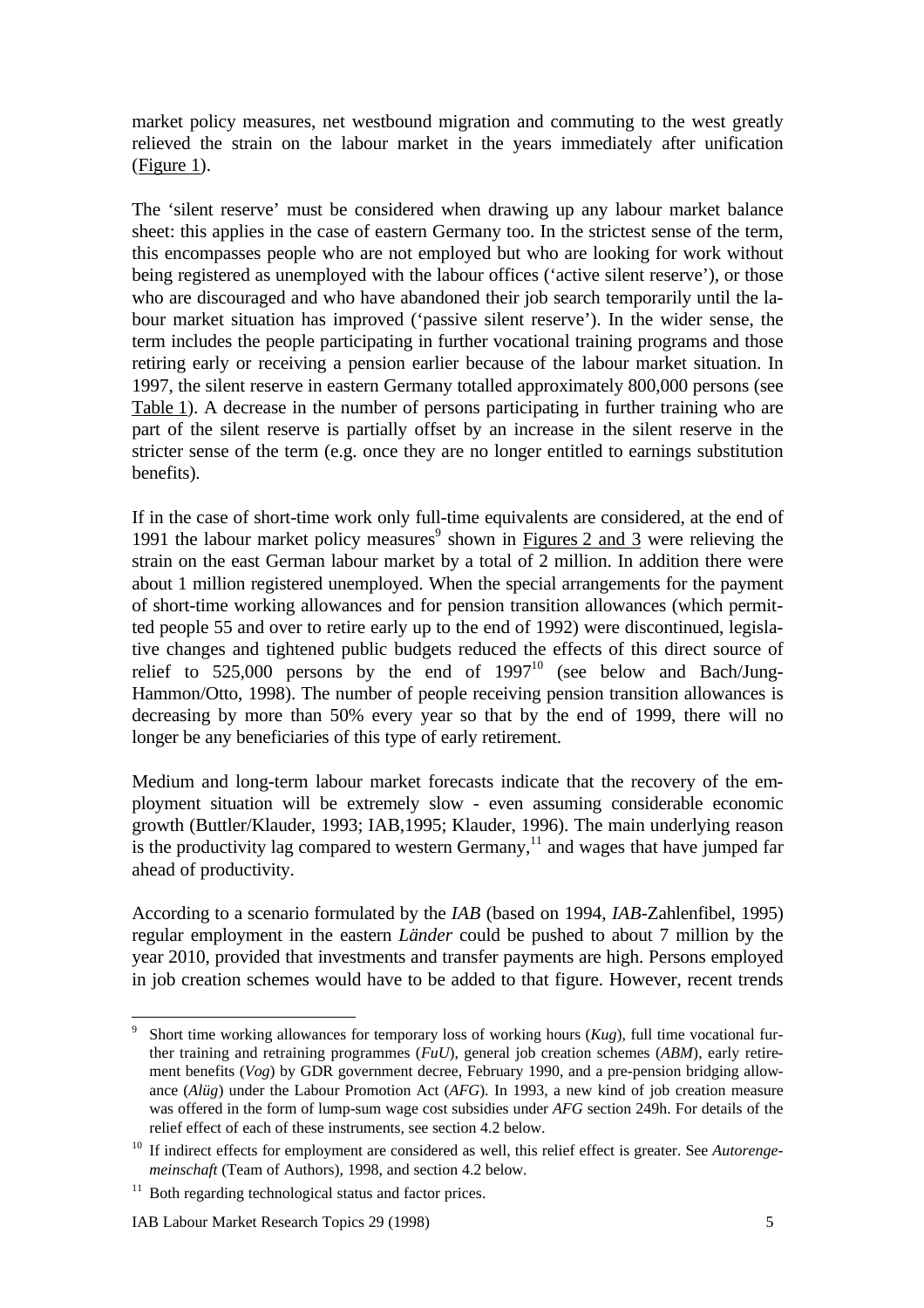which have also flattened economic growth indicate that it will probably take much longer for the new *Länder* to achieve such a high level of employment.

There is still no indication that the high female work force participation rate is adapting quickly to western German conditions. Changes in pension requirements and entitlements will expand the labour force potential in the new *Länder*. It is already possible to say that the number of workers in employment covered by social security who are 60 years and older in the new *Länder* will grow from roughly 65,000 in 1996 to about 280,000 by the year 2000, i.e. will quadruple. This means that by the year 2010, the east German labour force supply could well total at least 8 million.

All in all, an updated version of the *IAB* labour market scenario for the eastern *Länder* might be expected to diverge considerably from earlier ones. The 1995 *IAB* baseline scenario estimated that underemployment (unemployed and silent reserve) would affect about 1 million people in the year 2010, but probably only indicates the lower limit of potential unemployment for that year, if there are no substantial political efforts and concessions made by the social partners (e.g. shorter working hours, wage restraint).<sup>12</sup>

# **2.2 The** *Treuhandanstalt***'s activities, 1990 to 1995**

The *Treuhandanstalt* (*THA*) was established while the GDR still existed to act as a rescue company for state-owned industrial corporations and groups. When it went into operation in the middle of 1990 it was the world's biggest public employer with a work force of 3.5 million. At the same time, because it held the 45,000 operating facilities of the 8,900 GDR collective combines, it was the largest interim owner of companies and property in the new parts of the Federal Republic of Germany. It was responsible for the privatisation and restructuring of these companies, which in 1989/90 still employed over 4 million people, i.e. more than 40% of the total GDR labour force. By the end of 1991, the number of workers employed by companies still owned by the *THA* had halved, and by the end of 1995, fewer than 50,000 were employed by the successor institutions of the *THA.* These figures have been obtained from regular surveys in *THA*owned companies and former *THA*-owned companies conducted on behalf of the *Bundesanstalt für Arbeit* (*BA*) (German Federal Labour Office) and the *THA*. (See Wahse, Dahms, Schäfer, Kühl 1996, p. 109.)

The fully privatised *THA*-firms employed almost 950,000 persons at the end of 1995, and another 350,000 worked in hive-offs of former *THA*-owned firms. Since early 1993, privatisation has generated less employment than was lost in firms that had already been privatised. These latter firms expected to shed another 135,000 workers (extrapolated figure) between October 1995 to early 1998.

The consequences of such cuts in employment, some made before and some after privatisation, were palliated by labour market policy and social security measures, in particular with funds from contributions paid in by the workers, but also with federal funds.

<sup>&</sup>lt;sup>12</sup> See *IAB* simulated calculation on strategies for more employment in western Germany (Klauder/Schnur/Zika, 1996a and 1996b)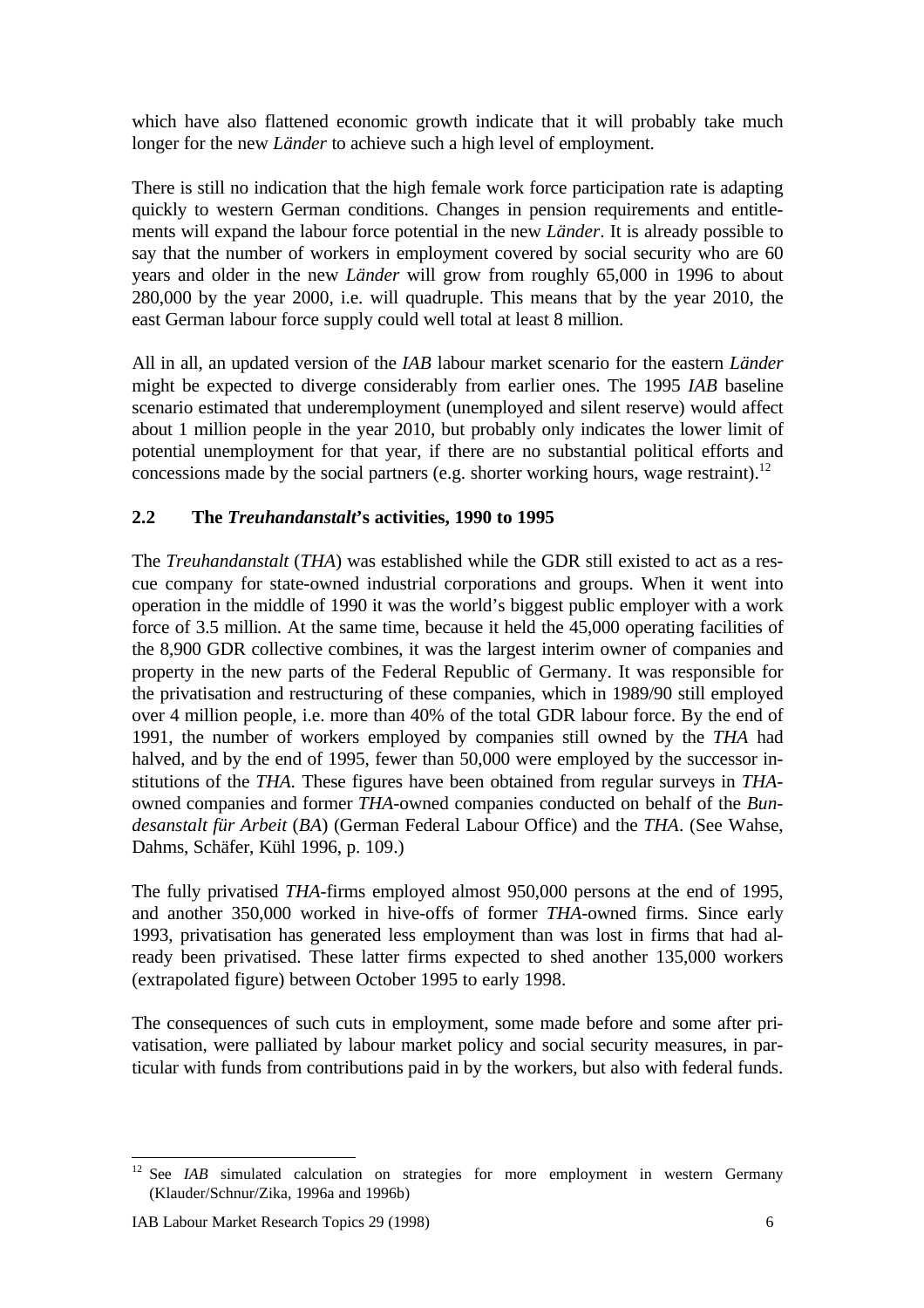Excluding those who returned to or continued their employment in privatised firms, about one third of the work force ended up unemployed.<sup>13</sup> Early retirement schemes where they existed, were rapidly depleted. The number of resignations dropped from 16 % in 1990/91 to 7 % in 1994. Cuts in employment were increasingly absorbed by *ABS* enterprises<sup>14</sup>( up to 12 %). After 1992, practically all job creation and further/retraining schemes were being organised by *ABS* enterprises. Any other schemes were replaced by lump-sum wage cost subsidies under section 249h of the *Arbeitsförderungsgesetz* (*AFG*), (Labour Promotion Act), which covered one seventh of redundancies in 1993/94.

A cumulation of the results of *THA* privatisation by type of company shows the following figures: 14,600 privatisations, including 6,500 full or majority privatisations and 2,700 management buy-outs as opposed to 3,500 closures of companies or parts of operations. Some DM 200 billion in investments were approved in contracts made with the *THA* as well as the maintenance or addition of about 1.5 million jobs in these privatised companies (the original number of jobs before unification was over 4 million). It must be noted that these job commitments were not included in the *THA*'s initial privatisation contracts, but only in contracts after 1991.

Between 1991 and 1996 a total of DM 126 billion went to *THA*-firms (or after 1995 to *THA*-successor firms) in the form of economic transfer payments: this actually represents  $46\%$  of west-to-east transfer payments for the economy during this period<sup>15</sup>. Before 1994 the percentage was still considerably higher (62 %). From the perspective of labour market policy the question arises, at least retrospectively, whether this was an efficient deployment of resources in view of the relatively small number of jobs that survived in *THA* and ex-*THA* firms. Since 1995 these transfers have been of relatively minor importance (DM 1-3 billion per year).

## **2.3 Restructuring by industry and category of employee**

Tables 5a and 5b show employment trends in eastern Germany overall and by individual industry for the first five years after unification. It is important to note the definitions of the Labour Market Monitor used here. The Labour Market Monitor compiled data for a representative longitudinal study until November 1994 for the *Bundesanstalt für Arbeit*. 16

The average decline in the number of employed persons to 68 % of the pre-unification level persisted until November 1993 and was followed by a slight upward turn to 70 % by November 1994.These trends affected different branches of industry very differently.

 $13\,$ <sup>13</sup> If individuals whose later activities were unknown are included, the percentage will certainly be higher.

<sup>14</sup> *Gesellschaften zur Arbeitsförderung, Beschäftigung und Strukturentwickung* (*ABS*), or Labour Promotion and Structural Development Enterprises; see Section 4.4 below. These enterprises implemented job creation measures mainly financed with funds from active labour market policy.

<sup>&</sup>lt;sup>15</sup> Table 3 lists the total of the transfer payments to business enterprises. Of these, the *Treuhandanstalt* (or its successors after 1995) companies received DM 19.9 billion (1991); DM 29.6 billion (1992); DM 38.1 billion (1993); DM 34.4 billion (1994); DM 1.1 billion (1995) and DM 2.8 billion (1996 target). Source: Federal Ministry of Finance.

<sup>&</sup>lt;sup>16</sup> Limited to people aged 16-64 and excluding persons who had moved west prior to the first survey in November 1990. See *Infratest* 1995.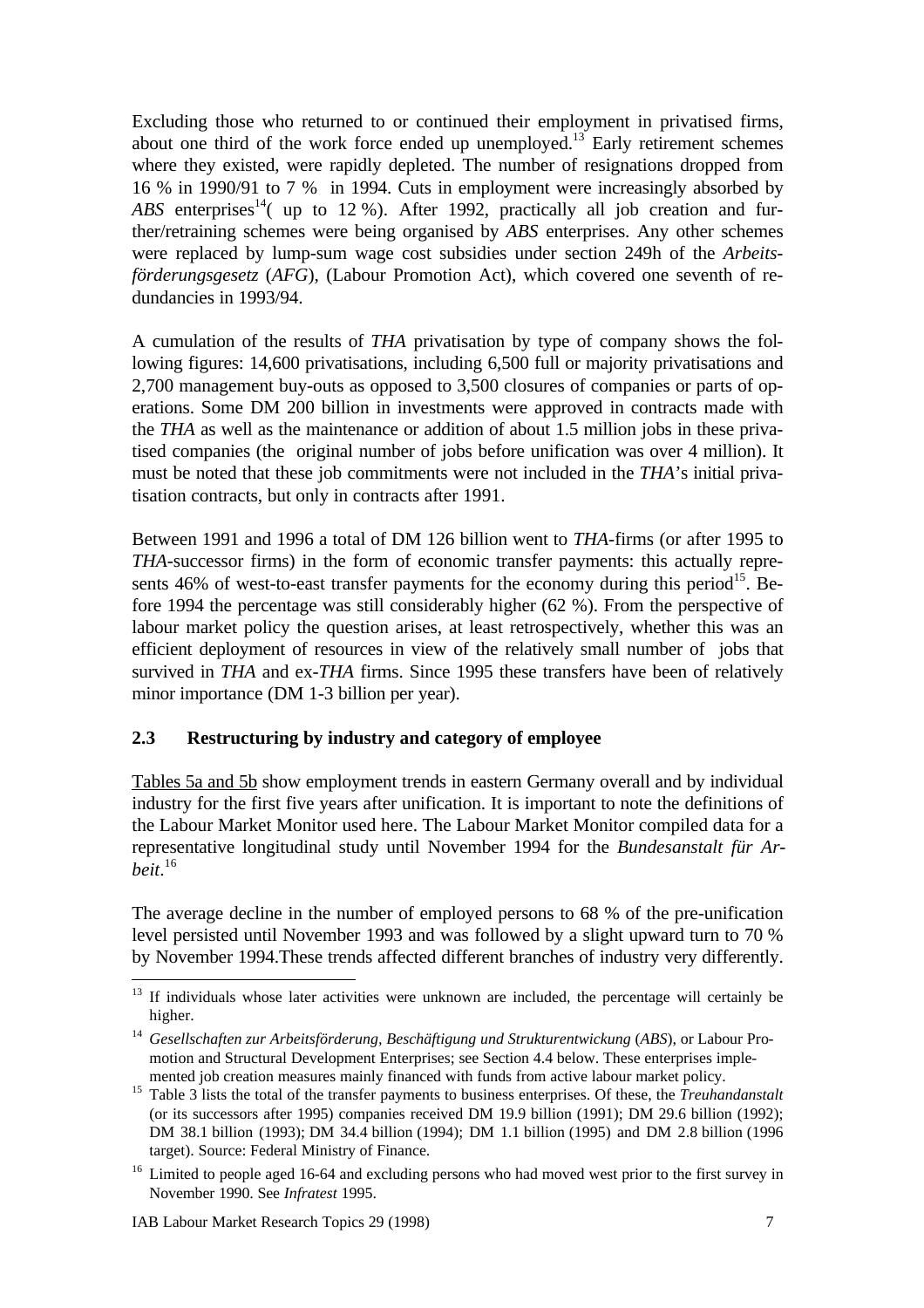There was an immediate (i.e. already significant by the end of 1991) dramatic drop in agriculture and forestry (down to 27% of pre-unification employment levels by November 1994), in mining and energy (down to 36%), in metalworking and electrical engineering and the remainder of manufacturing industries (down to 49% and 55% respectively). However, in contrast there was major growth in the field of banking/insurance (up to 266%) and construction (up to 115% by November 1994).

In 'other services' (e.g. education and health care) the number of employed persons fell only slightly at first and returned to its pre-unification level by 1994. Considerable restructuring took place in these sectors too, i.e. both closures and layoffs, as well as new hirings. Overall, employment remained constant, but the percentage of all employed persons working in 'other services' went up from 22% in 1989 to 31% in 1994.

The sectors which benefited from the general trend, including transport/railways/postal service sectors, together employed about 55% of the labour force in 1994 (38% in November 1989). These sectors account for 36 % of the unemployed and 30 % of the long-term unemployed.<sup>17</sup> On the other hand, only 4% were still employed in agriculture compared to a pre-unification figure of 10%, although this sector accounted for 9 % of unemployment and 11 % of long-term unemployment in November 1994.

Sectoral differences in employment trends combined with location-specific factors have caused the employment situation to develop very differently in different regions: this will be discussed in more detail in the next section. While such regional discrepancies greatly affect an individual's opportunities on the labour market, they do not totally or directly structurally affect unemployment or long-term unemployment. So, for example, job cuts in the mining sector were able to be cushioned to a great extent by early retirement and other labour market policy measures; large employment and training firms were established early on to implement such schemes.

Tables 5a and 5b indicate obvious, in part drastic, restructuring of employment in some sectors of industry to the detriment of women. In the period under review, male and female employment developed relatively in proportion only in agriculture/forestry and in mining/energy (where major, less selective employment cuts were made and almost no hiring took place) and in 'other services' (usually a women's preserve). Men benefited much more than women from the employment growth in the relatively small banking/insurance sector; in the metalworking/electrical engineering sector the number of men employed dropped to 60% between 1989 and 1994, while that of women employed dropped to 26%. It should be noted that in the fields of industry and technology, men have apparently taken many jobs formerly occupied by women.

Tables 6a and 6b show that the massive job cuts, most of which occurred before the end of 1992, mainly affected older workers, specifically older women. The number of persons in the 55-59 age group in work dropped by two thirds (November 1992). During this period, people who lost their jobs could no longer draw on early retirement or retirement transition payments since these schemes were discontinued at the end of 1992. This had a major effect. Employment levels in subsequent age cohorts even in this age

 $17$  For the purpose of the analysis, persons who were registered as unemployed both in November 1993 and in November 1994 are considered to be long-term unemployed persons.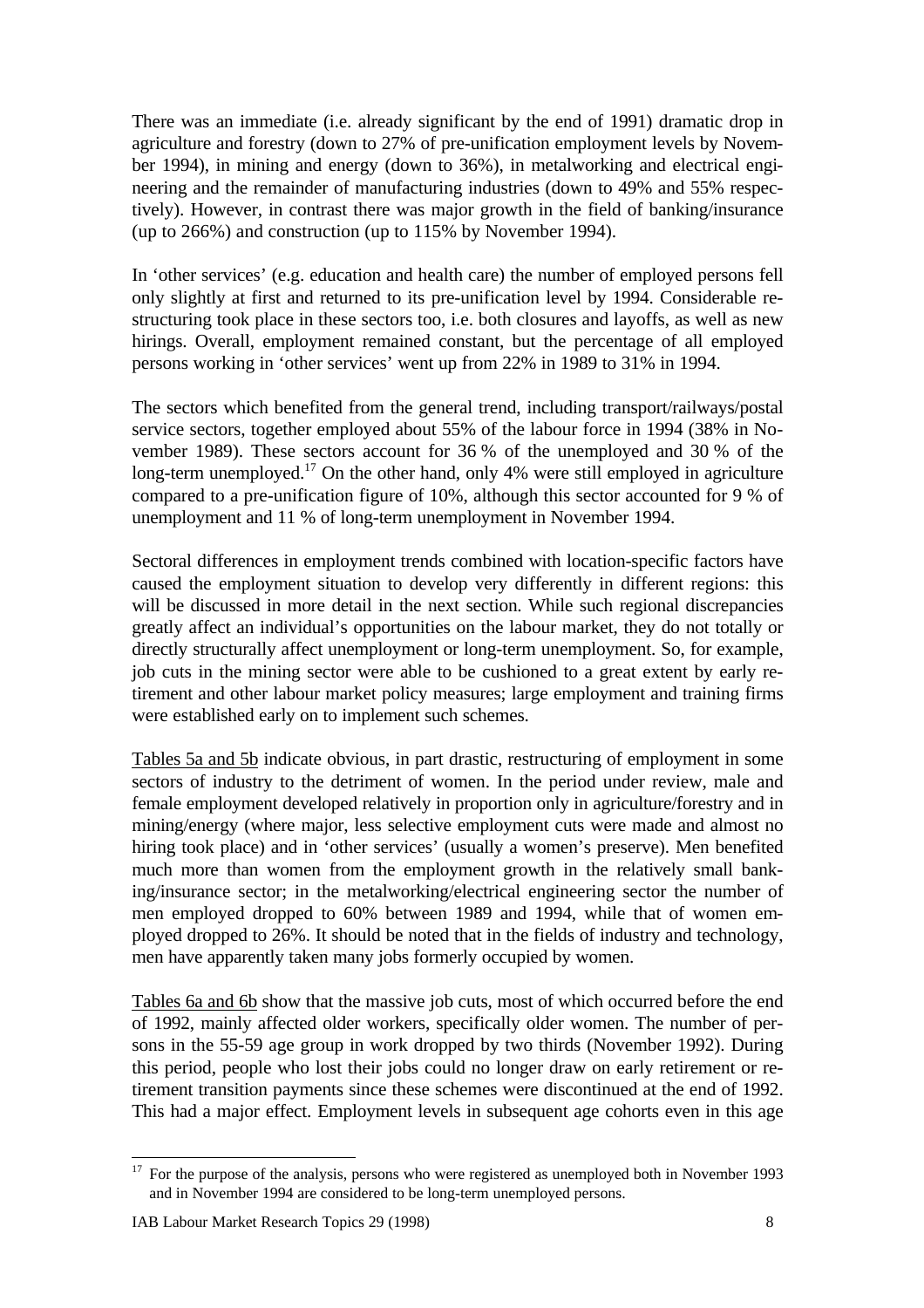group who were no longer entitled to these payments went up again (back up to 58 % in November 1994 compared to November 1989).

Older workers clearly run the same higher risk of becoming long-term unemployed as in the west. Two thirds of the long-term unemployed (here: already registered as unemployed for at least one year) were 40 years old or older.

Unemployment among younger people (under 25 years old) remained at a tolerable level, at least until November 1994: this age group was barely affected by long-term unemployment. Nevertheless, the number of persons in employment in this group decreased disproportionately, mainly because of longer school attendance (including university studies). Because of there were fewer apprenticeships in companies and substantial problems with transition at the 'second threshold', i.e. after completion of an apprenticeship, young people frequently chose to stay on at school for longer simply to mark time, although in the meantime they were also improving their level of skills.

Tables 7a and 7b show the qualifications (i.e. highest vocational qualification) of the labour force and how things have changed since November 1989. They also show corresponding data for the unemployed and longer-term unemployed in November 1994. Clearly less qualified persons (in particular semi-skilled workers) were disproportionately affected by the adaptation processes. The percentage of semi-skilled and unskilled workers in the work force dropped from 10% (November 1989) to 7 % (November 1994). At the end of the period under review, they accounted for 11% of unemployment and 14% of long-term unemployment. In comparison, the percentage of university graduates in the labour force went up from 10% to 17%. In November 1994, they accounted for 8% of unemployment and 7% of long-term unemployment. It is also very clear that male skilled-workers are clearly better off than female skilled-workers. On the other hand, more men with advanced technical qualifications were out of work than women.

It must be noted that during this five year period, reassessments and adjustments took place regarding vocational qualifications; this makes it harder to make comparisons over time (aside from structural comparisons of the employed, unemployed and longerterm unemployed in November 1994). Particularly striking is the 'miraculous proliferation'<sup>18</sup> of people with the highest level of qualifications. These qualifications at first only included 'university studies', but were later broadened to cover 'studies at a technical institution of higher education (*Fachhochschule*)' too. The subsequent recognition of *Fachschule* training as equivalent, together with a revised classification of disciplines has led to a clear shift in these two levels of qualifications.

## **2.4 Development of regional disparities**

After unification, regional disparities rapidly emerged in the eastern *Länder*. One reason was the geographical distribution of economic activities in the final years of the GDR, which was also to have an effect in the future. A second reason was the changes during the transition period which led to regions being affected by employment cuts and the

<sup>18</sup> See explanation in *Infratest Sozialforschung* (1995), p. 21

IAB Labour Market Research Topics 29 (1998) 9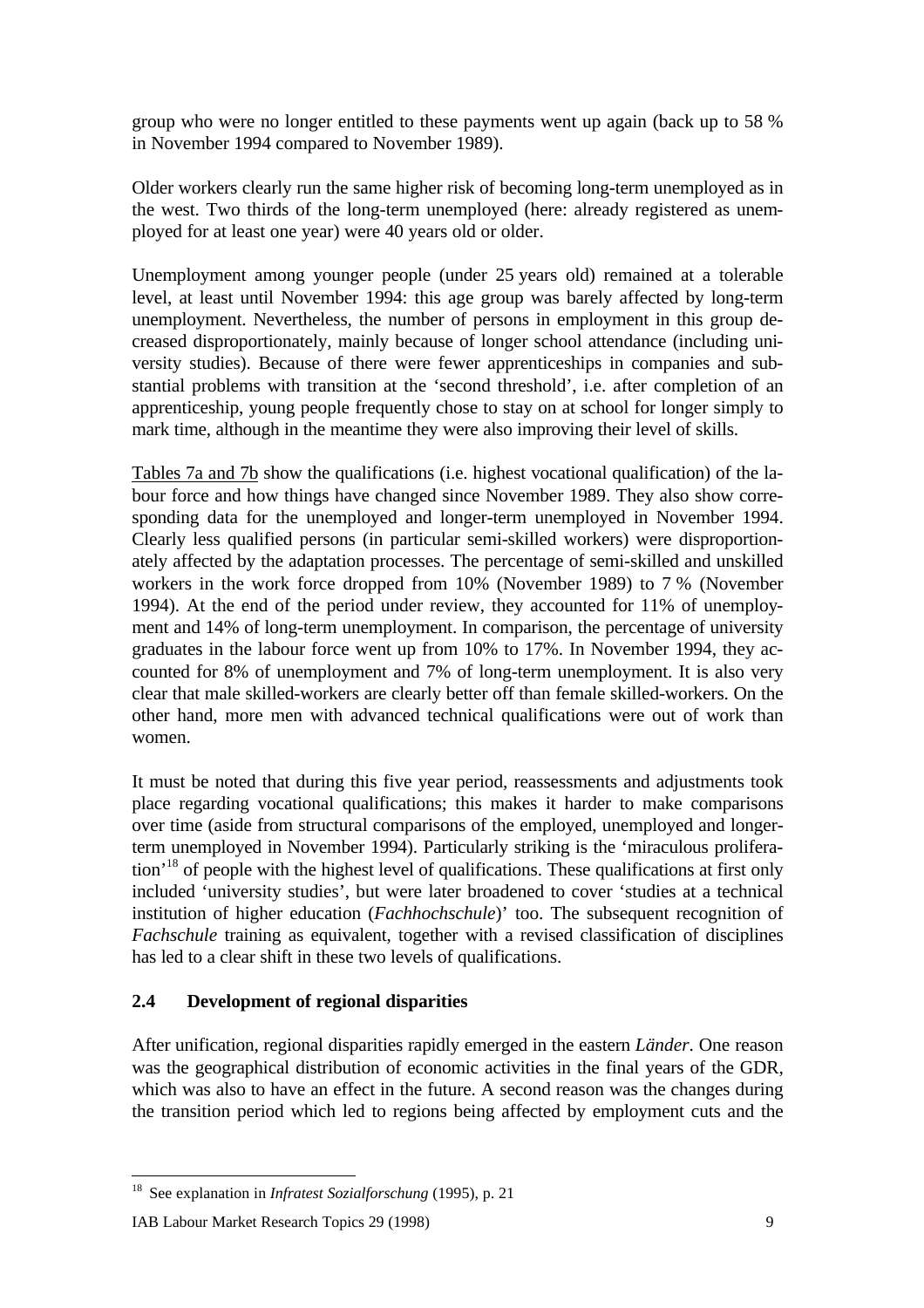spread of unemployment very differently. The regional structures which formed right after unification persist to this day.

Let us first look at the situation before unification. *IAB* GDR data from 1989 showed that the GDR's regions were characterised by mono-structures and concentrations to an extent hardly known in the west. Eisenhüttenstadt is an extreme example of this: one branch of industry (metal-working) accounted for 38.6% of employment (compared to 1.6% in the GDR as a whole; see Rudolph, 1990: p. 494). Such mono-structures pose a great risk for future development. If the *Kombinat* (corporate group) dominating the region had to let large numbers of people go, this would threaten the survival of the entire catchment area. In addition, the GDR's regional structures were not appropriate for the conditions of the market economy that evolved after unification. These structures neither reflected the traditional economic links that had existed prior to 1945, nor the production relationships which would be important for the future integration of the former GDR into the world market and unified Europe.<sup>19</sup>

Severe regional disparities were bound to develop for these reasons alone. They grew rapidly, partly because the GDR was opened up so quickly, adopting a market economy and democratic system at top speed, and secondly, because the GDR's regional structures were functionally inappropriate for the new situation.

There were other factors resulting from the unification process itself (see Koller/Jung-Hammon, 1993). An analysis of the transition period (see Blien/Hirschenauer, 1994 and 1995) describes how they emerged in detail. As already mentioned, employment dropped significantly throughout the former GDR between 1989 and 1993 (by at least 39 % in total). However, the labour market situation differed widely from region to region. The drop in employment was most benign in Potsdam (18 %) and Dresden (31 %). However, at the other extreme, in the Klötze/Salzwedel region employment dropped by 50 %.

This pattern of regional development had not been expected: at the time of unification it was believed that geographical proximity to the west would make competitive production spread progressively from west to east and around West Berlin, but this did not happen. The result of a thorough multi-variant analysis of regional development showed that it was precisely those regions closest to the west that emerged relatively worse off, i.e. those bordering on the old German-German border and East Berlin.

The situation around Berlin and the urban centres in the south of the new federal *Länder* was more positive. These regions clearly contrast with the rural areas, particularly those north of Berlin, which suffered most from negative labour market trends. The pattern of regional disparities, which came about in only four years, can be explained by the following factors: firstly, it is important to remember that the former FRG's regions bordering on the GDR had been at a disadvantage because of their peripheral location and were characterised by structural weaknesses. However, it was precisely where the situation was relatively more favourable - e.g. in Wolfsburg at that time - that the employment cuts in the east were most severe (Klötze/Salzwedel is located

<sup>&</sup>lt;sup>19</sup> Production for eastern Europe markets which it had been hoped would have a stabilising effect also soon collapsed.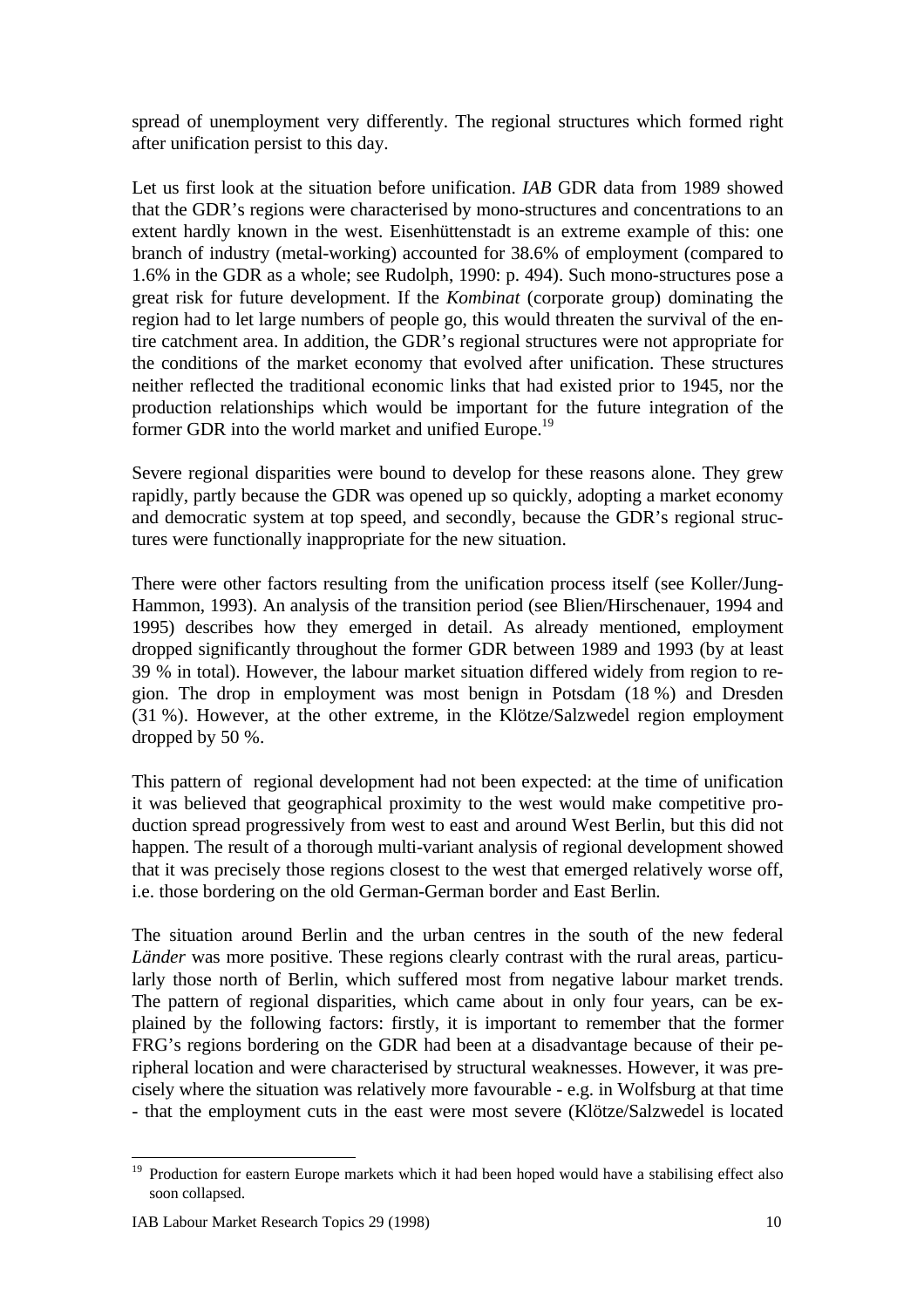the other side of the old German/German border from Wolfsburg). This shows that the regions bordering on the west were unable to withstand the competitive pressure from the west and therefore suffered most losses in employment. Many of the people affected commuted to jobs that had been newly created in the west near where the border had been. The situation was relatively more positive in urban centres because of the expansion of urgently needed new types of public and other services.

There were other criteria linked to the employment cuts and which can help assess regional differences and disparities in development. New firms were established mainly in the urban centres (see Lehmann, 1994). In 1993, the structure of unemployment was similar to that of reductions in employment.<sup>20</sup> One of the major differences was that the employment figures for the regions bordering on the west were not as worrying, since people could more easily commute to the west of the Federal Republic of Germany. The unemployment figures were not as disparate as the figures for the slump in employment, because labour market policy measures helped balance things out.

In the case of regional wage differences, structures were once again similar<sup>21</sup>: relatively low wages frequently coincided with employment cuts. This means that certain regions were at a twofold disadvantage: first, because the employment situation was poor and second, because incomes were poor. However, the regional differences found in incomes were clearly less pronounced than in western Germany.

This analysis was based on the transition period. During this phase, the regions adapted to the new market economy environment in ways which still affect their progress today. For unemployment, the most recent figures are available and can be used to analyse regional disparities. According to the data for December 1997, the same structures emerge again. These figures may in this case also be used for micro-region analysis, i.e. at the level of the individual local employment office (see Bach, Jung-Hammon, Otto, 1998). In contrast to the regions in the west, the situation in urban centres seems rather favourable. The unemployment rate for Potsdam and Dresden, for example, is merely 16% and for 18% Leipzig, while the overall rate for all new *Länder* together is 21%. On the other hand, rural unemployment is high, particularly in the north. The Demmin office in Mecklenburg-West Pommerania is the record holder with an unemployment rate of 30%.

It is once again clear that the regions of the eastern *Länder* bordering on the former border generally have not experienced any positive developments. Things are different around Berlin, in particular West Berlin, where unemployment rates are generally lower (lowest rate in Potsdam). This is because West Berlin, which used to be a city without a hinterland, is now undergoing the same changes as other urban centres in western Germany, i.e. a shift of production capacity away from the centre to the periphery. The relatively favourable unemployment figure for East Berlin, however, is mainly attributable to the fact that the number of workers commuting mainly to the west part city is particularly high (see Bogai, 1996). The figures for the regions bordering on the Czech Republic are surprisingly rather positive while those for the regions bordering on Poland are disproportionately negative (see Bach/Jung-Hammon/Otto, 1998).

 $20$  Correlation was 0.58 (see Blien/ Hirschenauer, 1994).

<sup>&</sup>lt;sup>21</sup> Correlation with reduction in employment:  $-0.76$ .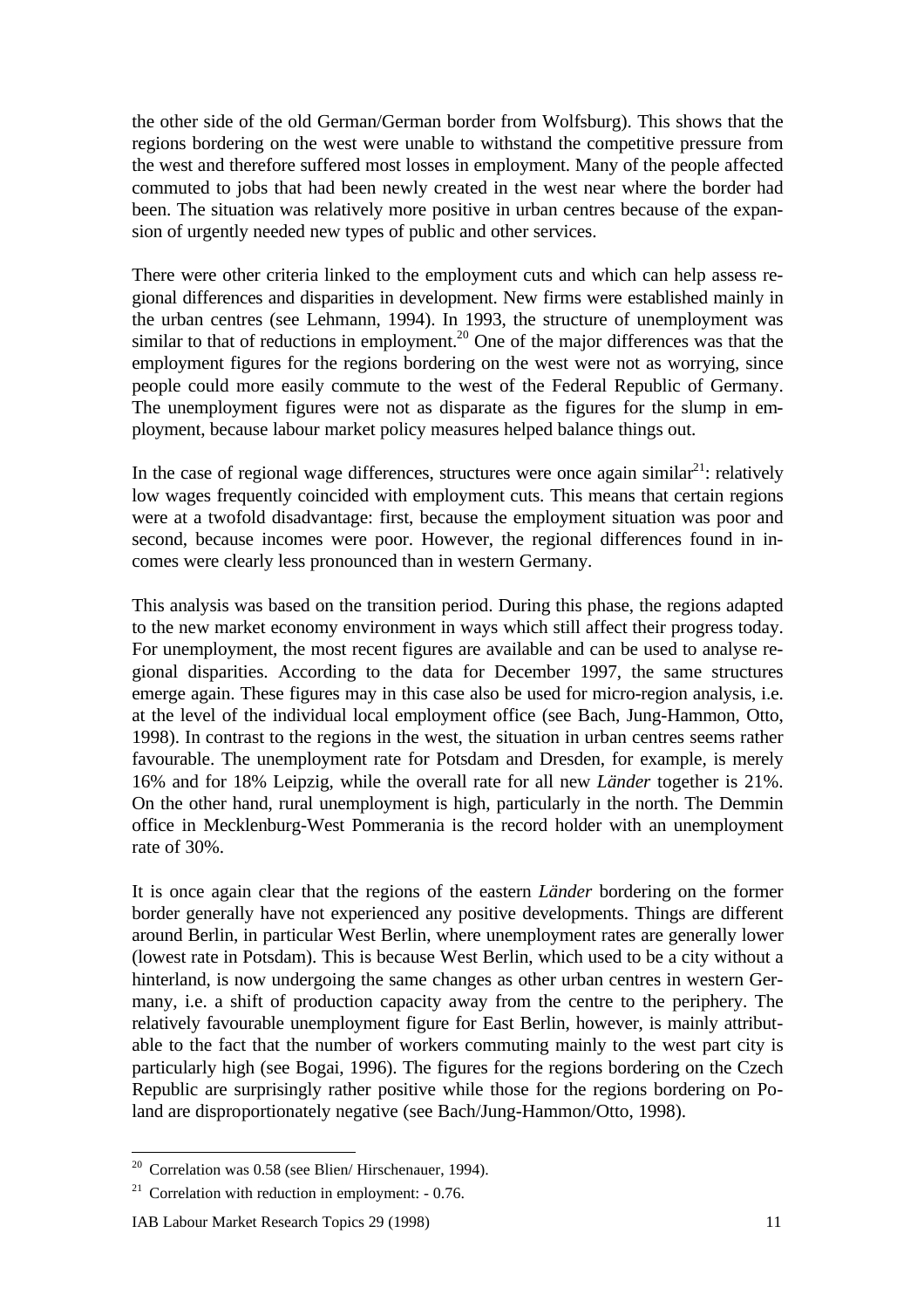All in all, it may be seen that regional development in the eastern *Länder* has been very varied. Thus, regional disparities are a real problem for structural policy- and regional labour market policy-makers.

#### **3. Use and role of labour market policy in the transformation process**

Given the developments described above, investments to renew plant and infrastructure will play a key role in solving labour market problems in the new *Länder*. Economic and structural policy will have to maintain or even boost levels of private and public investment in order to create competitive jobs.<sup>22</sup>

There is a plethora of economic development programmes (e.g. investment subsidies, low interest loans, guarantees, tax advantages, subsidies for research and development for SMEs), many of which may also be combined. Because of insoluble allocation problems it is impossible for practical purposes to assess the impact (net effect) of these programmes on maintaining existing or creating new jobs (Riedel/Wiesner, 1995). However, a total of DM 178 billion was granted for direct promotion of industrial and infrastructure investments between 1990 and 1993. According to business surveys, without these subsidies 37 % of the companies would not have made any investments at all and 33 % would have invested less. A total of DM 272 billion supported the eastern German economy (including *THA* companies, see Table 3) in the form of west-to-east transfer payments from 1991 to 1996, although only part of this sum was used for investments. In addition, the impact of investment on employment potential is often delayed and is clearly still insufficient to compensate for the job deficit in the medium term, even though investments per capita have been higher than in the west since 1993.

In this situation, labour market policy had - and still has - an indispensable supplementary role to play. It may now contribute to structural changes and the creation of permanent jobs to a greater extent than was previously possible in the old *Länder*, but it cannot do so alone. It must continue to take the peculiarities of what was a drastic transition to a market economy with all of the ensuing problems fully into account. The problem is not merely a temporary slump in employment, but longer-term, persistent mass unemployment. The situation has tended to polarise between weakly structured and better off regions (see above) and is characterised by increasing segmentation and growing long-term unemployment.

The following matrix shows the most important functions of labour market policy.<sup>23</sup> Some of these instruments may also perform several functions at a time:

There are of course also other political instruments for solving the employment problem e.g. monetary and wage policy.

<sup>&</sup>lt;sup>23</sup> For more on the systematisation of the role of labour market policy in the transformation process, see Brinkmann et al, 1992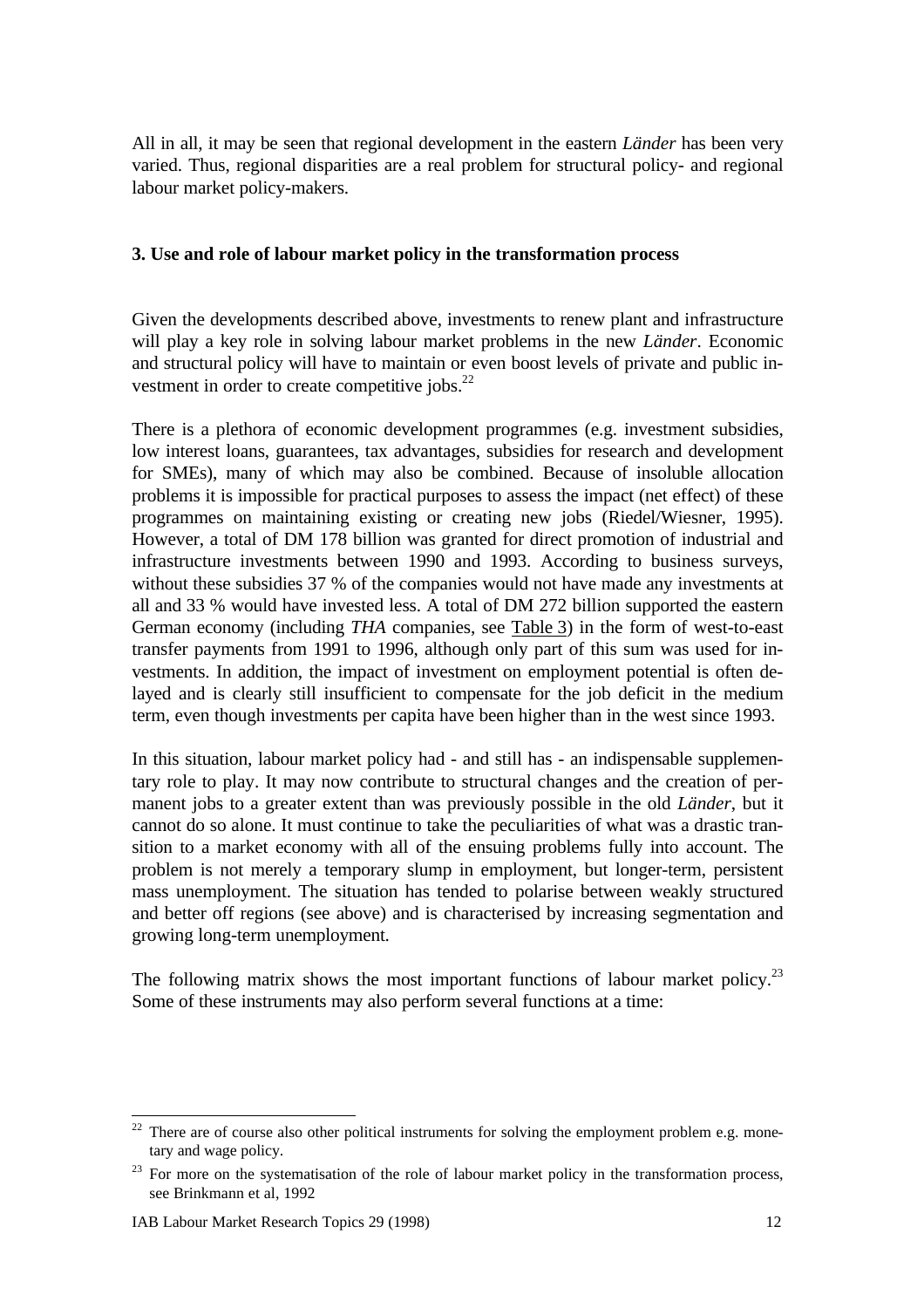| <b>Dimension of time</b> | <b>Level</b>                                                             |                                                                                                                 |
|--------------------------|--------------------------------------------------------------------------|-----------------------------------------------------------------------------------------------------------------|
|                          | <b>Individual</b>                                                        | <b>Society/Labour market</b>                                                                                    |
| immediate                | social security:<br>earnings-substitution benefit or<br>income from work | relief effects:<br>prevention of unemployment                                                                   |
| future                   | acting as a bridge to:<br>better personal employment oppor-<br>tunities  | acting as a bridge to:<br>better supply situation in the<br>economy; development of new<br>fields of employment |

There was no way that the 1969 *AFG* (Labour Promotion Act) could have foreseen the state of flux in the new *Länder* after unification. Consequently, labour market policy also often stepped in to save the day by hastily creating immediate, exceptional measures that would work quickly to ameliorate the situation, although these measures could not tackle the employment problem as such. A short-time working allowance was the most popular choice of 'first aid' measure. It was used to prevent registered unemployment skyrocketing and to buy time for productive solutions.

As previously mentioned, one of the roles of labour market policy then is to relieve the labour market. Figure 3 illustrates the cumulative effect of the main categories of measures (including the recipients of early retirement payments made in accordance with provisions made by the former GDR government). Top of the list are short-time working allowances and early retirement pay. Both are earnings-substitution benefits not linked to maintaining qualifications or improving supply, although short-time work does stabilise employment. Job creation schemes and training courses also relieve the labour market, but they require a certain start-up phase. Such projects can only be implemented if there are enough capable organisers, something which cannot be established overnight. The peak figures of 400,000 to 500,000 persons (resources) involved in such measures by far exceeded the figures for western Germany compared to the respective numbers of persons employed, (e.g. in 1992 roughly 80,000 job creation schemes and 250,000 full-time schemes for vocational training).

At a later stage, *AFG* job creation schemes and the funding of further training and retraining acted as 'bridges' both for individuals and for the labour market as a whole. They were aimed at opening up new vocational prospects both for individuals and the entire labour market. In both 1992 and 1993 expenditure on active labour market policy measures (these include job introduction allowances, mobility subsidies and start-up assistance for becoming self-employed)<sup>24</sup> totalled almost DM 20 billion. These measures are still available although funding has been reduced slightly. They accounted for 45 % of the expenses of the *Bundesanstalt für Arbeit* in eastern Germany in 1995 and still

 $24$  Only the most important types of measures will be discussed here. For more on work experience allowances, see Blaschke/Brinkmann/Nagel, (1995); for bridging allowances up to the time selfemployment starts see Brinkmann/Otto (1996) and Wießner, (1998).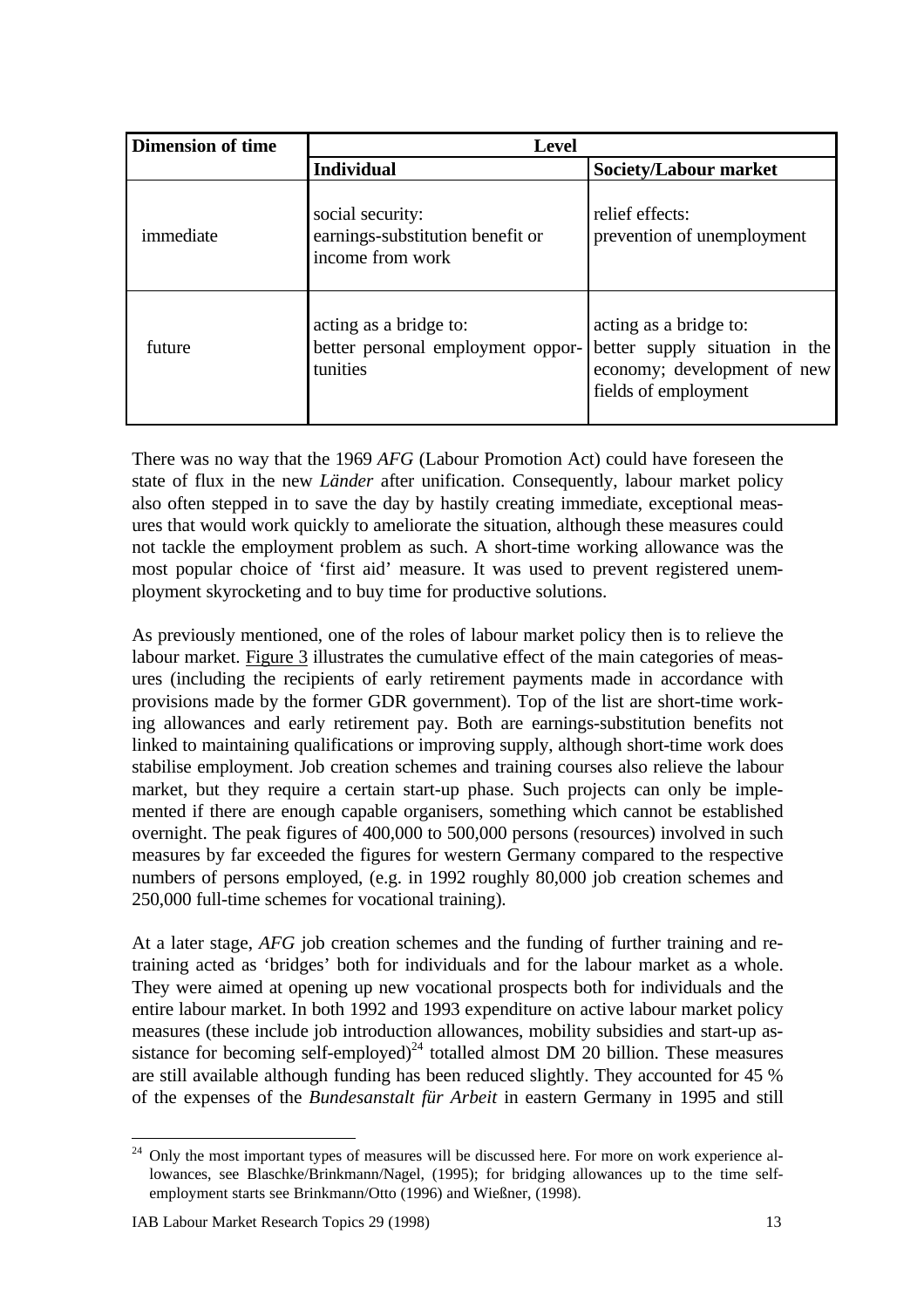34% in 1997; these percentages are much higher than for western Germany (Tables 8 and 9).<sup>25</sup> Some of the active and passive labour market policy measures in eastern Germany are paid for from the income surplus of unemployment insurance in western Germany (1997: about DM 17 billion), some from the federal subsidy earmarked to balance the deficit in the *Bundesanstalt*'s budget (1997: about DM 10 billion, see Table 10).

The longer the employment crisis lasted, the more early concerns were confirmed that labour market policy alone could not eliminate the job deficit. Many considered it expedient to use labour market policy not only as a source of additional support, which it had been traditionally, but to also use these funds to directly promote and support the economic upswing. One example would be to use job creation measures to improve and redevelop industrial sites and buildings, thereby removing obstacles to investments. '*Mega-ABM*' (large scale job creation measures)<sup>26</sup> heralded a shift away from the *AFG*'s traditional approach of supporting individuals towards supporting projects. More and more innovative forms of training people to meet the requirements of business and industry were sought (integrated further training and job support strategies) $27$ . On the other hand, there were (and still are) problems with this approach too: to what extent should those that pay contributions to the *BA* or employment insurance fund have been and still be expected to assume the more of the role of structural policy, if only in the form of co-financing? The best way to finance post-unification transfer payments and justice in the distribution of the funds in general have been issues under discussion for some time.

The most obvious example of this recent and quite controversial concept is the introduction of lump-sum wage cost subsidies (*AFG*, section 249h); these were included for the first time in the *AFG* in early 1993 and initially limited to five years. *AFG* section 249h schemes can claim wage cost subsidies equal to wage substitution benefits saved (average of unemployment benefit and unemployment assistance) in the fields of environment, social services, youth welfare, also in popular sports (after mid-94), independent cultural work and preparatory conservation of monuments. Since these projects are financed by the *Bundesanstalt für Arbeit*<sup>28</sup> only to a relatively small extent, they must be co-financed by the federal government (or the *Treuhandanstalt*, which is a government body, and its successors), the *Länder* and local governments which benefit from or enjoy fiscal relief because of these structural measures. About 110.000 people were employed in such schemes at the end of 1995, mainly in the field of environmental improvement; the average for 1997, however, was down to 88,000 persons. This indicates that there are more and more financial bottlenecks experienced by the co-financing organisations, and probably also a reduced willingness to co-operate across various policy fields because of the high cost associated with such co-operation, i.e. it is frequently extremely difficult to secure all the financing for a package of schemes in negotiations with the various political players involved. Recent growth trends were caused by new

Second to active labour market policy measures, earnings-substitution benefits (unemployment benefit as insurance payment and the complementary income-related unemployment assistance paid by the federal government) have helped to provide social security for individuals affected by unemployment, and thus at the same time to stabilise purchasing power.

<sup>&</sup>lt;sup>26</sup> See section 4.4 below

 $27$  See section 4.4 below

<sup>&</sup>lt;sup>28</sup> See section 4.4 below

IAB Labour Market Research Topics 29 (1998) 14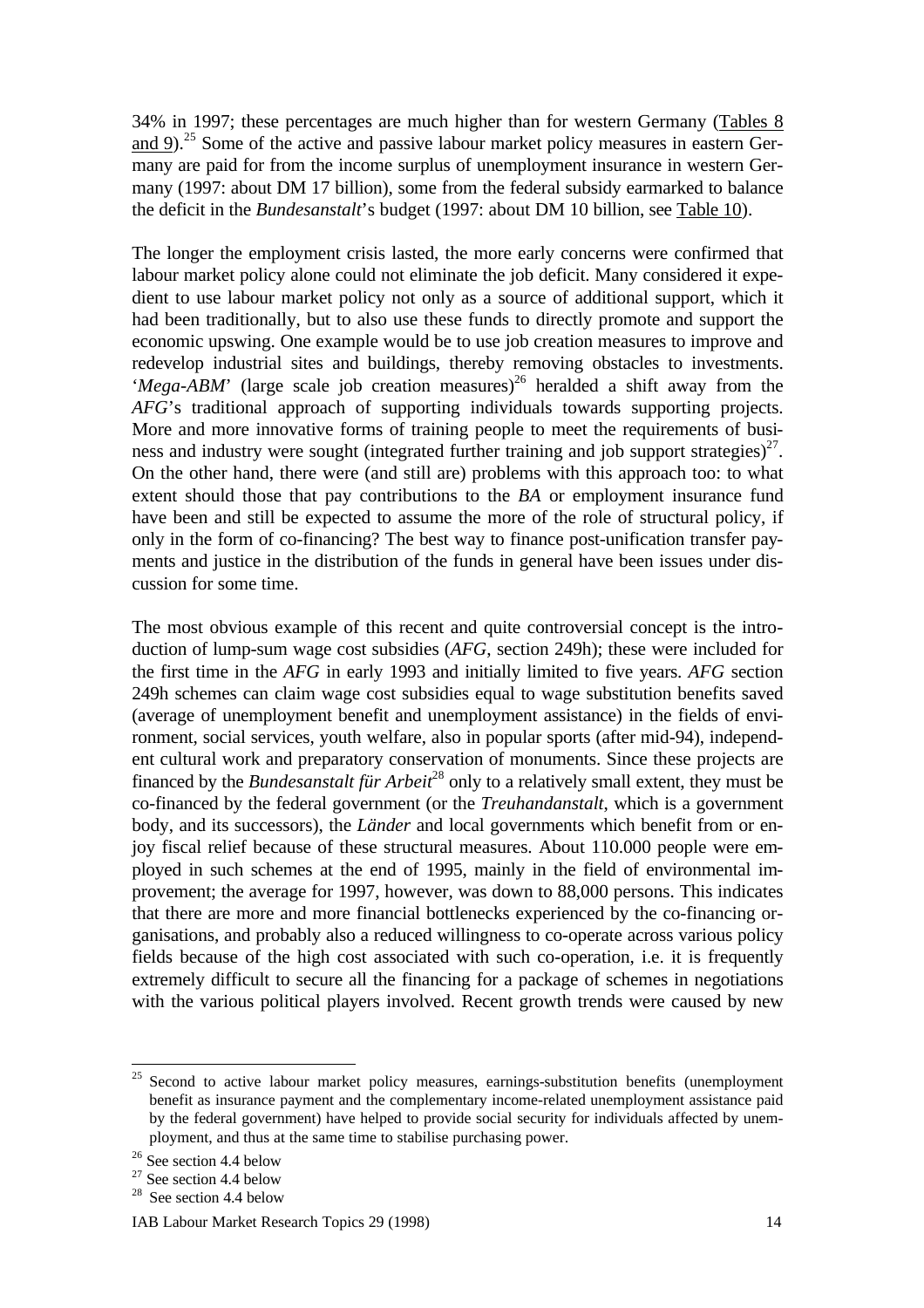legislation permitting the payment of these lump-sum wage cost subsidies directly to companies in some cases, if employment is expanded in industry.

## **4 Active labour market policy successes**

### **4.1 Individual benefits and effects on the labour market**

According to the *AFG* (Labour Promotion Act), labour market policy measures had 'to be designed within the framework of the federal government social and economic policy with a view to achieving and maintaining a high level of employment, constantly improving the structure of employment, thereby promoting economic growth' (section 1). As already clear from the graph above, this means they must serve both the needs of individuals and meet national economic or social objectives. Job creation measures are designed to reach certain target groups (e.g. long-term unemployed persons or women) and to cover individual needs (e.g. avoiding the negative consequences of unemployment, ending up with a regular job, job stability). They are also intended to have direct and indirect employment effects, with an eye on the risks of deadweight effects, crowding out and substitution and the benefit of the measures in real terms (i.e. including the effects on the regional labour market). Certain measures (e.g. integration subsidies for people who are difficult to place) are intended to be mostly or even exclusively assistance in individual cases. However, integrating workers in the job creation scheme into the regular labour market, which is the final objective of most labour market policy instruments, may be enhanced by the structural policy effects of the measures themselves (see section 4.4). In such cases, the measures act as a bridge for both individuals and for society at the same time.

The measures generate various cost and budget effects (lower expenditure and higher income for regional authorities and social insurance funds). The alternative costs for the national economy must be considered (Bach/Spitznagel, 1992). Any assessment of the effectiveness and efficiency of labour market policy measures in the eastern German conversion process must take a whole range of issues into consideration. It is important to note that research results obtained to date are too isolated and too descriptive to permit a comprehensive evaluation of the role of labour market policy in eastern Germany. Any such research has been seriously hampered by a lack of precedents, numerous changes in the conditions applying to instruments when measures are implemented, and by insufficient data. Based on existing results, it is impossible to say whether a totally different employment policy thrust would have brought about better results on the labour market.

IAB Labour Market Research Topics 29 (1998) 15 Special regulations designed to simplify things facilitated the broad implementation of labour market policy. The possibility of obtaining co-financing for material assets from the federal government's tax-funded programme '*Gemeinschaftswerks Aufschwung Ost*' initially helped very much with job creation measures. In fact, the Labour Market Monitor showed that between November 1989 and November 1994, 57 % of eastern Germans of working age participated in labour market policy measures (some several times) (*Infratest Sozialforschung*, 1995). When in-house training that does not receive public subsidies is included, 81 % underwent such adaptation. Many deplore this fast and wholesale intervention of labour market policy as being the outcome of structural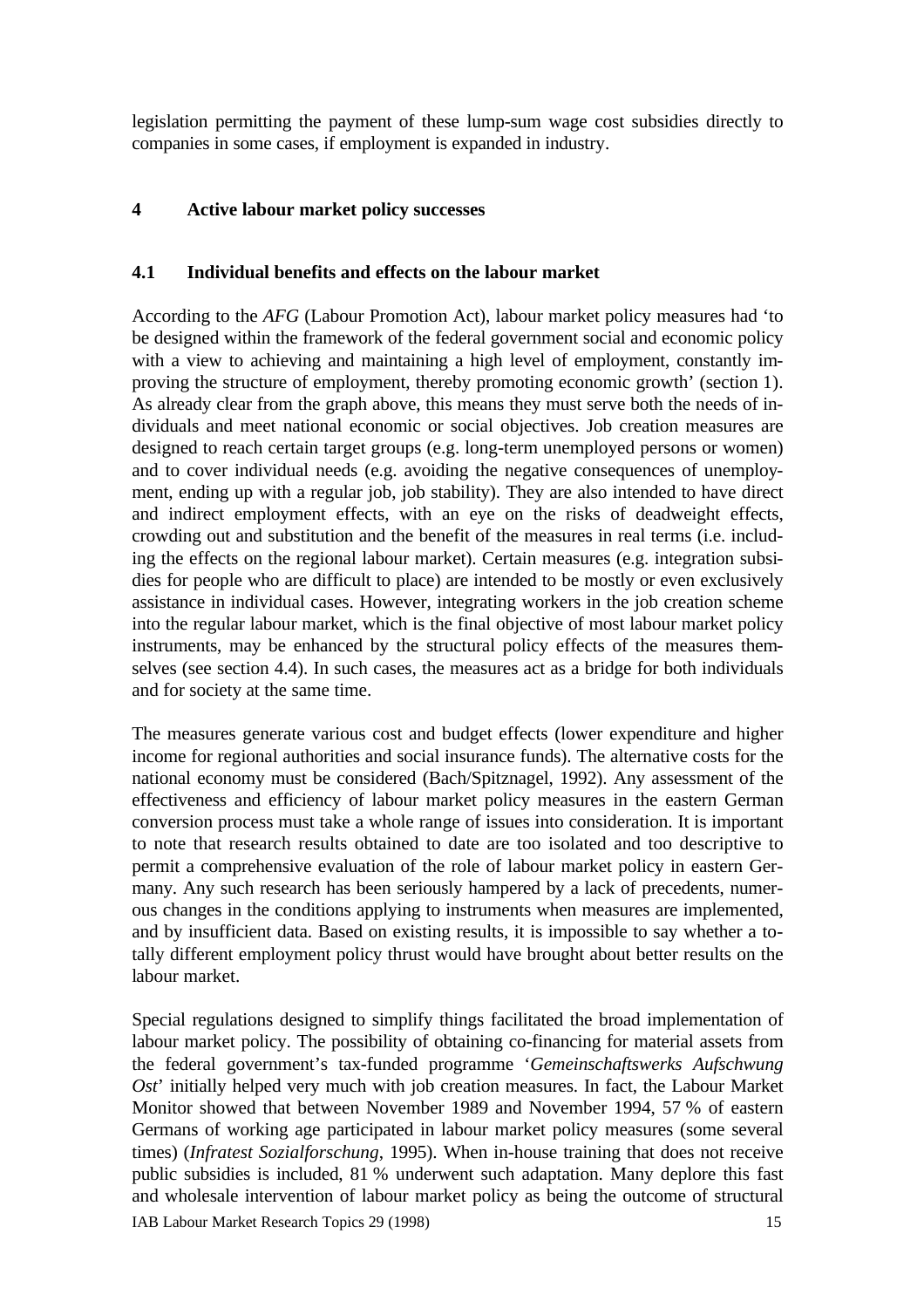policy measures implemented by regional authorities that were too late and insufficiently comprehensive. One only needs to recall the debate about the weighting of privatisation and restructuring for the *Treuhandanstalt*'s large companies and about 'industrial centres' which are being maintained or re-established in regions where structures are poor, sometimes with funds from the *Länder* governments.

Given the scale of the implementation of such measures, it comes as no surprise that there was hardly any focus on target groups in the eastern *Länder*, particularly in the initial phase. This was intentional, because the problems posed by the sheer numbers of people had to be dealt with first. In any case, target group focus would not have made much sense at that time, because the selection processes that disadvantaged certain groups in the labour market as already seen in western Germany had not yet taken place. Since the end of 1992, more emphasis was put on shifting to a target group focus approach. As a result, significantly more women and older people participated in job creation measures. However, more university graduates participated as well, more than the corresponding number of unemployed or long-term unemployed graduates.

Not initially focusing on target groups in the new *Länder* was also a major factor in facilitating the implementation of measures such as recycling of certain areas, development of industrial parks, and improving/restructuring old industrial sites and operating facilities. The major concern when devising these measures was to create meaningful activities for large numbers of unemployed people or people threatened by unemployment. At the same time, this compensated for some of the deficits in the eastern *Länder* and improved conditions for creating new jobs.

The main reason for assigning such additional functions to labour market policy was that the administration in these *Länder* was still in the start-up phase for the most part and frequently barely operational. It is important to remember that this was a situation unparalleled in history. The question arises as to whether there can be greater emphasis on the 'structural policy potential' of labour market policy in the future and if so, to what extent.

## **4.2 Relieving the market and cost comparison**

Tables 11 and 12 show how, according to *IAB* calculations, labour market policy measures implemented in western and eastern Germany relieved the strain on the labour market. The basic assumption is that the measures did not restrict other activities. On average for 1997, such measures reduced western German unemployment by about 535,000 (compared to about 635.000 in 1996), and eastern German unemployment by about 625,000 (compared to 840,000 in 1996). This includes the indirect employment effects of job creation measures and full-time equivalents of short-time work. It takes into account the fact that part of the effect apparently works in favour of the silent reserve (hidden unemployment). At the end of 1991, the strain on the eastern German labour market was eased by almost 2 million people as a result of short-time work, employment promotion measures (direct employment effects only), training schemes and early retirement, while 'only' about 1 million were registered as unemployed. With the end of the special rules for short-time work and early retirement, changes in the law and tight budgets, this relief diminished significantly and will probably continue to do so (especially because early retirement arrangements have been discontinued,see Figure 3).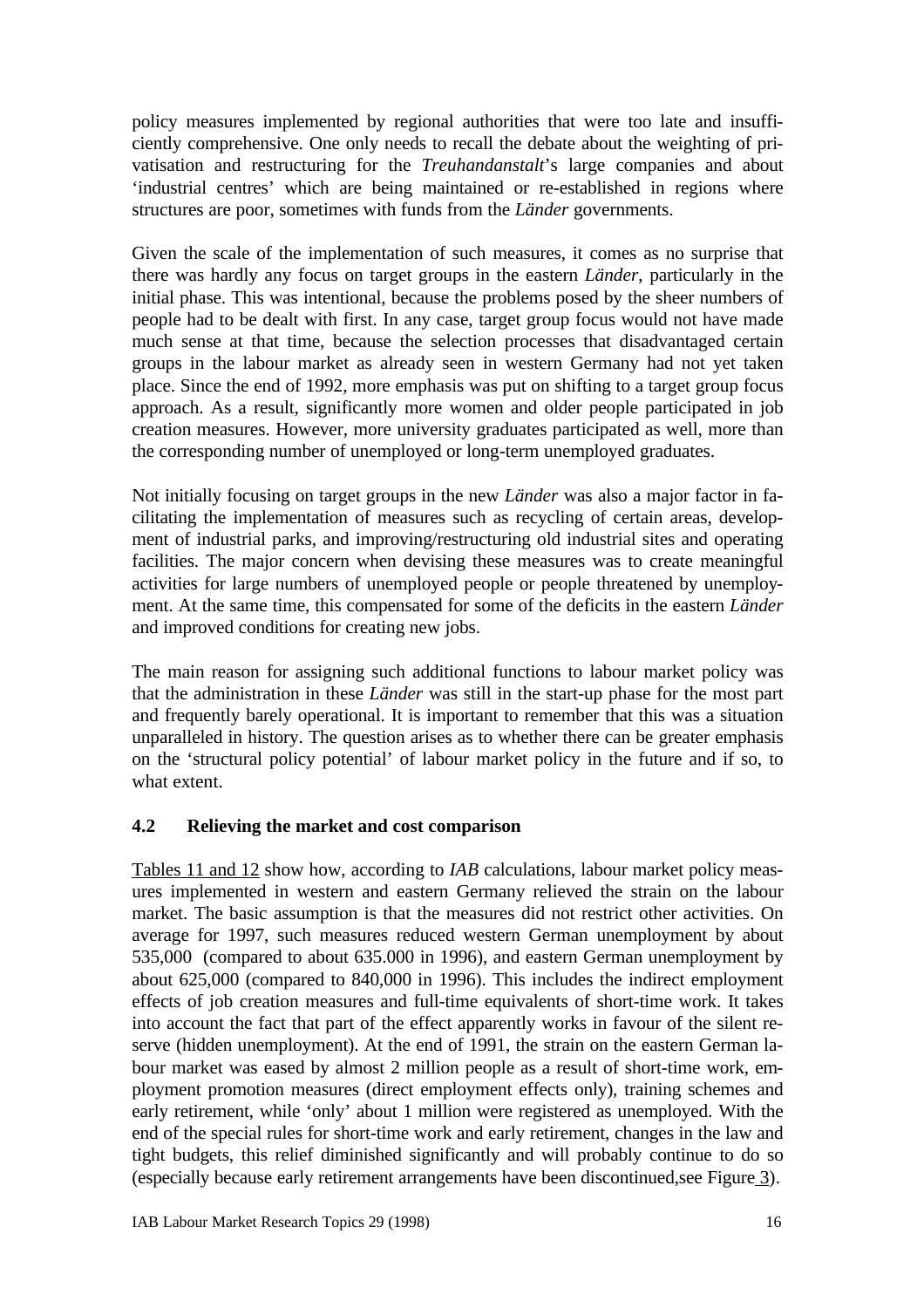Table 13 shows a calculation of the 'total cost of unemployment for public budgets' in 1996. The average annual unemployment figure for 1996 was just under 4 million; as a consequence, public budgets (including social security funds) faced expenses and reductions in income (in taxes and social security contributions) of DM 158.9 billion (about DM 40,000 per unemployed person per year - in eastern Germany it amounted to almost DM 35,000, in western Germany to DM 42,000).

Any measures designed to reduce or prevent unemployment lower the cost of unemployment and may therefore be viewed as a financial offsetting factor. Table 14 presents a comparison of the cost of job creation measures/unemployment for 1996 by different types of schemes and participants. Table 15 compares further training measures and unemployment. If in the case of job creation schemes, only direct employment effects are considered, the 'self-financing ratio' (lower expenditure and higher revenue as a % of the cost of the measures) was 64% in western Germany and 62 % in east Germany. For further training (promotion of further training and retraining by the *BA*) these ratios are 68 % (western Germany) and 67 % (eastern Germany). When indirect effects are included, the overall picture is more favourable. However, these ratios only apply to 'all public budgets' and not to an individual budget (nor do they apply to the budget of the *Bundesanstalt für Arbeit*).

Special studies have shown that job-creating measures in the eastern *Länder* involve investment spending (see below). They are generally used to improve infrastructure and the environment. At least half of the job creation schemes involved investment spending in the strictest sense of the term, i.e. measures to improve business/industrial infrastructure or the environment and to repair/plan buildings. In the case of measures drawing on lump-sum wage cost subsidies this percentage is higher still.

From a macro-economic perspective, measures to promote employment could have negative repercussions for the economy which might cancel out any benefits achieved for employment and relief for the labour market. If they are funded by higher taxes or social security contributions they might smother private demand. Financing by higher public debt and a more intensive use of the domestic capital market might drive up interest rates, stifling private investment and limiting future scope for action in financial policy ('crowding out' effects).

This basically simple mechanism of economic balances rapidly becomes complicated, because chains of cause and effect with many links come into play. The outcome is highly uncertain, especially because labour market policy may be credited with not only the current relief effects but also positive allocation effects, which might affect the costbenefit ratio, although the labour market will probably not feel any benefit until much later.

It is important to remember that any negative repercussions stem from the net cost of these measures alone, because at the level of the national economy, labour market policy only generates additional expenditure to the extent that the cost of any measures exceeds the cost incurred as a result of unemployment.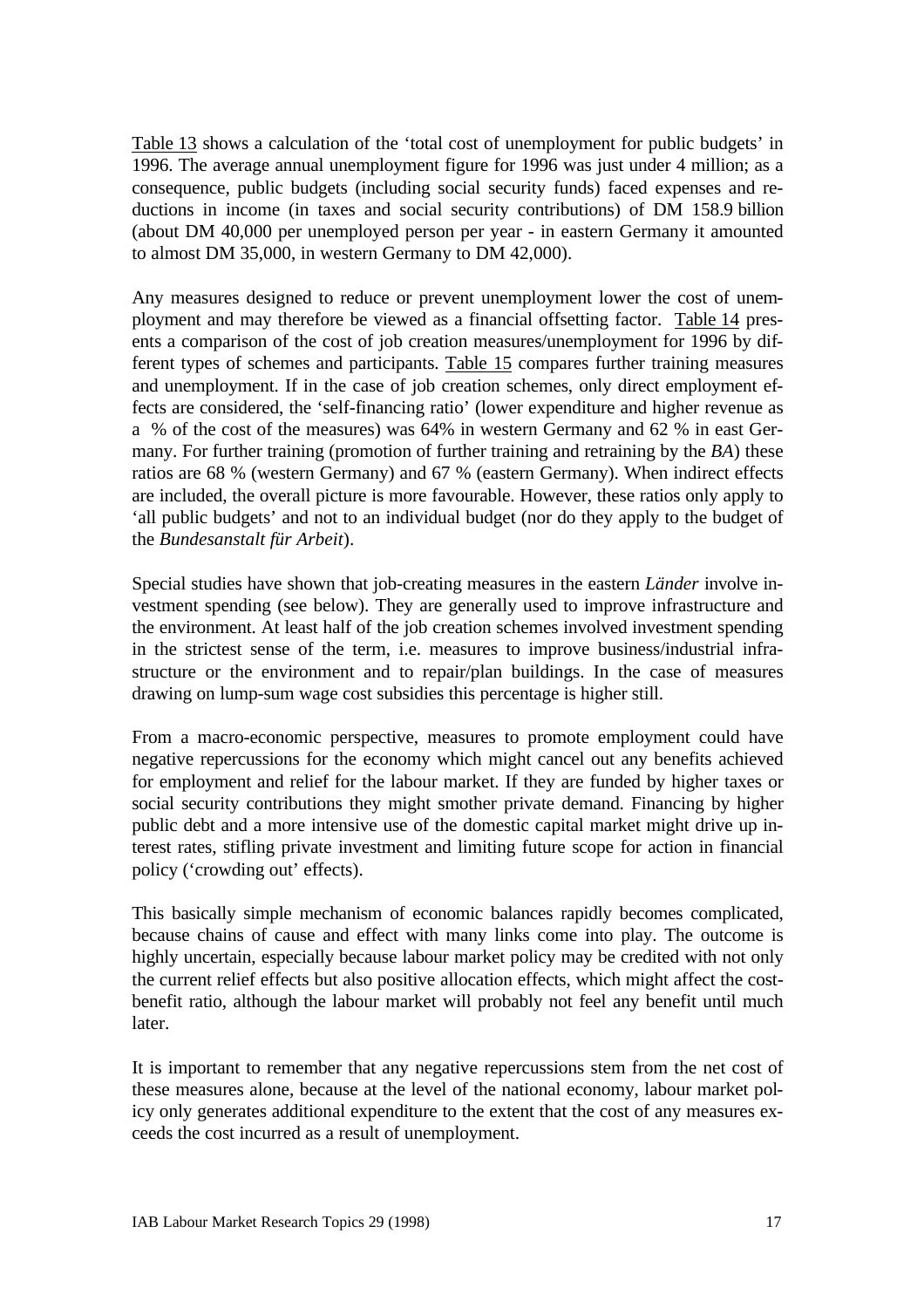The first labour market has absolute priority. Labour market policy cannot act as a global employment policy. The question whether a fundamentally different strategy such as lowering social security contributions or taxes to the detriment of labour market policy - would bring about better results on the labour market cannot be answered definitively. It is certain, however, that global measures cannot directly target people who are difficult to place, nor regions with problems, nor specific types of measures. In comparison, job creation measures do enable actions to be very well targeted.

'Crowding out' and distortions of competition play a prominent role in the debate about the use of measures to create employment. Frequently the reservations that are expressed relate to economic or regulatory policy. Such reservations must be taken seriously, because jobs on the first labour market hold absolute priority. Job creation measures may never hamper their creation or endanger their existence.

A number of specific rules was adopted to prevent this; however, they fall outside the scope of this paper<sup>29</sup>.

A survey of companies in the eastern *Länder* commissioned by the Federal Minister of Economics and carried out by the *Deutsche Institut für Wirtschaft* (*DIW*) and the *Kieler Institut für Weltwirtschaft* in 1992 concluded that: 'Hardly any company considers job creation projects as unfair competition.' The report goes on to say: 'The trades used to heavily criticise the deployment of job creation scheme workers, but this is no longer an issue. This is partly due to the fact that the labour offices now obtain prior clearance from the Chambers of Trade.' (*DIW-Wochenbericht*, No. 39, 1992).

In its representative establishment surveys on jobs offered in the German economy the *IAB* asked about the companies' position on job creation measures. The replies suggested that on the whole, job creation measures do not interfere with the private economy and the events on the unsupported labour market. When asked about the type of effect job creation measures had on them, 88% of the replies were positive. A minority (3%) or responses were negative, neutral (6 % and 3 % in spring and fall of 1993 respectively) or they did not answer (4 % and 6 %).

## **4.3 Placement of scheme participants**

There are not yet any on-going statistics on the success of job creation measures in reintegrating job seekers into the labour market. Some special studies indicate the following:

- In the western *Länder* 22 % of the participants succeed in finding regular, nonsubsidised employment immediately after the scheme ended. About 60% initially were unemployed again. In the longer term, almost 50% end up in employment or training.

- According to the Labour Market Monitor (representative longitudinal study on the working age population commissioned by the *BA*, latest update: November 1994),

<sup>-</sup><sup>29</sup> The main point is to ensure that these are in fact 'additional' jobs from the perspective of the economy by commissioning business enterprises ('awarding contracts') and involving the regional industrial associations.

IAB Labour Market Research Topics 29 (1998) 18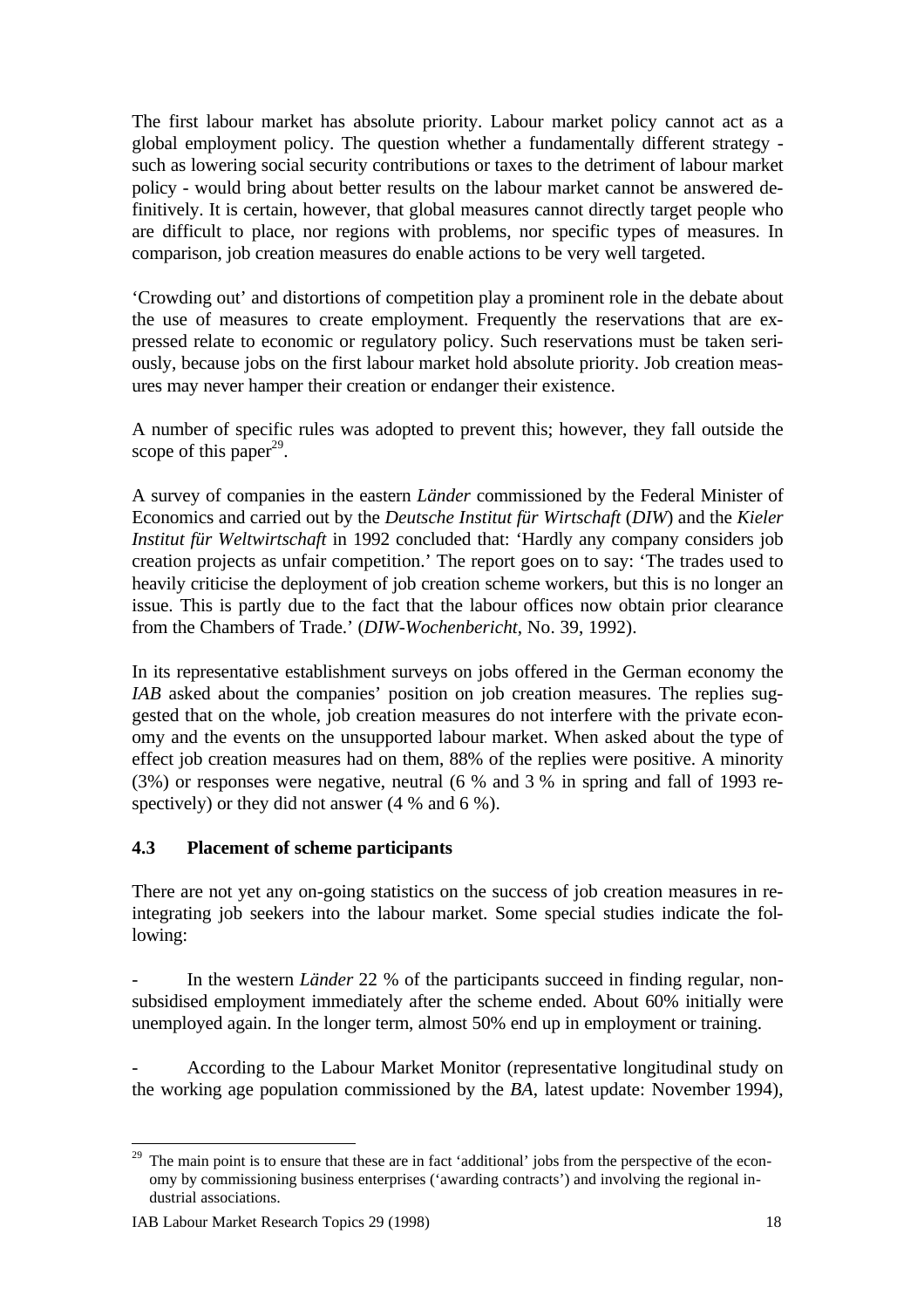almost 50% of all job creation scheme participants in the eastern *Länder* found a job immediately after the scheme ended. Most of them start looking for a 'regular' job while they are still participating in a scheme and many leave schemes early because they have found other employment.

In the longer term (on average  $6\frac{1}{2}$  months later), more than half are employed. After taking out of the equation persons who left working life because of their age, the integration rate increases to a good two thirds. $30$ 

When evaluating the success of integrating participants into the work force one must generally be aware of the following: most participants in job creation schemes in the western *Länder* and an increasing number in the eastern *Länder* are individuals who are difficult to place. Participation in a job creation scheme cannot eliminate all of the factors impeding placement. Furthermore, opportunities for integration are significantly affected by the general situation on the labour market. This is why the integration rate of job creation schemes should not be regarded as the principal yardstick for their success.

The percentage of persons who remained unemployed after participating in a scheme (in November 1994 about one quarter of all participants in the eastern *Länder*) increased over time. The limits of any effective transitional mechanism become obvious if the same employment shortfall persists after the scheme has ended.

The same is true of training schemes. A special *IAB* study revealed that of the German participants in *AFG* subsidised full-time vocational further training schemes who completed this training in the third quarter of 1993, 51% in the western and 43% in the eastern *Länder* were in employment and contributing to social security by 31 March, 1994 (i.e. 7 ½ months later on average). 31 % in the western and 45 % in the eastern *Länder* were receiving unemployment benefits or unemployment assistance at that time (Blaschke/Nagel, *MittAB*, 2/1995). According to the Labour Market Monitor, 44 % of the east German participants and 52 % of those employed in eastern Germany after the scheme had ended consider that the training had changed their career situation in a positive way - either because they found a new job, because they were able to advance in their careers, or because their jobs became more secure.

In the west there have always been problems in adjusting publicly subsidised vocational training to the qualifications needed in any given region. In eastern Germany these problems were seriously aggravated because of major changes after unification. During the transformation process, the uncertainties about the economic development of the regions pose a very special problem.

Although training efforts are indispensable in view of the fundamental economic restructuring process underway, they might be in vain if the jobs that are needed are not there. Priority must then be on job creation measures (including business start-up assistance). On the other hand, under these circumstances, finding a job can only be regarded as a relative indicator of success. From an individual perspective, taking a train-

 $30$  Studies on the results of measures of a specific nature in individual regions showing lower integration rates may not be generalised. The relevant special objectives and general conditions must be duly considered.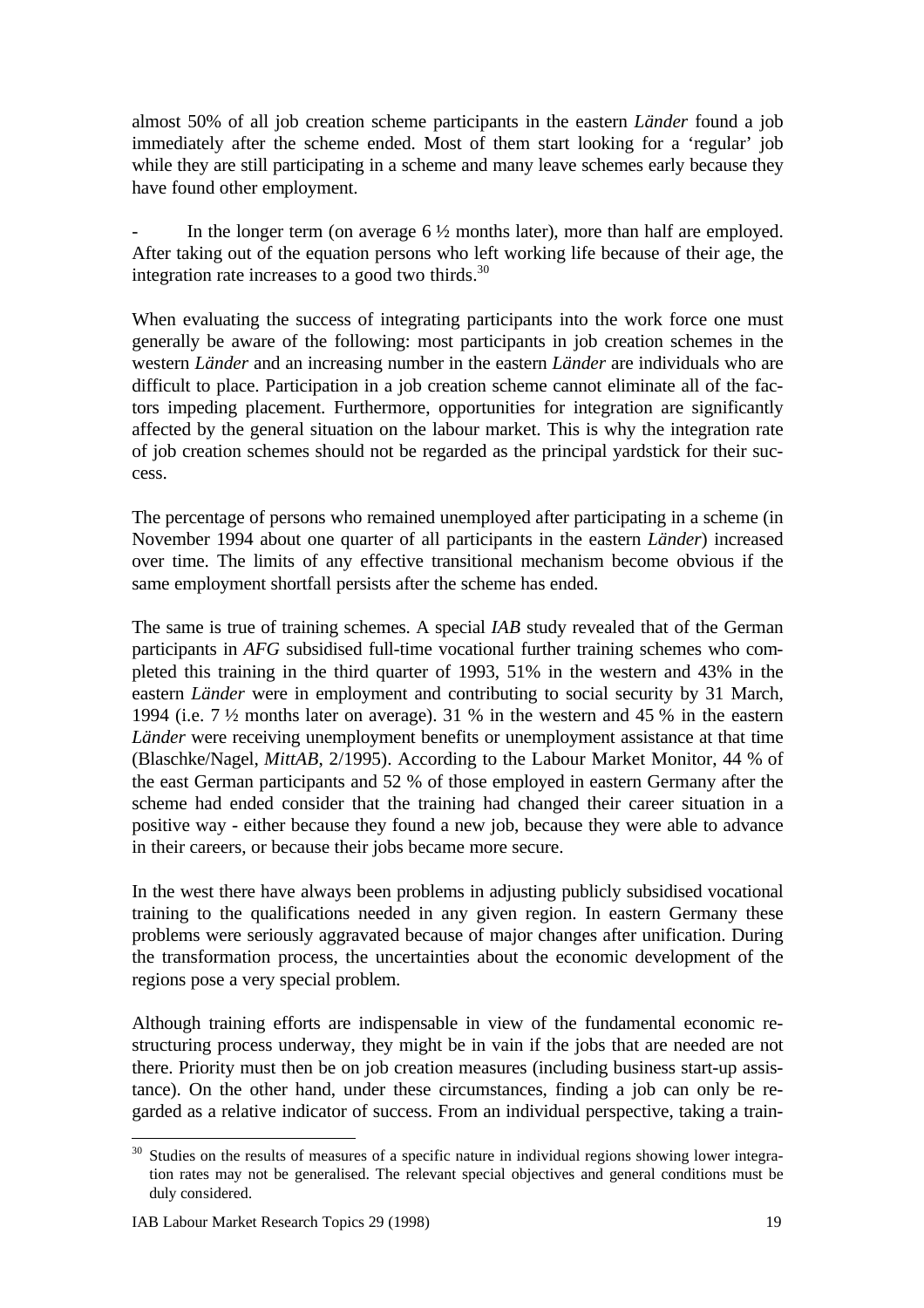ing programme instead of being stuck unemployed for a long time can counter the processes of skill loss and destabilisation and improve later employment prospects. Regions have to maintain and expand the available skills pool to remain attractive as an industrial location and to drive future development. However, it is clearly difficult to design vocational further training to meet regional demands for skills, and the more uncertain the regional development prospects are, the more difficult it becomes.

#### *Notes on AFG section 249h job creation measures*

In a representative study, the *IAB* asked the organisers of such job creation schemes to provide some preliminary indication of the chances participants have of advancing to regular employment after the scheme. However, there is not yet a body of empirical data on the number of individuals who found employment after receiving *AFG* section 249h support. Assignments (including possible extensions) might be three, or for certain target groups, four years, and so it only makes sense to conduct such studies at a later date.

This instrument's bridging function varies greatly according to employer and subsidised field. In the case of major environmental projects, the goal of labour market policy is depending on the measure's objective - to help create jobs with other employers (e.g. with businesses that plan to occupy a site that has been improved). In smaller environmental projects, the goal is to affect the labour market directly, as is the case with assistance to young people and social services. Programme participants' chances of being taken on by the organiser after the subsidy runs out are better where the employer is a private enterprise or non-profit organisation under private law (Stark/Wolfinger, 1995). In this respect the wage cost subsidies under *AFG* section 249h seem to work more like adaptation subsidies, doubling as start-up assistance for the services or business in question. A study by *Prognos AG* (Schüssler, 1995: 27) shows similar results. Section 249h scheme workers were asked whether they thought they would have better chances on the labour market as a result of participating in a subsidised project.<sup>31</sup>

It might also be possible to extend job creation measures to support the transition of an entire project until it can stand alone. A study by Knuth (1994) on  $ABS$  enterprises<sup>32</sup> indicates that about 3% of programme participants are able to set up their own shop. However, this study does not make a distinction between job creation schemes and section 249h projects.

It must be assumed that section 249h projects in areas where the *THA* is operational created better conditions for individuals to make the transition to regular employment, because of the stronger direct involvement of private companies. Conditions become more favourable at project level as a result of competition: in the tendering process, *ABS* enterprises are on equal footing with private enterprises, which means that they are more market-oriented and their organisation and processes are closer to business man-

<sup>&</sup>lt;sup>31</sup> It says: 'Participants whose employer is a Labour Promotion Enterprise (28 %) or a non-profit organisation (33 %) and those employed with municipal or district governments (23 %) expect their prospects on the labour market to be particularly bleak'. However, 65 % working for churches, clubs, initiatives, foundations and charitable organisations think that their chances on the labour market are improving; the same is believed by 39% whose employer is a private sector company.

<sup>&</sup>lt;sup>32</sup> See the following section.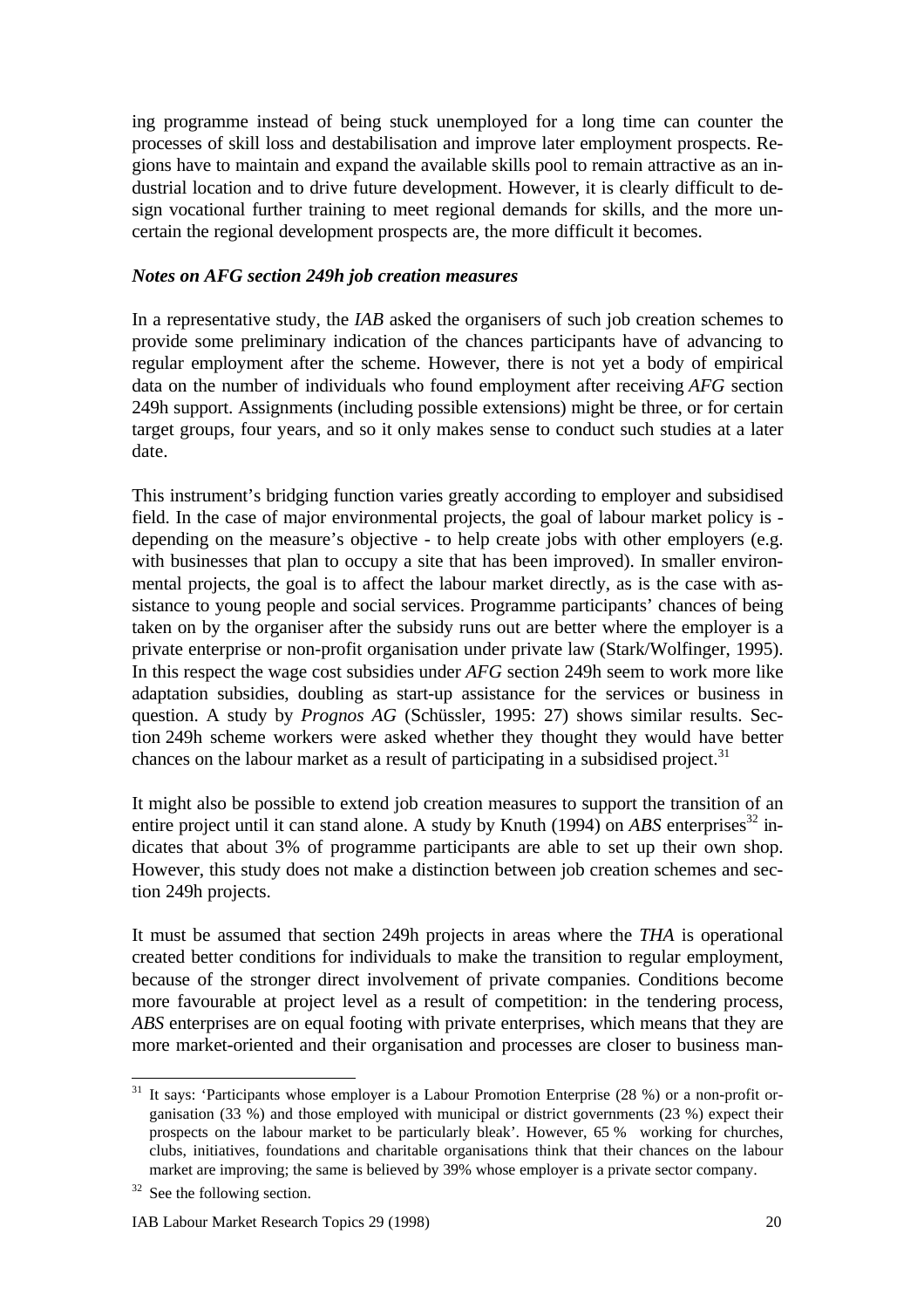agement principles. Private businesses which organise such programmes have an opportunity to test out participants with a view to offering them a permanent job.

When assessing the outcome, however, one must keep in mind that it is not only the programme itself, nor the way it is designed that will determine whether participants then get work: it is also depends on the labour market's capacity to absorb labour. This is why the participants' subsequent success rate in obtaining employment should not be the only criterion used to assess projects which are co-financed by regional authorities specifically because of their importance for structural policy.

# **4.4 Bridging the gap to structural policy**

Once it was obvious that jobs were being cut and structures changing more quickly and more drastically in the new *Länder* than competitive jobs were being created, people began to say that labour market policy had a bridging function in eastern Germany. In addition to its traditional role, labour market policy was now expected to 'improve the supply side conditions for the creation of new jobs on the primary labour market' (Buttler/Klauder, 1993: 3). Below, this paper takes a detailed look at some significant aspects of this development, without attempting any definitive evaluation. Labour market policy did prove that it is capable of both expanding its structural policy function in the transformation process and defining new approaches to promote skill acquisition, employment and infrastructure development, although it is increasingly finding its limits.

# *Job creation schemes (ABMs), 'Mega-ABMs' and lump-sum wage cost subsidies*

In the rapidly deteriorating situation on the east German labour market, job creation schemes (*ABM*s) have made a major contribution to prevent unemployment. '*Mega-ABM*s'<sup>33</sup> played a substantial part in stepping up job creation scheme employment, because they helped to eliminate economic structural deficits on a large scale. Although on average only 11% of all job creation scheme workers were involved in such major projects in 1991 and 1992, they received 21% of the *BA*'s *ABM* expenditure (*Emmerich* 1993). The greater indirect employment effects justify such higher spending, together with the goal of investing more to promote economic restructuring in east Germany with (in some cases the *BA* used federal funds to pay for 100% of the material cost which was then especially high).

When the *BA* experienced increasingly severe budget constraints - in 1993, job creation schemes plummeted - the debate about the distribution of the burdens of unification intensified. With regard to cost accounting for the federal economy, job creation scheme participants' contributions to scheme financing was a specific issue that was raised. It was therefore a logical step to seek co-financing from the regional authorities and the *Treuhandanstalt*, since it was the federal institution responsible for a large number of the old industrial sites. For the same reasons, the east German *Länder* demanded that structural policy programmes be co-financed with labour market policy funds.

<sup>33</sup> Any large scale scheme with more than DM 3 million total funding was called a *Mega-ABM*.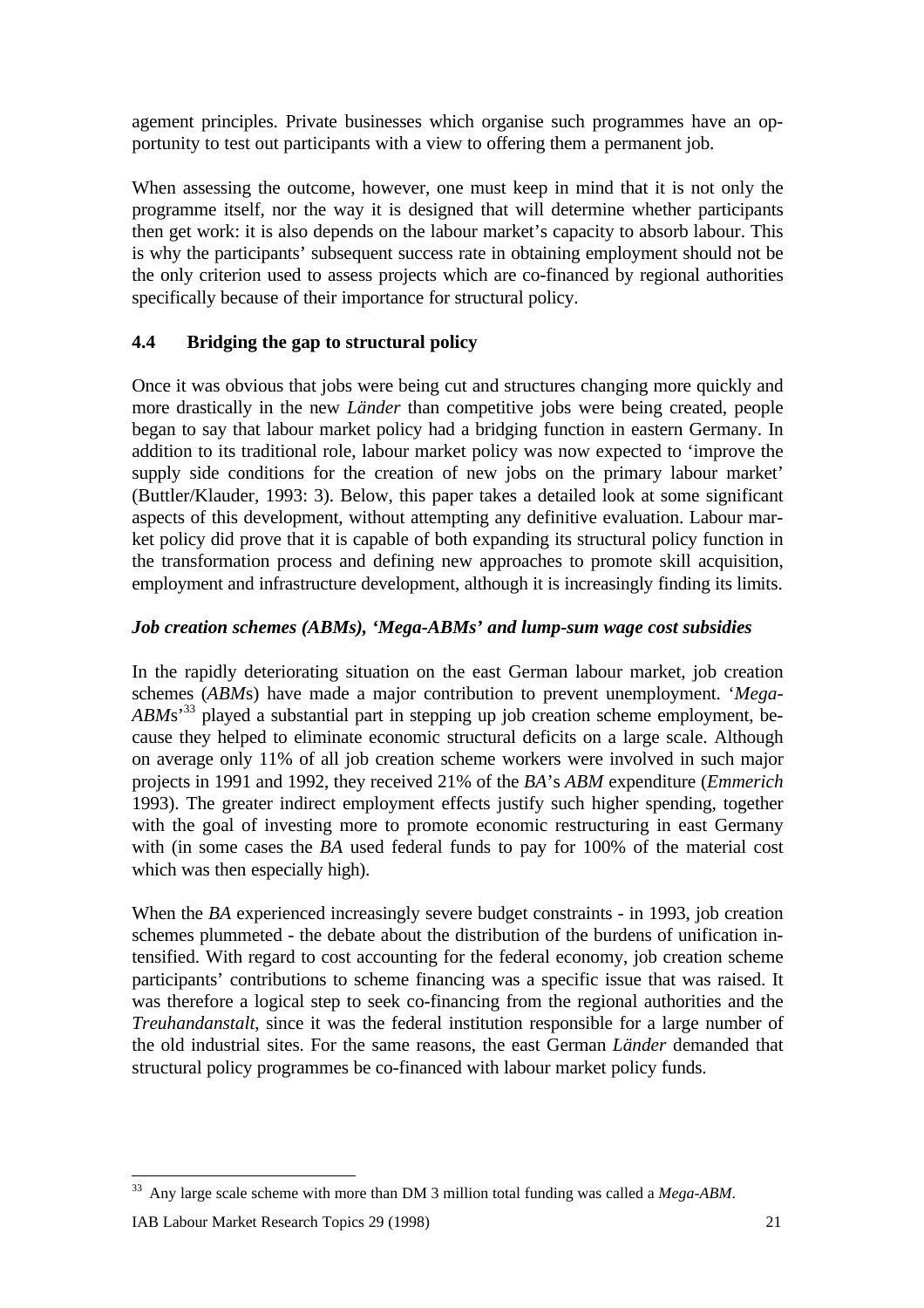This is when the wage cost subsidies under *AFG* section 249h came in. They were included in the Labour Promotion Act in early 1993 and are governed by different requirements from job creation schemes (Brinkmann/Wolfinger, 1994).

The main reason for the speedy introduction of *AFG* section 249h provisions was that many of the large-scale job creation schemes, especially in the lignite and chemical industry, were about to end because the maximum funding period had elapsed. To avoid a situation where these large-scale measures would be abruptly cut-off, the federal government offered the lump-sum wage cost subsidy under *AFG* section 249h. One of the reasons was, of course, to relieve the *BA*'s budget of job creation spending. However, it was not until the federal government substantially co-financed through the *THA* and social services and youth welfare that significant levels of employment were achieved.

Table 16 shows that, 25% of job creation scheme participants in 1991were employed in environmental improvement projects, specifically in landscape gardening, nature conservation and replanting projects. 22% worked in projects to improve industrial infrastructure, i.e. that former industrial, military or agricultural sites and buildings were reconditioned to make them fit or fitter for the settlement of new industry. Closely behind, ranking third, follow social services. About 11% of the projects involved improving townscapes, villages or residential areas. The expansion of infrastructure for tourism was relatively insignificant at 6 % (Spitznagel, 1992).

Job creation programmes in the new *Länder* were largely designed to improve structures and investment. A comparison with *AFG* section 249h measures provides some preliminary indication as to whether the specific design of this new instrument is more effective or not. The *IAB* representative survey of 1994 is a useful reference for comparison purposes. Table 16 shows how almost twice as many people (44 %) are employed in section 249h projects related to industrial infrastructure measures than in similar job creation schemes. This difference is almost offset by the greater numbers that are involved in job creation schemes to improve the environment, including community projects for the environment and improvement of townscapes, villages or residential areas. The investment component in the strictest sense of the term<sup>34</sup> is at 62 % about 5 percentage points higher for the section 249h projects. If the comparison is limited to large-scale projects the composition is about the same for both types of instruments. It is important to remember that projects supported by lump-sum wage cost subsidies were frequently preceded by a '*Mega-ABM*', so this result is therefore not surprising (Wolfinger, 1995).

However, even more detailed data on subsidised project areas does not permit any definitive evaluation of their significance for structural policy. At least one question remains open: how far does the work done really meet regional needs? In the field of social services and youth welfare in particular, the lump-sum wage cost subsidies may have contributed to setting up new advisory and assistance organisations. In the case of section 249h projects, the danger of choosing the wrong type of project is reduced by the involvement of a co-financing party which is frequently also responsible for structural policy. The same effect is enhanced by the fact that 45 % of *AFG* section 249h

<sup>&</sup>lt;sup>34</sup> This includes projects for industry-related infrastructure, improvement of the environment, including local authority works in the environmental sector, improvement of villages, towns and residential areas.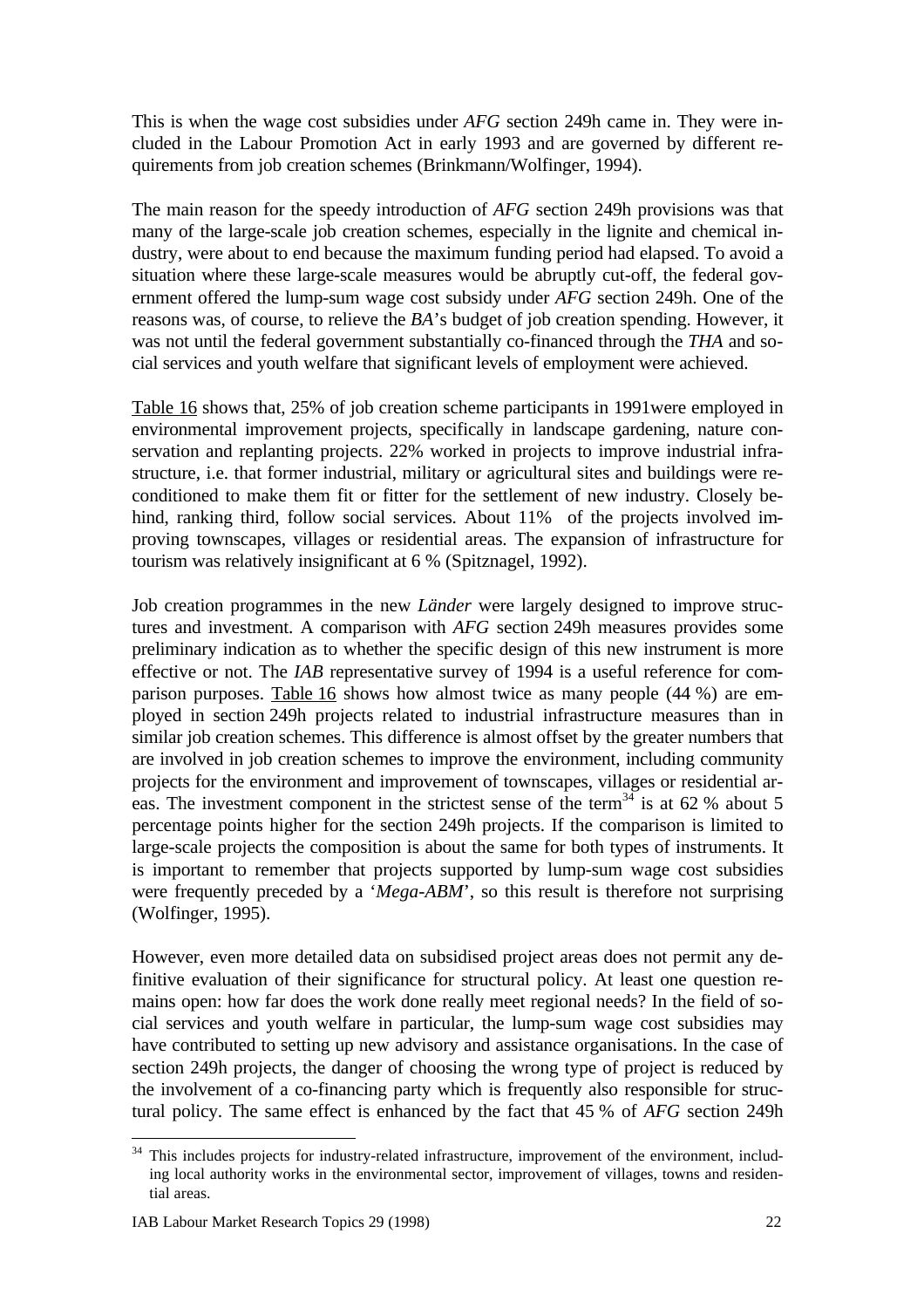participants (job creation scheme participants: 49 %) were working in *ABS* enterprises at the beginning of 1995: these enterprises are themselves closely involved in local networks (see below).

Table 17 shows that according to *IAB* studies, in 1994 the *BA*'s lump-sum wage cost subsidies covered merely 22% of total project costs. The *Länder* contributed about 27% while *THA* (or its successors) were the major contributors, covering 44% of the cost (Emmerich/Wolfinger, 1995). This demonstrates that, in fact, those who are benefiting most from the schemes' added value are contributing more of the financing. However, there is not sufficient data to say whether the distribution of costs among cofinancing parties in relation to the benefits they receive is appropriate. It is striking that both the local authorities and the project organisers were very restrained in their involvement as co-financers. However, this is only true for the (relative) amounts of financial involvement (1% or 5%). Although the funds the local authorities contributed were comparatively small, they were still involved in 28% of the projects.

## *Training to meet industry's needs*

The various regions in the former GDR were in very different stages of development and had different skill pools. Such potential was (and partly still is) a major factor in the selection of an industrial site: this 'endogenous development potential' was generally<sup>35</sup> a starting point for all kinds of training schemes, in particular retraining programmes.

However, these pre-unification structures give no indication of how a given region's new economic basis will evolve. Because of the radical structural change in the former GDR, only limited analogies with general or regional developments in western Germany can be drawn. Frequently political decisions play an important role and they are neither predictable nor based on purely economic or labour market related factors. A striking example were the early attempts to maintain Jena as an industrial location (Mütze, 1993; Weisshuhn, 1993).

In situations such as these, it is very difficult to decide which occupations, which skill levels, and which trainee profiles to train for. Such decisions are determined by development trends in economic structural terms which can only be perceived, if at all, if the information base is wide enough. The more uncertain these regional development prospects are, the more decisions on the content of training schemes depend on the cooperation and support of all parties involved in the local decision-making process (companies and their representatives, trade unions, and those responsible for business promotion and structural development in the regional authorities).

Necessity is the mother of invention: new co-ordinating bodies were created in eastern Germany to overcome these difficulties, such as regional *Aufbaustäbe*, i.e. Reconstruction Staff Offices and *RQZ*s, i.e. Regional Training Development Centres (these are part of an interregional network called *QUEM*, i.e. Training Development Management).<sup>36</sup>

<sup>&</sup>lt;sup>35</sup> Where there are massive mono-structures (i.e. domination of obsolete industries) the assessment would certainly be different.

<sup>36</sup> For objectives and tasks, see *QUEM*-Bulletin 1/92:1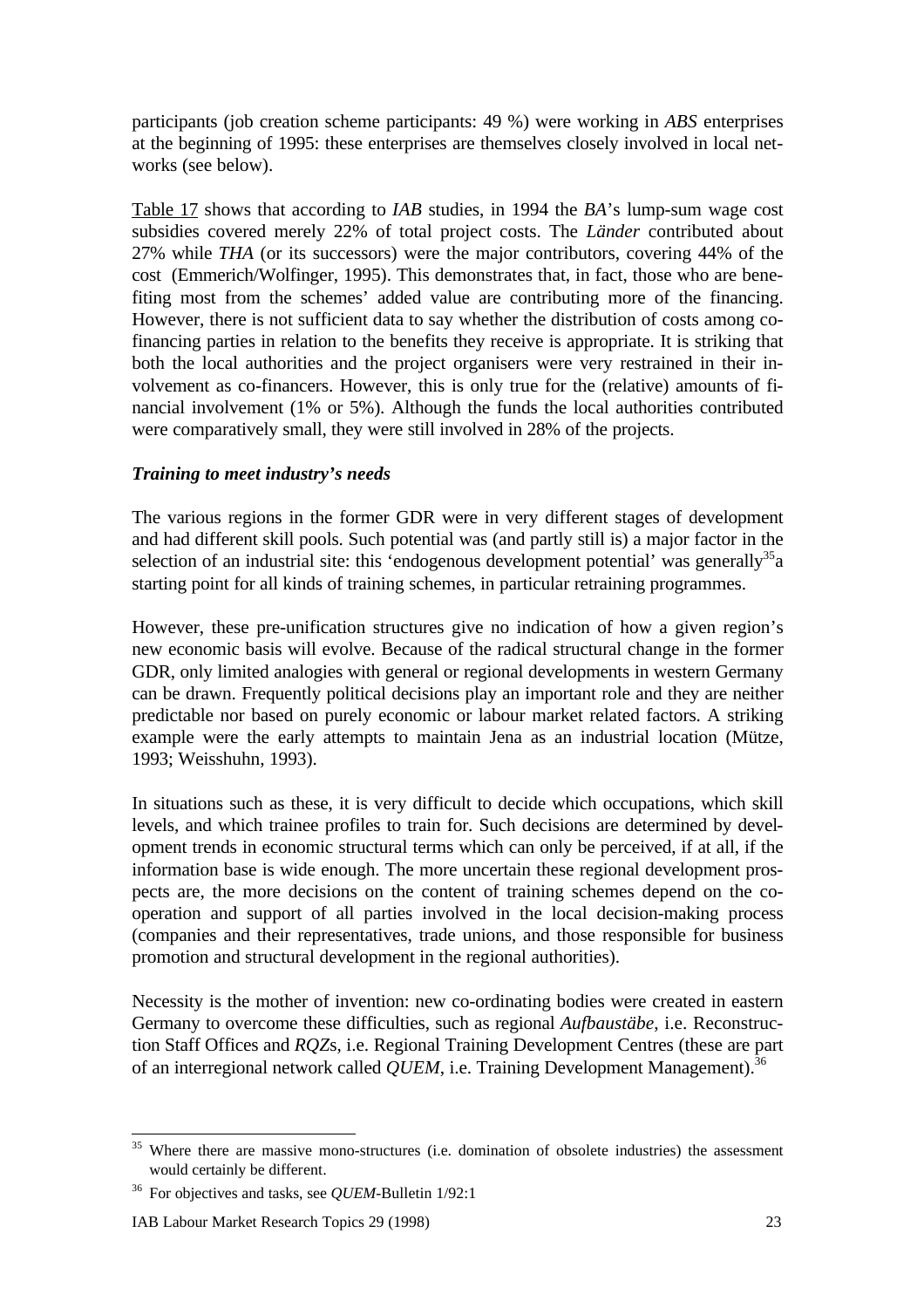Initially, when there were still few operational local administrations in place, these Reconstruction Staff Offices formed interdepartmental bodies that could implement investment and labour market promotion measures flexibly and without too much red tape. (Fritzsche/Groß/Völkel, 1993). The *RQZ* were subsidised by the Federal Ministry for Education, Science, Research and Technology and as academic service provider they were entrusted with the task of analysing the development of training at the regional level and advising local organisers (providers of education) and companies. These bodies existed for a limited time only and were only able to have a limited effect on events.<sup>37</sup>

Nevertheless, training based on industry's needs is the (not so new) key element. Projects to support regional economic development by providing the required skills or by linking employment promotion and structural policy as described above affected the infrastructural prerequisites for such linking, but did not affect - or only barely affected the supportive instruments themselves. The specific conditions attached to subsidies frequently make it difficult to effectively combine various political instruments. More extensive proposals along these lines were developed to support companies by providing publicly-funded staff training.<sup>38</sup>

In Saxony special attention has been given to *ABS* enterprises (Labour Promotion and Structural Development Enterprises: see below) 'which provide worker training that is targeted to meet the labour and skill requirements of existing companies and/or new investors' (*Aufbauwerk im Freistaat Sachsen*, 1993: 26). In 1996 in about 40 '*Z-ABS*'s (i.e. targeted *ABS*s) the Land government funded over 70 full-time employee positions forming a core work force. Their task is to facilitate the transition of *ABS* enterprise employees or unemployed (at least 50 per year) to the regular labour market by means of training schemes. This 'holistic' approach includes a whole range of subsidies such as start-up financing, complementary project subsidies, increase of *AFG* benefits for training and possibly wage cost subsidies if permanent employment is offered (*Freistaat Sachsen*, 1994: 49 ff.).

The Brandenburg *Land* government has also been looking at providing training to meet the requirements of industry, although with a slightly different approach. 'The exceptional situation in the eastern *Länder,* including in the *Land* Brandenburg, forces us to take unprecedented action. In view of the extensive breakdown of economic structures and the resulting high unemployment we shall attempt to train people in a way that sup-

 $37$  Once regular administrative structures had been established, the Staff Offices which had been set up almost everywhere in the new *Länder* at rural district level under the *Gemeinschaftswerk Aufschwung Ost* disappeared. QUEM continued to work, its research and advisory services were, however, no longer explicitly limited to transformation and regional development problems (*QUEM*-Bulletin 12/95:8).

<sup>&</sup>lt;sup>38</sup> The *QUEM* Board of Trustees published a series of theses: On the Transformation of Training and Socialisation Potential of the Labour Force in the new *Länder*. In this context, Thesis 8 addresses new state responsibilities. The reasons are as follows: 'Public subsidies are required because the lack of prospects for eastern German companies often proves to be an obstacle to training, thus limiting the potential of the company as a place of learning. In this case public subsidies would not be for material or products, but for changes required in companies regarding expertise and motivation. They are therefore intended to reduce critical competitive disadvantages'. The paper says that public investment subsidies in corporate human resources are generally a taboo in the old *Länder.* See *QUEM-*Bulletin, 6/1993, p. 6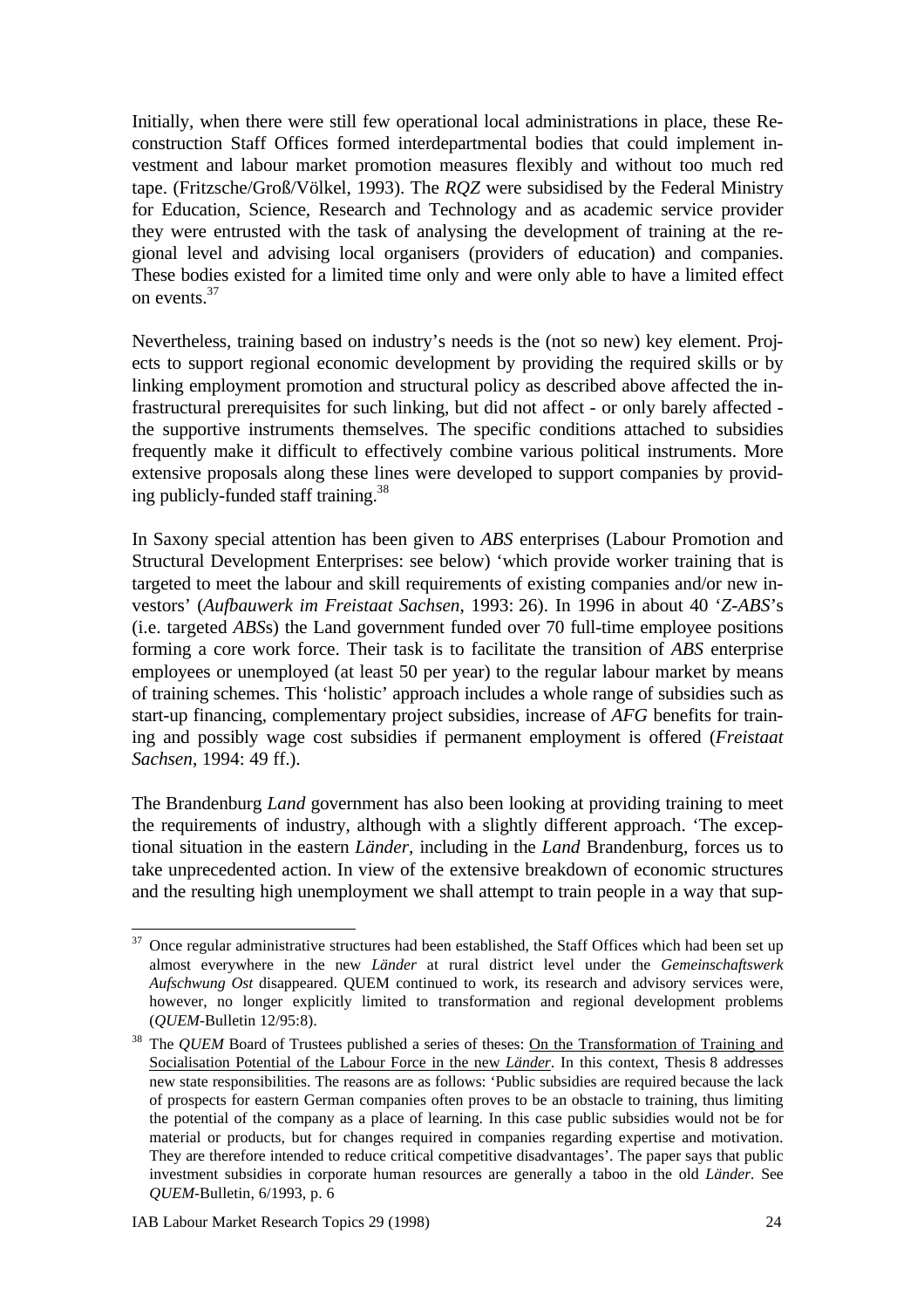ports, accompanies and stimulates the establishment or restructuring of enterprises. These efforts are to be closely linked with the development of the particular region. In a way, it is an attempt at self-help, taking the initiative to create jobs ourselves. We must create islands of hope and than work on expanding them.' (Haase-Schur, 1993).

The traditional approach is turned upside down here and a new role proposed for publicly-funded training: the idea is to provide encouragement to take the initiative to create jobs. The training should, either in tandem or in advance, always be linked to a corporate plan and structural policy assistance and help to create jobs, in particular where there is no external investor. This is a new type of support for regional development through vocational training.

An example in point is the new enterprise programme *E-GO* (*Europäische Gründungsoffensive Eberswalde*) styled after a similar programme that was successfully completed in Sweden and now run with Swedish assistance as a pilot project. Funds come from the European Social Fund (Community Initiative *Adapt*), the German Federal Ministry of Labour and Social Affairs ('Promoting New Approaches in Labour Market Policy'), the Labour Office (*AFG* funds) and the Brandenburg Ministry of Labour<sup>39</sup> and Ministry of Economics<sup>40</sup>. Consulting is provided by *Technologie- and Innovationsagentur Brandenburg GmbH*, a company set up with the assistance of the Federal Ministry of Economics. In mid-96, a total of 84 potential entrepreneurs, managers and other employees were involved in the project, which is about 'training for the skills needed by industry with the objective of establishing self-employment in Eberswalde and of creating new jobs' (*Europäische Gründungsoffensive Eberswalde*, 1996).

The project benefits from experience accumulated by the Ministry of Labour in the area of promoting self-employment since 1992 (subsistence allowance, counselling and training).<sup>41</sup> This experience shows that the content and curriculum of any training programme must be tailored to the specific situation of people intending to set up their own business and must be combined with other types of subsidised programmes (Haase-Schur, 1995).

'Training for the needs of industry' has progressed far beyond the stage of trying out prototype projects. There are new approaches, only some of which could be mentioned in this paper by way of example. Increasingly, training is also provided as part of job creation and *AFG* section 249h wage cost subsidy programmes (Miethe/Brödnow, 1993; Stark/Wolfinger*,* 1995). However, there is hardly any systematic information on the extent to which the large scale and sometimes innovative deployment of publicly funded training has contributed to maintaining the development potential and to improving the employment opportunities in the new *Länder.*

<sup>&</sup>lt;sup>39</sup> Ministry of Labour, Social Affairs, Health, and Women of Brandenburg

<sup>&</sup>lt;sup>40</sup> Ministry of Economics, SMEs and Technology of Brandenburg

<sup>&</sup>lt;sup>41</sup> Both in 1993 and in 1994, about 2,000 unemployed people setting up their own businesses received support in Brandenburg, but less than half really made use of the advice and training offered. For more on this, see Sund's paper in the intermediate report of *Europäischen Gründungsoffensive Eberswalde* (1996). The new *Land* programme **Training and Working for Brandenburg** continues to promote the creation and stabilisation of self-employment by prioritising training (it is expected that about 800 cases will be eligible in 1996). See *Ministerium für Arbeit, Soziales, Gesundheit und Frauen*, 1996.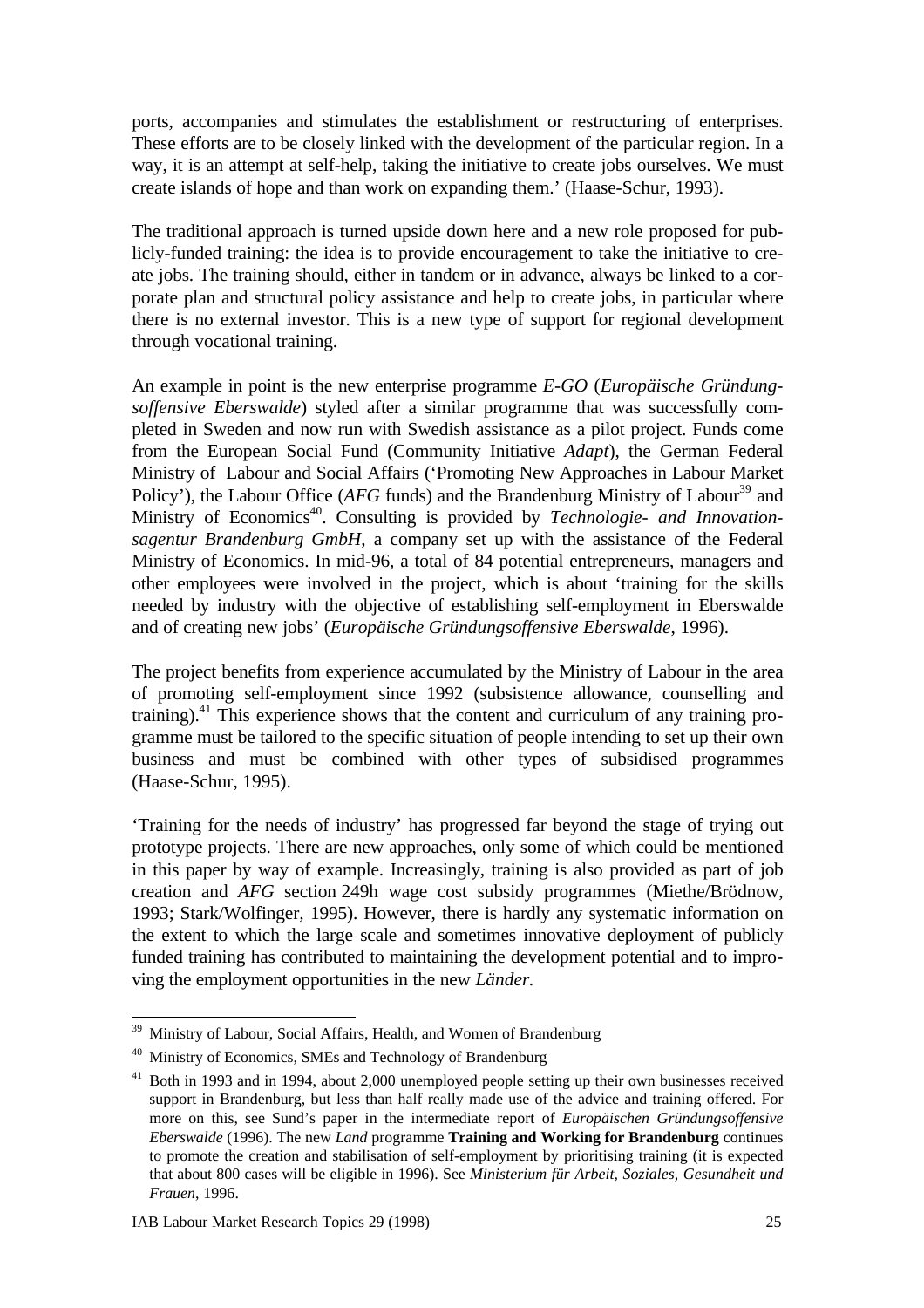#### *ABS companies: a part of employment policy infrastructure*

In eastern Germany after unification there were new challenges to be met and a need to ensure the use of labour market policy instruments, but at the same time the relevant 'infrastructure' had to be created from scratch virtually overnight. Labour offices were set up very quickly. In addition to the traditional organisers of labour market policy measures (in particular educational institutions), most of which were imported from the west, an innovative institution was developed: the *Gesellschaften zur Arbeitsförderung, Beschäftigung and Strukturentwicklung,* (*ABS*), Labour Promotion and Structural Development Enterprises. These east German employment enterprises, as the name implies, were designed to link up with structural development in a specific way. They were conceived as the result of an agreement between the *THA*, employers' associations, trade unions and the eastern German *Länder* reached in July 1991. They were linked in a network across large areas via provider organisations, which mainly contributed services and counselling. Local community employment enterprises worked in tandem with them. *IAB* surveys of the provider organisations (Brinkmann/ Hiller/Völkel, 1995) show that they employed an estimated  $145,000$  workers<sup>42</sup> by mid- 996, the vast majority in job creation schemes and with *AFG* section 249h wage cost subsidies. Since the overall numbers of participants have gone down, fewer are also working with the *ABS* enterprises (110,000 in the third quarter of 1997).

There are now roughly 400 employment enterprises in eastern Germany which have helped to cushion the impact of job cuts. Assessments of their actual structural policy effectiveness differ. (Baur/Kühnert/Schwegler-Rohmeis, 1995; Hild, 1995; Knuth, 1994).

These enterprises themselves are the result of co-operation between the different players on the labour market. (Kaiser/Otto, 1993; Brinkmann/Hiller/Völkel, 1995). Local governments, rural district administrations, district trade organisations, Chambers of Commerce, enterprises, and providers act as shareholders and work together on the board or advisory councils. At first these co-operative relationships were described as positive. More recent studies are much more diffident about the existence and efficiency of co-operative structures. This indicates that things might change over time (Stark/Wolfinger, 1995). Nevertheless, it still seems that their participation in the local networks that are important for regional structural policy is essential for any meaningful association with structural policy.

There is no doubt that the activities of the employment enterprises are extremely important for the structural policy of the regions, as they focus on development for construction, industrial sites and recreational areas, renovation and replanting projects, transport and tourism improvement projects, planning work etc. (Kaiser/Otto, 1993: 9; Baur/Kühnert/Schwegler-Rohmeis, 1995: 497). Baur *et al.* judge this as follows: 'It is true that the empirical data on the jobs provided by these projects by itself does not indicate whether and to which extent these services are really used by the communities, but it may be safely assumed that this is the case because of the community nature of the enterprises and the fact that they participate in bodies responsible for regional structural development.' (p. 497). Hild, however, assumes that although this activity fulfils a necessary condition for structural policy, it is by no means enough. 'After all,

IAB Labour Market Research Topics 29 (1998) 26  $42$  The figures for Brandenburg are only estimates because of technical conversion work.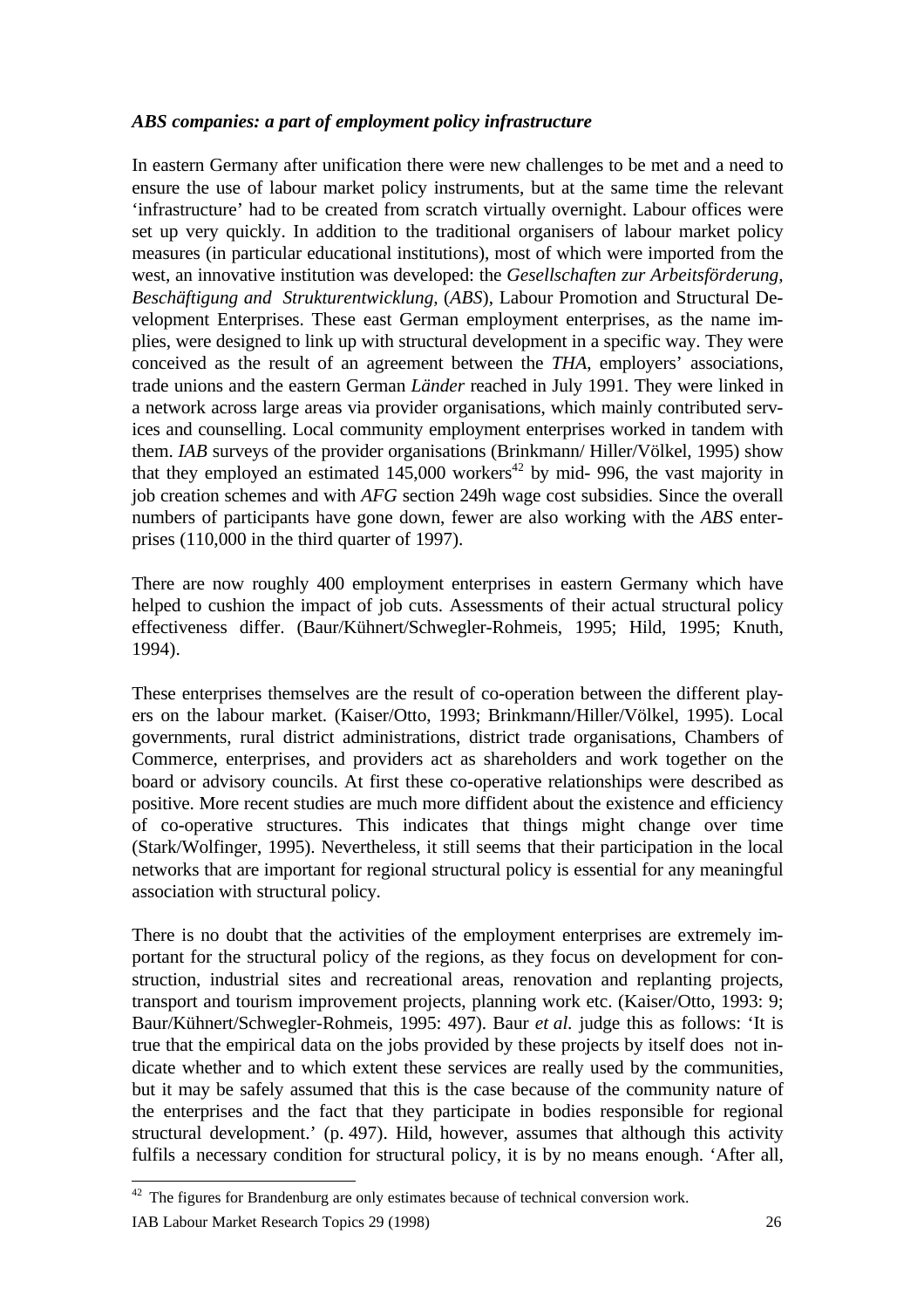the region does not compare favourably with others whose environment is sound simply because its environment has been improved and is now half-way acceptable; it has not yet gained any advantage as an industrial location: at best it has ceased to be an undesirable outsider.' (p. 509). Knuth, on the other hand, points out that an improvement in the 'quality of life' might already work in the region's favour as a 'soft' location advantage' (p. 41). Whatever the case may be: it is obvious that additional studies are required to determine the extent to which the indisputable structural policy potential of the employment enterprises' activities was (and is in fact) utilised by the regions for their development. The same is true for the sort of innovative projects which are frequently mentioned in case studies, where reliable data on progress and actual implementation are still unavailable (Hild 1995: 508).

The July 1991 general agreement on the establishment of *ABS* enterprises voices the hope that not only job creation schemes but also *ABS* training schemes will help create better conditions for a successful reorientation of the east German economy. It also stresses that new companies should grow out of the *ABS* enterprises. Both of these expectations have only been partially met.

Both in 1991 and in 1994/95, fewer than 5,000 people participated in*ABS-*organized further training and retraining courses. Although co-operation with external training providers was initially intensive, it has clearly slackened over time (Baur/Kühnert/Schwegler-Rohmeis, 1995: 495; Brinkmann/Hiller/Völkel, 1995: 482).

Only a small number of scheme participants were able to set up shop as a spin off from an employment enterprise or start their own business. There were a great number of obstacles: lack of capital, too little time for implementation, unfavourable general economic climate, lack of 'the right stuff' with competent entrepreneurial personalities, lack of know-how on the part of the new entrepreneurs, unclear property ownership issues. One author sees obstacles in the special conditions governing the *ABS* enterprises' activities (Hild, 1995: 510). Quite critically, Hild says that 'the reasons for such obstacles are already implied in the insurmountable conflict of interests that separates the major political players'. In his view, the work of the *ABS* 'acted like a magnifying glass exposing the lack of co-ordination between the different political players'. (Hild, 1995: 514). These are, however, merely conclusions 'with a high degree of probability' from the results obtained so far and some data sampled from case studies. Jumping to general conclusions seems as inappropriate as ignoring warning signs that there are problems.

It is important to remember here that, especially in the early years, many *ABS* enterprises were set up to relieve former *Kombinate* of their excess personnel, thus permitting them to stand their own ground in the marketplace. There are fears that now they have been created, these structures will gain a momentum of their own and continue to operate, even though their labour market policy function might be fulfilled better and more efficiently by traditional providers. They have clearly become more involved in the field of local government activities. Frequently, the structures of *ABS* enterprises are not transparent, nor are the funds channelled through them. These misgivings need to be critically verified as well. So far, no results of representative studies are available.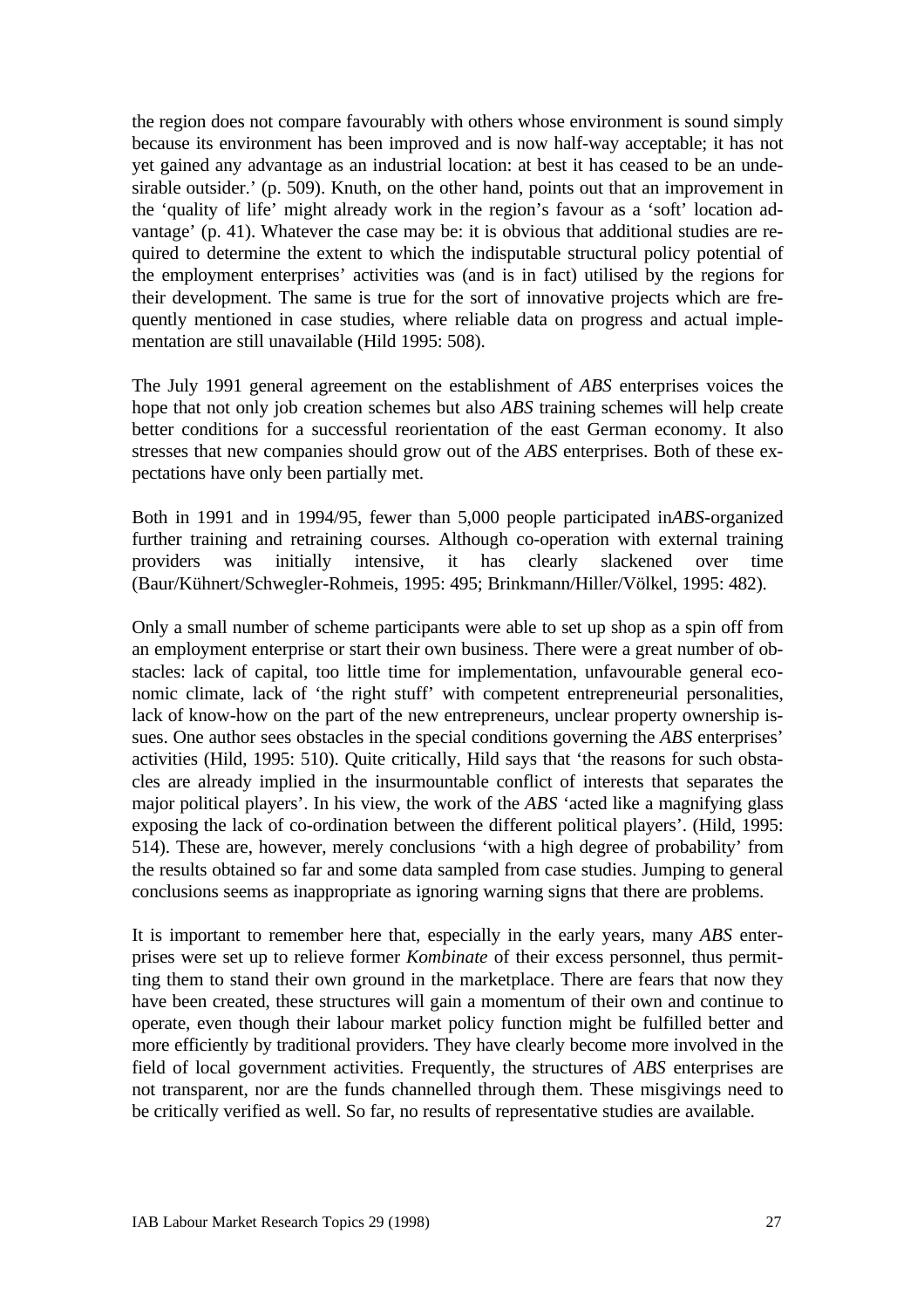## **5 Conclusions**

In the new *Länder* labour market policy was confronted with far greater expectations regarding structural policy than had ever been the case in western Germany. Given the sheer dimension of the problems and the fact that it did not have much support, the challenges it was facing were enormous.

Initially the adaptations made to the range of instruments that had been used in the west not only made employment promotion easier to manage in the transformation process, but also brought about qualitative change. Large-scale projects with relevance for regional structures emerged that were unparalleled by anything similar in west Germany. On the institutional side, this development was strengthened by the introduction of the *ABS* enterprises and instruments, particularly the lump-sum wage cost subsidies under *AFG* section 249h. The latter virtually made co-operation with other political players essential because of the need to provide for co-financing. However, co-operation also incurs expenditure and it should not be forgotten that there are limits to the use of funds financed by contributions.

Many restrictions still prevented the various political players from collaborating well. For example, the *AFG* still does not permit training to enable people to set up their own business, although there are other forms of subsidies that will allow this. There still is a lack of support for *ABS* enterprise hive offs because of the different ways of thinking on the part of employment promotion and economic promotion subsidy decision makers (e.g. about what is considered 'additional' and the profit orientation of the activities) (Hild, 1995). Yet in many places in eastern Germany, a new (economic) start could not have come about as quickly without labour market policy assistance.

The special political and economic conditions after unification resulted in a transfer of public funds to eastern Germany earmarked for general and for labour market policy purposes in particular, to an extent totally unparalleled in any other central or eastern European transformation country. About DM 140 billion were transferred net in 1996, which represents more that 4% of the western German GDP and about 35% of the (nominal) GDP of eastern Germany (Table 3). This provides support for purchasing power and investment; it cannot be increased at will and although considered a necessity by economists and politicians for a number of years, this transfer of funds is also increasingly being challenged.

For the period 1990 to 1997, the *Bundesanstalt für Arbeit* faced an overall 'east deficit' of about DM 200 billion (Table 10). Only part of this deficit was made up for by the tax-financed payment from the federal budget. Co-financing the cost of unification with insurance contributions (the same applies for other fields of social security such as pension funds) is quite a controversial issue (Kühl, 1993), for one because of the higher ancillary wage cost this entails. At the time of unification the unemployment insurance contribution was upped from 4.3 % to 6.8 % (later 6.3 % and most recently 6.5 %). Labour market policy was the first political area to have its institutions in place and operational in eastern Germany, and so pressure to act was exerted on it which was totally out of proportion compared to other political areas (structural and economic policy). This was combined with excessive expectations of its ability to solve the employment problems, expectations which were all the more unreasonable since it was supposed to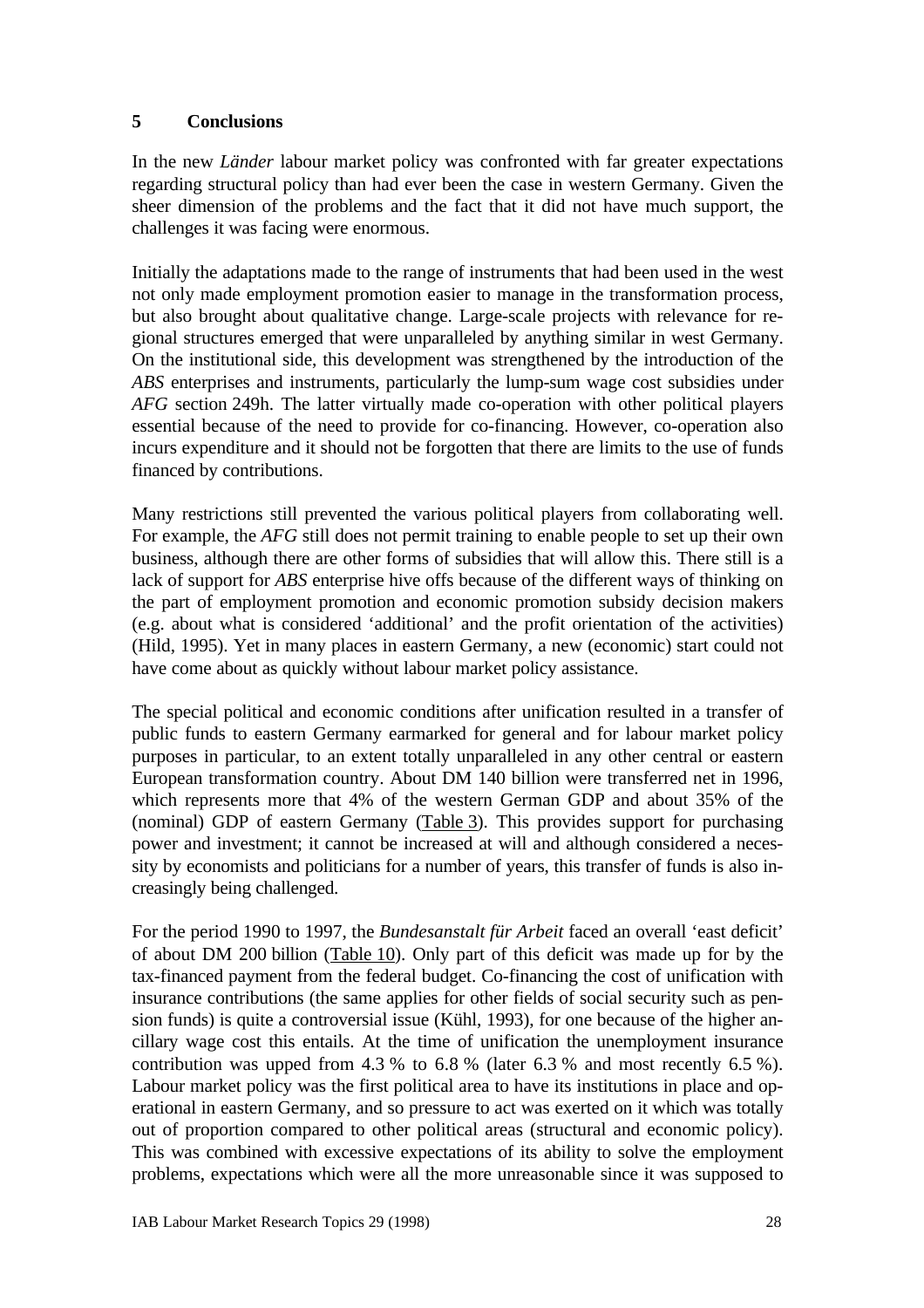solve everything on its own. Nevertheless, these assertions are not meant to detract from the achievements of labour market policy nor its many different functions throughout the transformation process.

The times of massive labour market policy implementation in eastern Germany is nearing its end. The pressure exerted by the problems remains though, together with the need to act to solve the employment dilemma - in both eastern and western Germany instead of continuing to finance underemployment. The experience acquired in the new *Länder* has taught us how important it is that other relevant political players live up to their responsibilities; it is also important that supporting labour market policy instruments continue to be implemented and co-ordinated as much as possible with other political initiatives. Clearly, expecting a single political solution to meet major challenges such as the employment problem - by itself is a thing of the past.

Trends in the new *Länder* show very clearly that further training policy and the promotion of job creation measures must work towards different goals. While job creation schemes prioritise the creation of temporary employment, thereby ensuring that funding is, and will be, used to improve the current quantitative balance on the labour market, the subsidies for vocational further training have primarily qualitative and structural objectives. Thus, the purpose of supporting vocational further training and retraining must cease to be simply easing the numbers, as was sometimes the case after unification because of the circumstances. Instead it must help the existing labour supply pool adapt and offer the knowledge and skills required by the future labour market, no matter how difficult this may be.

In all of these considerations it should not be forgotten that the subsidised vocational further training programmes are not primarily economic policy instrument and that therefore the creation of jobs is a prerequisite not a consequence. For this reason, quantitative labour market trends cannot immediately indicate whether the further training policy pursued was on the right track. As the government is responsible for maintaining and improving the international competitiveness of Germany, it must act appropriately to structure the education and training market - including initial training, of course - to ensure that labour (as an economic factor)will be able to compete with other economies, especially in the medium and long term.

It would also be wrong to expect only, or primarily, short-term success from training. Whether or not a trainee finds a job right or shortly after completing a course should not be the only criterion for evaluating further training policy. It is more appropriate to equip the trainee to meet the medium and long term qualitative requirements of the labour market. A balanced mix of key skills and specific technical knowledge is decisive here. Developing such approaches on an education market that is constantly and directly receiving feedback on emerging employment opportunities and then adjusting and controlling supply accordingly is an important goal for educational policy which should never be lost sight of.

But it is also important to remember that the training and qualifications of the labour pool are a major incentive for the development of more sophisticated jobs. Only if supply and demand can be balanced, while upgrading quality at the same time, will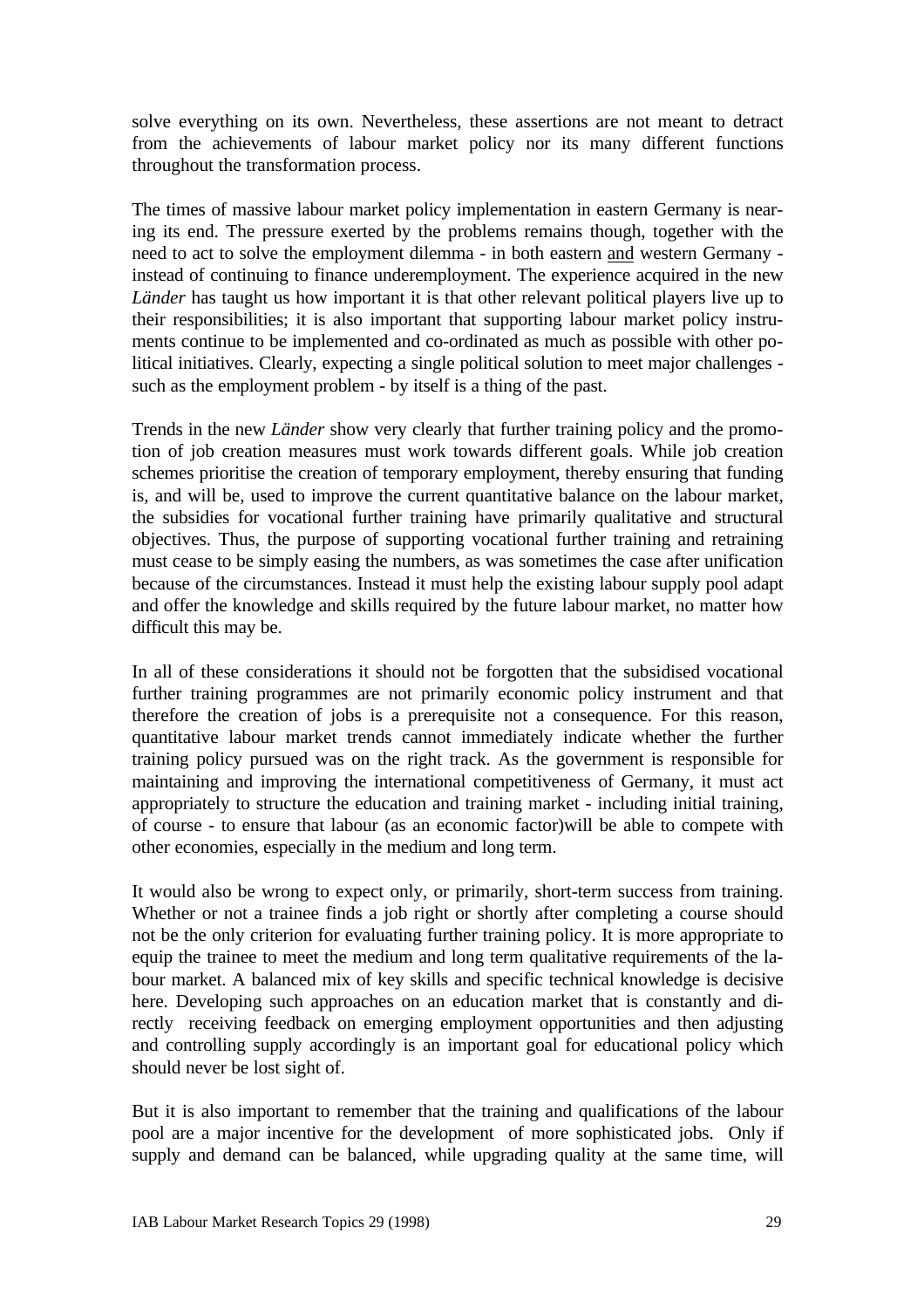Germany be able to defend (or regain) its edge on the world market for highly qualified production and services.

# **6 References**

Akerlof G.A. et al (1991): East Germany in From the Cold. The Economic Aftermath of Curreny Union: Brookings Papers on Economic Activity No. 1.

Aufbauwerk im Freistaat Sachsen GmbH (1993): Wirtschaft und Arbeitsmarkt im Freistaat Sachsen. Mitteilung Nr. 1.

Autorengemeinschaft (1998): Der Arbeitsmarkt 1997 und 1998 in der Bundesrepublik Deutschland. In: Mitteilungen aus der Arbeitsmarkt- und Berufsforschung (MittAB) 1/1998.

Bach, H.-U./E. Spitznagel (1992): Arbeitsmarktpolitische Maßnahmen - Entlastungswirkungen und Budget-Effekte. In: Ch. Brinkmann/K. Schober (Hrsg.), Erwerbsarbeit und Arbeitslosigkeit im Zeichen des Strukturwandels. Beiträge zur Arbeitsmarkt- und Berufsforschung (BeitrAB) 163. Nürnberg.

Bach, H.-U./Th. Jung-Hammon/M. Otto (1998): Aktuelle Daten vom Arbeitsmarkt. IAB-Werkstattbericht Nr. 1.1 of 15.01.1998 (updated monthly).

Bach, H.-U./E. Spitznagel (1994): Gesamtfiskalische Kosten der Arbeitslosigkeit im Jahre 1993 auf 116 Mrd. DM gestiegen, IAB-Kurzbericht Nr. 6 of 11.3.1994

Barth, U. (1995): Verknüpfung von Investitions- und Beschäftigungsförderung. Wirtschaftsdienst Nr. 11, November 1995.

Baur, M./U. Kühnert/W. Schwegler-Rohmeis (1995): Zum Funktionswandel von Arbeitsförderungsgesellschaften anhand ihrer bisherigen Entwicklung im Land Brandenburg. In: MittAB 4.

Blaschke, D./Chr. Brinkmann/E. Nagel (1995). Einarbeitungszuschüsse - Befunde und Perspektiven. In: IAB-Werkstattbericht Nr. 2, 30.01.1995.

Blaschke, D./F. Buttler/W. Karr/W. Klauder/H. Leikeb (1992): Der Arbeitsmarkt in den neuen Ländern - Zwischenbilanz und Herausforderungen, in: MittAB 2/1992.

Blaschke, D./E. Nagel (1992): Arbeitslosigkeit nach Maßnahmen der beruflichen Weiterbildung niedriger als erwartet - Ein aktuelles Diskussionspapier. IAB-Werkstattbericht Nr. 14, 21.08.1992; reprinted in: ibv Nr. 50 of 9. Dezember 1992, p. 3071-3073.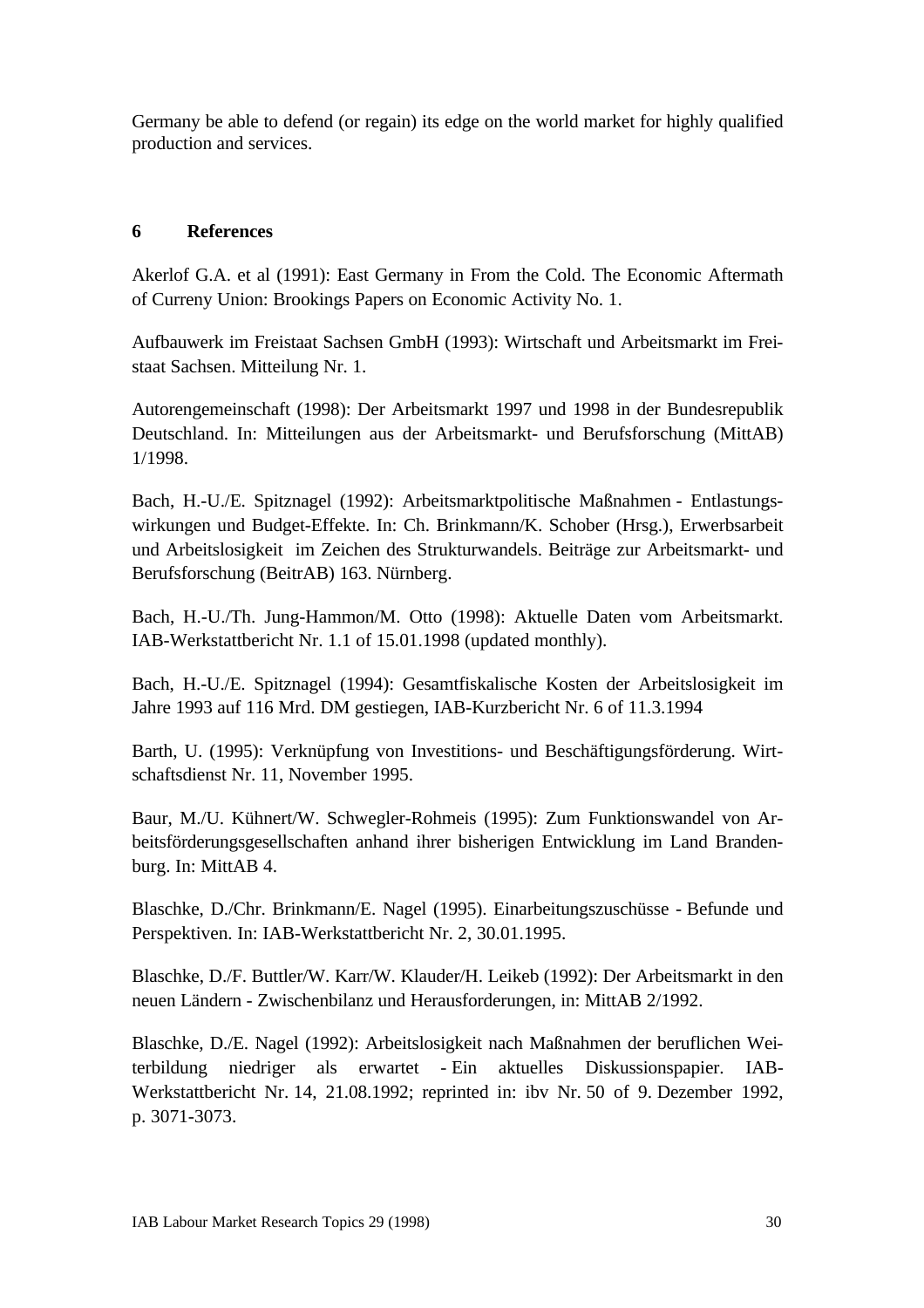Blaschke, D./E. Nagel (1992): Fortbildung und Umschulung verbessern das Humankapital und unterstützen so die Umstrukturierung der Wirtschaft, IAB-Kurzbericht Nr. 21, 18.08.1992; reprinted in: ibv Nr. 50 of 9. Dezember 1992, p. 3075-3076.

Blaschke, D./E. Nagel (1995): Beschäftigungssituation von Teilnehmern an AFGfinanzierter beruflicher Weiterbildung. In: MittAB 2/1995.

Blaschke, D./M. Koller/G. Kühlewind/U. Möller/F. Stooß (1990): Qualifizierung in den neuen Bundesländern, Materialien aus der Arbeitsmarkt- und Berufsforschung, Nr. 7/1990.

Blien, U./F. Hirschenauer (1994): Die Entwicklung regionaler Disparitäten in Ostdeutschland. In: MittAB 4.

Blien, U./F. Hirschenauer (1995): Neither Convergence nor Mezzogiorno: Regional Disparities in East Germany. In: European Commission, Employment Observatory East Germany, No. 16/17, Brussels

Bogai, D. (1996): Werkstatt der Deutschen Einheit? Wirtschaft und Arbeitsmarkt in der Region Berlin-Brandenburg, Universität Potsdam, Discussion Paper

Boje, J./Ch. Brinkmann/U. Slawinski/B. Völkel (Hrsg.), (1993): Zur Entwicklung ländlicher Räume in den neuen Bundesländern. BeitrAB 175. Nürnberg.

Bosch, G. (1993): Regionale Entwicklung und Weiterbildung. In: Akademie für Raumforschung und Landesplanung Hannover (Hrsg.), Berufliche Weiterbildung als Faktor der Regionalentwicklung. Hannover.

Brinkmann, Ch. (1995): Labour Market Policy in East Germany: An Evaluation Five Years after Unification. In: European Commission, Employment Observatory East Germany, No. 16/17, Brussels

Brinkmann, Ch./K. Emmerich/V. Gottsleben/K. Müller/B. Völkel (1992, 1995): Arbeitsmarktpolitik in den neuen Bundesländern. In: WSI-Mitteilungen 7/1992 sowie aktualisiert in: H. Seifert (Hrsg.), Reform der Arbeitsmarktpolitik. Köln: Bund-Verlag.

Brinkmann, Ch./V. Gottsleben (1994): 'Labour Market and Labour Market Policy in the Eastern Part of Germany: New Approaches and New Links to Structural Policy.' In Labour, Vol. 8, 3

Brinkmann, Ch./K. Hiller/B. Völkel (1995): Zur Entwicklung von ABS-Gesellschaften. In: MittAB 4.

Brinkmann, Ch./M. Otto (1996): Überbrückungsgeld hilft arbeitslosen Frauen und Männern beim Sprung in die Selbständigkeit. IAB-Werkstattbericht Nr. 6 vom 1.10.1996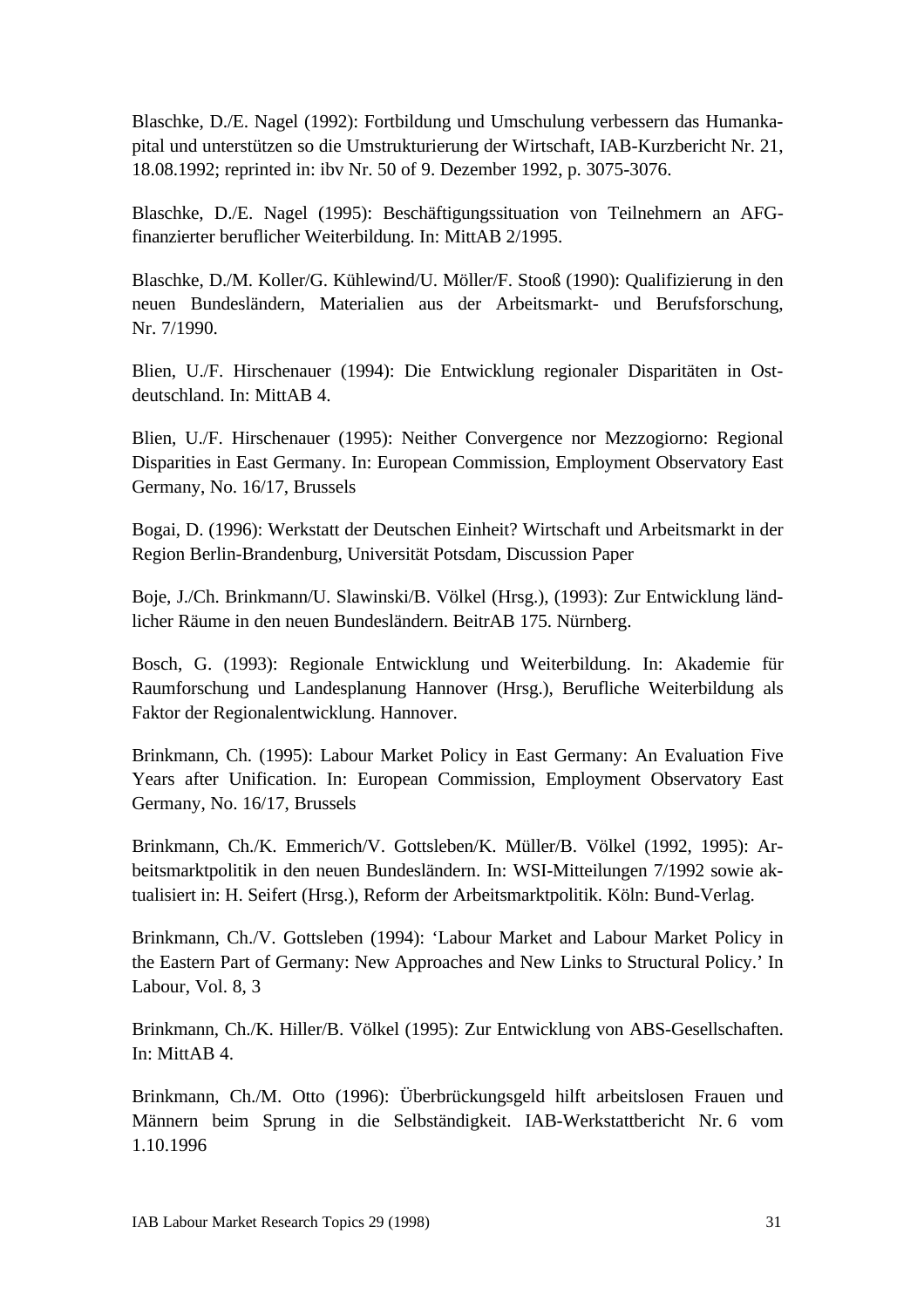Brinkmann, Ch./E. Wiedemann (1995): Arbeitsmarktrisiken im ostdeutschen Transformationsprozeß. Ergebnisse des Arbeitsmarkt-Monitors 1989 - 1994, in: MittAB 3/1995.

Brinkmann, Ch./C. Wolfinger (1994): Aktive Arbeitsmarktpolitik mit einem neuen Instrument. Pauschalierte Lohnkostenzuschüsse zur Arbeitsförderung (§ 249h AFG). IAB-Werkstattbericht Nr. 9 of 17.10.1994.

Buttler, F. (1994): Herausforderungen an die Beschäftigungspolitik. In: J. Siegers (Hrsg.), Vollbeschäftigung - Chance oder Illusion? Köln: Bachem-Verlag.

Buttler, F./D. Blaschke/E. Hönekopp/M. Kaiser (1990): Abwandern oder Bleiben? Zum Arbeitsmarktzusammenhang zwischen der Bundesrepublik und der DDR, IAB-Kurzbericht of 16.02.1990.

Buttler, F./W. Klauder (1993): Wie weit reicht die Brückenfunktion der Arbeitsmarktpolitik in Ostdeutschland? Materialien aus der Arbeitsmarkt- und Berufsforschung (MatAB), Nr. 1.

Deutsches Institut für Wirtschaftsforschung (1992): DIW-Wochenbericht Nr. 39

Deutsches Institut für Wirtschaftsforschung, Institut für Weltwirtschaft, Institut für Wirtschaftsforschung (1997): Gesamtwirtschaftliche und unternehmerische Anpassungsfortschritte in Ostdeutschland. Fünfzehnter Bericht. DIW-Wochenbericht Nr. 3.

Emmerich, K. (1993): Mega-ABM. Bestandsaufnahme und Perspektiven. IAB-Werkstattbericht Nr. 9 of 21.06.1993.

Emmerich, K./C. Wolfinger (1995): Maßnahmen nach § 249h AFG. Teil 1: Finanzierungsstruktur der Kosten pro Arbeitsplatz besser als bei ABM. IAB-Kurzbericht Nr. 6 of 30.06.1995 und Teil 2: Regionaler Mitteleinsatz folgt ökonomischen und sozialen Brennpunkten, IAB-Kurzbericht Nr. 7 of 03.07.1995.

Europäische Gründungsoffensive Eberswalde (E-GO) 1996: Zwischenbericht zum Projekt 'Wirtschaftsnahe Qualifizierung mit dem Ziel der Gründung von selbständigen Existenzen in Eberswalde und Schaffung neuer Arbeitsplätze.' Eberswalde.

Freistaat Sachsen (1994): Arbeit und Qualifizierung für Sachsen (Staatsministerium für Wirtschaft und Arbeit).

Fritzsche, H./J. Groß/B. Völkel (1993): Beratung im Bereich der Beschäftigungsförderung. IAB-Werkstattbericht Nr. 12 of 01.07.1993.

Haase-Schur, I. (1993): Inseln der Hoffnung bilden. In: Das Podium, Informationsblatt des Interessenverbands berufliche Weiterbildung Berlin-Brandenburg, 2. Jahrgang, März 1993.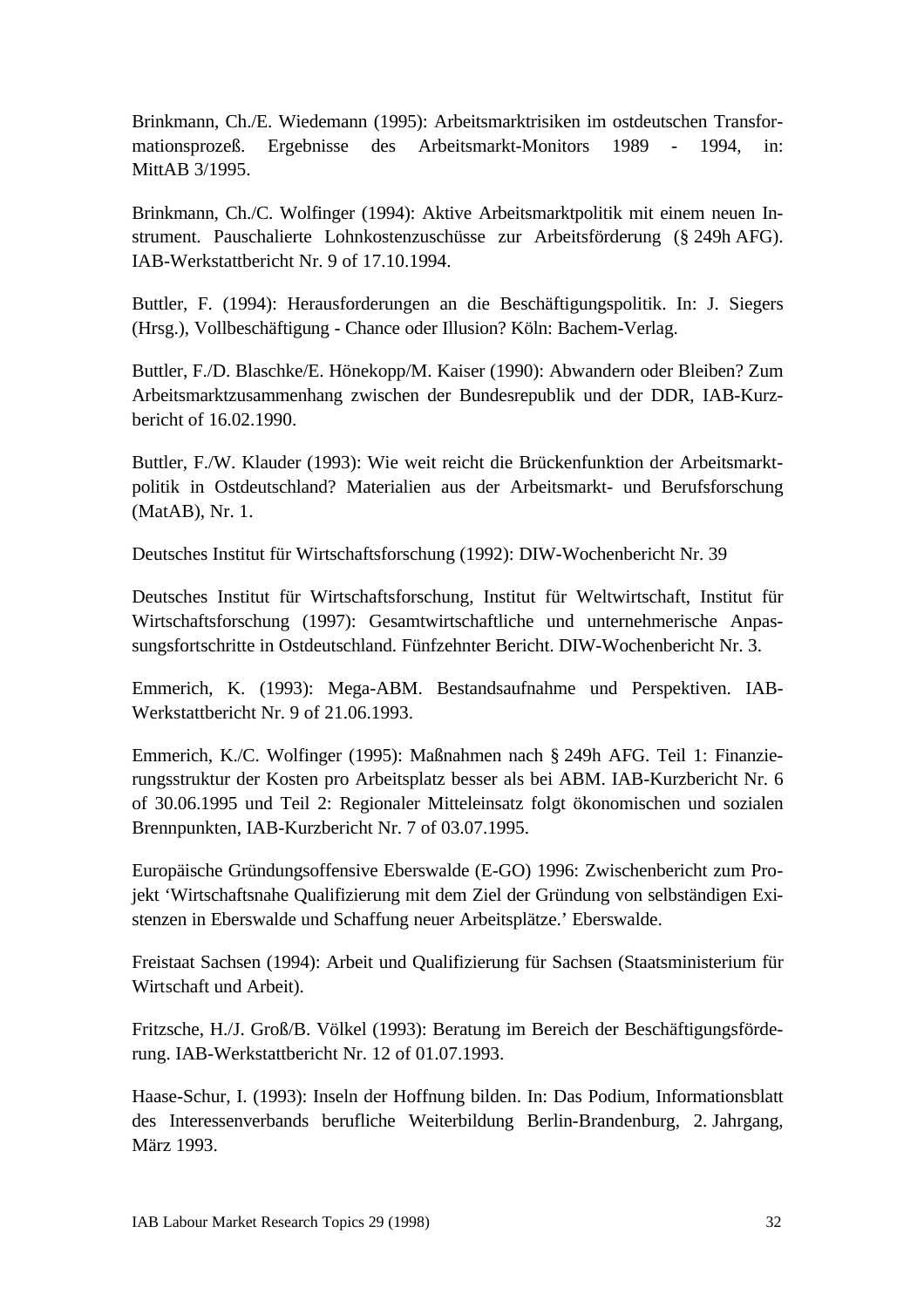Haase-Schur, J. (1995): Qualifizierung zur Unternehmensgründung? - Einsichten aus erfolgreichen Gründungsprojekten. In: Ministerium für Arbeit, Soziales, Gesundheit und Frauen des Landes Brandenburg, Unternehmensgründungen aus Arbeitslosigkeit. Eine Dokumentation Brandenburger Projekte. Potsdam.

Hild, P. (1995): ABS-Gesellschaften - eine problemorientierte Analyse bisheriger Befunde. In: MittAB 4.

IAB (1995): Zahlenfibel des Instituts für Arbeitsmarkt- und Berufsforschung. BeitrAB 101. Nürnberg.

Infratest Sozialforschung (1995): Arbeitsmarkt-Monitor für die neuen Bundesländer. Daten für November 1994. München (hektographiertes Manuskript).

Kaiser, M./M. Otto (1993): Was ABS-Gesellschaften bisher geleistet haben. IAB-Werkstattbericht Nr. 13 of 21.07.1993.

Klauder, W. (1996): Stellungnahme zum Fragenkatalog der Enquete-Kommission 'Demographischer Wandel' für die öffentliche Anhörung zum Thema 'Die Weiterentwicklung von Wirtschaft und Arbeitsmarkt' am 10.06.1996 in Bonn, Bundeshaus.

Klauder, W./P. Schnur/G. Zika (1996a): Strategien für mehr Beschäftigung. IAB-Kurzbericht Nr. 7 of 02.08.1996.

Klauder, W./P. Schnur/G. Zika (1996b): Wege zu mehr Beschäftigung. Simulationsrechnungen bis zum Jahr 2005 am Beispiel Westdeutschland. IAB-Werkstattbericht Nr. 5 of 10.09.1996.

Knuth, M. (1994): Zwei Jahre ABS-Gesellschaften in den neuen Bundesländern. Ergebnisse einer schriftlichen Befragung im November 1993. Schriftenreihe des Instituts Arbeit und Technik, IAT-AM 09. Gelsenkirchen.

Koller, M./Th. Jung-Hammon, Th. (1993): Regionale und sektorale Schwerpunkte des Arbeitsplatzabbaus in Ostdeutschland, in: MittAB 1/1993.

Kühl, J. (1993): Beitragszahler tragen die Hauptlast der vereinigungsbedingten Arbeitsmarktkosten. IAB-Kurzbericht Nr. 11 of 26.08.1993.

Lehmann, U. (1994): Regionale Aspekte des Betriebsgründungsgeschehens in den neuen Bundesländern 1991/92, in: MittAB 4/1994

Meager, N. (1995): Arbeitsmarktpolitik für Existenzgründer, Internationale Erfahrungen der Existenzgründungsförderung von Arbeitslosen. WZB-Discussion Paper.

Miethe, H./J. Brödnow (1993): Qualifizierungsbereitschaft bei ABM-Beschäftigten hoch. Gut ein Drittel bildet sich in ABM weiter. Ergebnisse einer Erhebung im Frühjahr 1993. IAB-Kurzbericht Nr. 17 of 02.11.1993.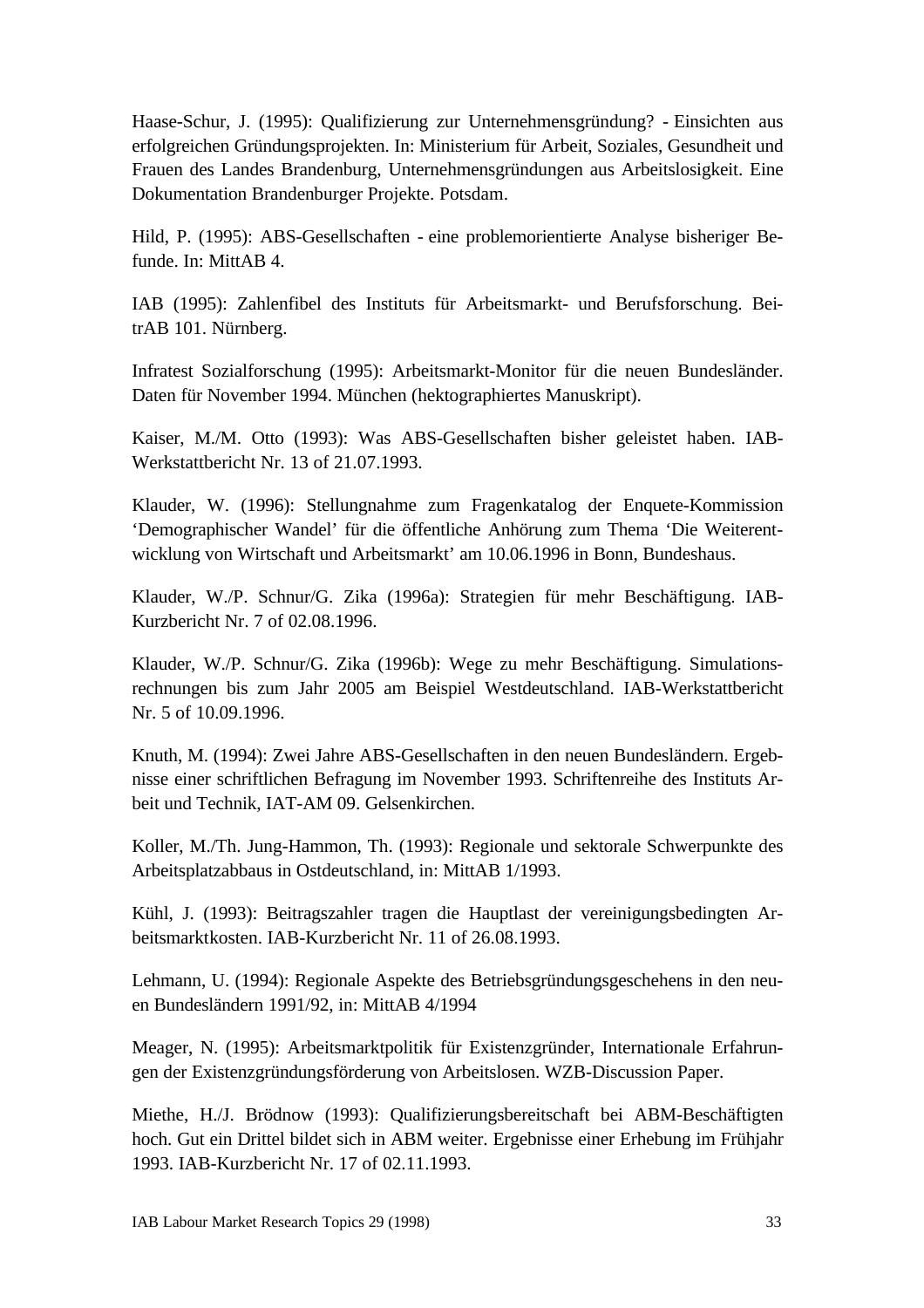Ministerium für Arbeit, Soziales, Gesundheit und Frauen des Landes Brandenburg (1996): Landesprogramm 'Qualifizierung und Arbeit für Brandenburg'. Potsdam.

Mütze, K. (1993): Integrierte Unternehmens- und Regionalplanung - das Beispiel Jena. In: M. Kaiser/M. Koller/H.-E. Plath (Hrsg.) (1993), Regionale Arbeitsmärkte und Arbeitsmarktpolitik in den neuen Bundesländern. BeitrAB 168. Nürnberg.

QUEM (1992, 1993, 1995): Qualifikations-Entwicklungsmanagement Bulletin.

Rabe, B. (1995): Implementation wirtschaftsnaher Arbeitsmarktpolitik - Lohnkostenzuschüsse nach § 249h Arbeitsförderungsgesetz in Berlin und Sachsen. WZB Discussion Paper, S. 132 f.

Rabe, B./K. Emmerich (1996): Mehr Markt in der öffentlichen Beschäftigungsförderung. Zur wettbewerblichen Vergabe von § 249h-Maßnahmen bei der Treuhandanstalt. In: MittAB 1, S. 93 - 105.

Riedel, J./G. Wiesner (1995): Aufschwung Ost - Konjunktur für Wirtschaftsprogramme. In: ifo-Schnelldienst 17 - 18/1995, Fünf Jahre Reformprozeß in Ostdeutschland eine Zwischenbilanz, S. 26.

Rudolph, H. (1990): Beschäftigungsstrukturen in der DDR vor der Wende. Eine Typisierung von Kreisen und Arbeitsämtern. In: MittAB 4, S. 474 ff.

Schüssler, R. (1995): Evaluierung der Arbeitsförderung Ost gemäß § 249h AFG. Erster Zwischenbericht (revised version). Basel June 1995 (unpublished manuscript).

Seifert (1994): East Germany and Eastern Europe Compared. Studies in Public Policy No. 233, University of Strathclyde

Spitznagel, E. (1992): Allgmeine Maßnahmen zur Arbeitsbeschaffung (ABM) in den neuen Bundesländern. In: MittAB 3.

Spitznagel, E. (1993): Zur Brückenfunktion der Allgemeinen Maßnahmen zur Arbeitsbeschaffung (ABM). IAB-Werkstattbericht Nr. 21 of 25.11.1993.

Stark, B./ C. Wolfinger (1996): Lohnkostenzuschüsse nach § 249h AFG. Erste Ergebnisse einer repräsentativen schriftlichen Befragung von Maßnahmeträgern Ende 1994/Anfang 1995. IAB-Werkstattbericht Nr. 11 of 18.12.1996.

Steiner, V./F. Kraus (1995): Haben Teilnehmer in Arbeitsbeschaffungsmaßnahmen in Ostdeutschland bessere Wiederbeschäftigungsmöglichkeiten als Arbeitslose?. In: V. Steiner/ L. Bellmann (Hrsg.), Mikroökonomik des Arbeitsmarktes. BeitrAB 192. Nürnberg.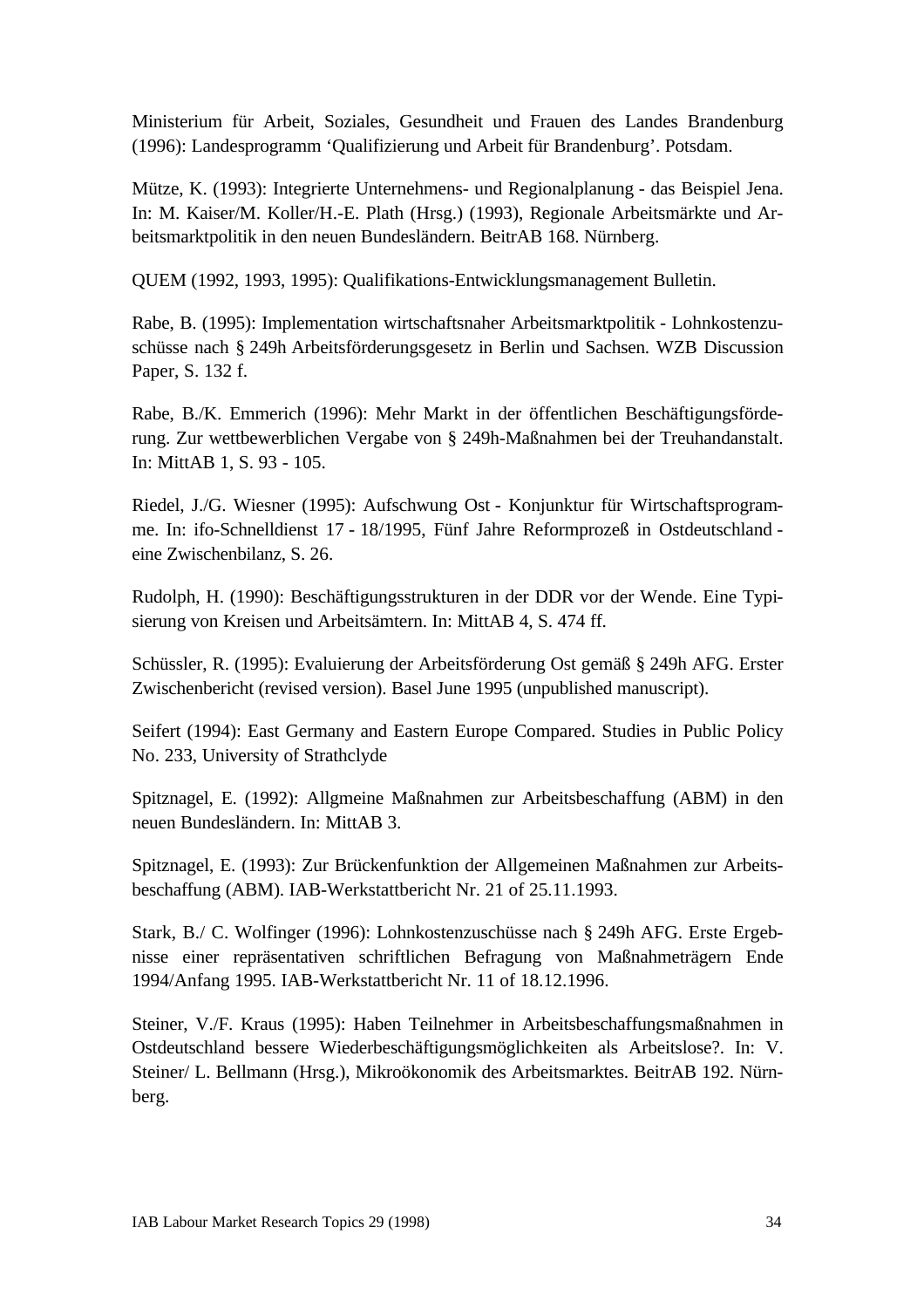Wagner, G./B.v. Rosenbladt/D. Blaschke (1990) (Hrsg.): An der Schwelle zur Sozialen Marktwirtschaft - Ergebnisse aus der Basiserhebung des Sozioökonomischen Panels in der DDR im Juni 1990, BeitrAB 143, Nürnberg.

Wahse, J./Dahms, V./Schäfer, R./Kühl, J. (1996): Beschäftigungsperspektiven von privatisierten Unternehmen. Befragung von ehemaligen Treuhandfirmen im Oktober 1995. In: MittAB 1/1996

Wegener, M. (1996): Die deutsche Einigung oder das Ausbleiben des Wunders, Aus Politik und Zeitgeschichte B 40/96

Weisshuhn, P. (1993).: Das Unternehmens- und Regionalplanungskonzept von SRI-International für die optoelektronische Industrie - dargestellt am Beispiel Jena. In: M. Kaiser/ M. Koller/H.-E. Plath (Hrsg.), Regionale Arbeitsmärkte und Arbeitsmarktpolitik in den neuen Bundesländern. BeitrAB 168. Nürnberg.

Wießner, F. (1998): Positive Zwischenbilanz für Überbrückungsgeldempfänger IAB-Kurzbericht Nr. 1 of 19.01.1998, Nürnberg

Wilson, S./A. Adams (1994): Self-Employment for the Unemployed. Experience in OECD and Transitional Economies. World Bank Discussion Papers No. 263. Washington D.C.

Wolfinger, C. (1995): Lohnkostenzuschüsse nach § 249h AFG: Die investive Komponente steht im Vordergrund. IAB-Kurzbericht Nr. 2 of 17.03.1995

Wolfinger, C./Brinkmann, Ch. (1996): Arbeitsmarktpolitik zur Unterstützung des Transformationsprozesses. In: MittAB 4/1996

Zapf, W. (1995): The German Transformation. A Modernisation Process at Two Different Speeds in East and West. In: European Commission, Employment Observatory East Germany. Nr. 16/17, Brussels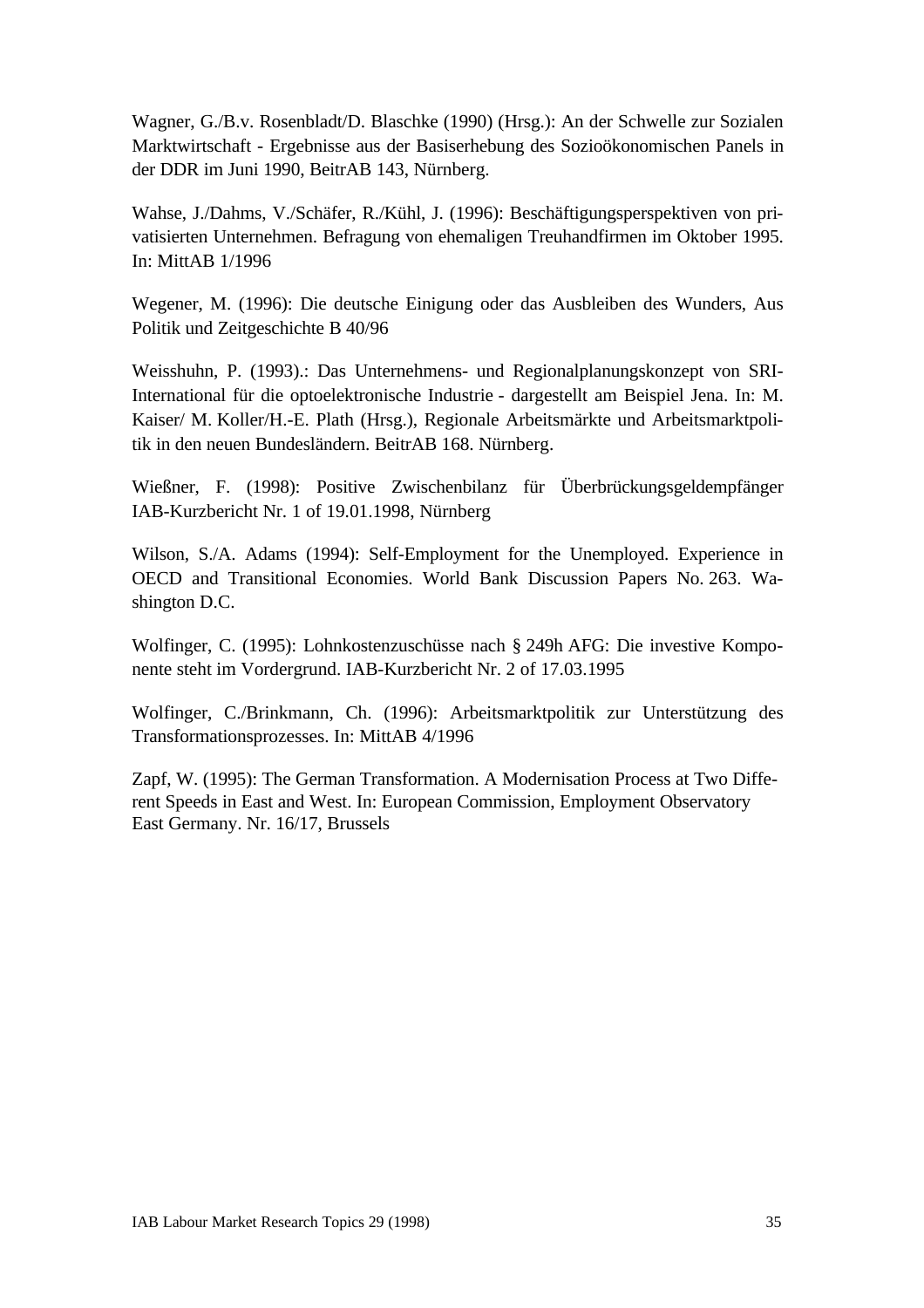## **Table 1: Key Data on Labour Market Development** in Eastern and Western Germany 1991-1997

|                              |       | 1991              | 1992                            | 1993                            | 1994                                | 1995                            | 1996                            | 1997                                |
|------------------------------|-------|-------------------|---------------------------------|---------------------------------|-------------------------------------|---------------------------------|---------------------------------|-------------------------------------|
|                              |       |                   |                                 |                                 | A. The demand for labour            |                                 |                                 |                                     |
| <b>Real GDP</b>              | West  | 5,0<br>+          | 1,8<br>$\ddot{}$                | 2,0                             | 2,1<br>+                            | 1,5<br>$\ddot{}$                | 1,3<br>+                        | 2,2<br>$\ddot{}$                    |
| (Change over previous year   | East  | 19,2              | 7,8<br>$\ddot{}$                | 9,3<br>$\ddot{}$                | 9,6<br>$+$                          | 5,2<br>$\ddot{}$                | 1,9<br>$\ddot{}$                | 1,6<br>$\ddot{}$                    |
| in $%$ )                     | Total | 2,8<br>+          | 2,2<br>$\ddot{}$                | 1,2                             | 2,7<br>$\ddot{}$                    | 1,8<br>$\ddot{}$                | 1,4<br>$\ddot{}$                | 2,2<br>$\ddot{}$                    |
| <b>Productivity per hour</b> | West  | 3,7<br>$+$        | 0,2<br>$\ddot{}$                | 0,7<br>$+$                      | 3,4<br>$\ddot{}$                    | 3,5<br>$\ddot{}$                | 2,6<br>$\ddot{}$                | 3,3<br>$\ddot{}$                    |
|                              | East  | 10,2<br>$\ddot{}$ | 7,4<br>$\ddot{}$                | 10,6<br>$+$                     | 9,8<br>$\ddot{}$                    | 6,3<br>$\ddot{}$                | 4,8<br>$\ddot{}$                | 6,0<br>+                            |
|                              | Total | 8,9<br>÷.         | 0,8<br>$+$                      | 1,3<br>$\ddot{}$                | 3,8<br>$\ddot{}$                    | 3,6<br>$\ddot{}$                | 2,9<br>$\ddot{}$                | 3,8<br>$\ddot{}$                    |
| Volume of work               | West  | 1,3<br>$\ddot{}$  | 1,6<br>$+$                      | 2,8<br>$\overline{\phantom{0}}$ | 1,3<br>$\overline{\phantom{0}}$     | 1,9<br>$\overline{\phantom{0}}$ | 1,3<br>$\overline{\phantom{a}}$ | 1,0<br>$\overline{\phantom{a}}$     |
|                              | East  | $-26,7$           | 0,4<br>$\ddot{}$                | 1,1                             | 0,2<br>$\overline{\phantom{0}}$     | 1,0                             | 2,7                             | 4,2<br>-                            |
|                              | Total | 5,6               | 1,4<br>$\ddot{}$                | 2,5<br>-                        | 1,1<br>$\qquad \qquad \blacksquare$ | 1,8<br>-                        | 1,6<br>$\overline{\phantom{a}}$ | 1,6<br>$\qquad \qquad \blacksquare$ |
| Average working hours        | West  | 1,2               | 0,7<br>$\ddot{}$                | 1,2                             | 0,1<br>$\overline{\phantom{a}}$     | 1,3<br>$\overline{\phantom{0}}$ | 0,2<br>$\overline{\phantom{a}}$ | 0,0<br>+                            |
|                              | East  | 11,7              | 15,1<br>$+$                     | 1,6<br>÷                        | 1,9<br>-                            | 2,0<br>$\overline{\phantom{0}}$ | 0,6<br>$\overline{\phantom{a}}$ | 0,9<br>$\overline{\phantom{0}}$     |
|                              | Total | 3,5               | 3,3<br>$+$                      | 0,7                             | 0,4<br>$\overline{\phantom{a}}$     | 1,4<br>Ξ.                       | 0,3                             | 0,2<br>٠                            |
| <b>Labour force</b>          | West  | 2,5<br>$\ddot{}$  | 0,9<br>$\ddot{}$                | 1,5<br>-                        | 1,2<br>$\overline{\phantom{0}}$     | 0,7<br>-                        | 1,1                             | 1,0<br>$\overline{\phantom{0}}$     |
| (Change over previous year   | East  | 17,0              | $-12,8$                         | 2,6<br>$\overline{\phantom{0}}$ | 1,8<br>$\ddot{}$                    | 1,0<br>$\ddot{}$                | 2,1                             | 3,3<br>$\overline{\phantom{0}}$     |
| in $%$ )                     | Total | 2,1               | 1,8<br>$\overline{\phantom{a}}$ | 1,7<br>-                        | 0,7<br>$\overline{\phantom{0}}$     | 0,4                             | 1,3<br>$\overline{\phantom{a}}$ | 1,4<br>$\overline{\phantom{0}}$     |
| (Change over previous year   | West  | $+710$            | $+268$                          | $-455$                          | $-346$                              | 192<br>$\overline{\phantom{a}}$ | $-308$                          | $-281$                              |
| in $1,000$ )                 | East  | -1499             | - 934                           | - 168                           | $+ 111$                             | 66<br>÷                         | - 137                           | $-206$                              |
|                              | Total | $-789$            | $-666$                          | $-623$                          | $-235$                              | $-126$                          | $-445$                          | $-487$                              |
| (Yearly averages in 1,000)   | West  | 29.189            | 29.457                          | 29.002                          | 28.656                              | 28.464                          | 28.156                          | 27.875                              |
|                              | East  | 7.321             | 6.387                           | 6.219                           | 6.330                               | 6.396                           | 6.259                           | 6.053                               |
|                              | Total | 36.510            | 35.844                          | 35.221                          | 34.986                              | 34.860                          | 34.415                          | 33.928                              |

|                               |       |            |                                |                                | <b>B.</b> The supply of labour |                                 |                                 |                                 |
|-------------------------------|-------|------------|--------------------------------|--------------------------------|--------------------------------|---------------------------------|---------------------------------|---------------------------------|
| <b>Potential labour force</b> | West  | 32.133     | 32.525                         | 32.698                         | 32.707                         | 32.750                          | 32.781                          | 32.791                          |
| (Yearly averages in 1,000)    | East  | 8.961      | 8.836                          | 8.731                          | 8.612                          | 8.467                           | 8.345                           | 8.251                           |
|                               | Total | 41.094     | 41.361                         | 41.429                         | 41.319                         | 41.217                          | 41.126                          | 41.042                          |
| (Change over previous year    | West  | + 431      | + 392                          | + 173                          | 9<br>+                         | 43<br>÷                         | 31<br>÷.                        | 11<br>+                         |
| in 1,000)                     | East  | $-296$     | $-125$                         | $-105$                         | $-119$                         | $-145$                          | $-122$                          | 95<br>$\blacksquare$            |
|                               | Total | 135<br>$+$ | $+267$                         | 68<br>÷.                       | $-110$                         | 102<br>$\overline{\phantom{0}}$ | 91<br>-                         | 84                              |
| of<br>Demographic             | West  | 92         | 90<br>$\overline{\phantom{0}}$ | $-112$                         | $-158$                         | 180<br>$\overline{\phantom{0}}$ | 162<br>$\overline{\phantom{0}}$ | 140                             |
| these:                        | East  | 52<br>-    | 28<br>$\overline{\phantom{0}}$ | 27<br>$\overline{\phantom{a}}$ | 39<br>$\blacksquare$           | 48<br>$\blacksquare$            | 45<br>$\overline{\phantom{0}}$  | 30<br>$\blacksquare$            |
|                               | Total | - 144      | $-118$                         | $-139$                         | - 197                          | $-228$                          | $-207$                          | 170<br>$\overline{\phantom{0}}$ |
| Behavioural factor            | West  | - 165      | 99<br>$\overline{\phantom{0}}$ | 45<br>$\blacksquare$           | 25<br>$\blacksquare$           | 13<br>÷                         | 29<br>$+$                       | 60<br>$\ddot{}$                 |
|                               | East  | + 117      | 40<br>$\div$                   | 93<br>$\blacksquare$           | 82<br>$\overline{\phantom{a}}$ | 105<br>$\overline{\phantom{a}}$ | - 103                           | 64                              |
|                               | Total | 48<br>-    | 59<br>$\overline{\phantom{0}}$ | $-138$                         | $-107$                         | 92<br>$\blacksquare$            | 74<br>$\overline{\phantom{0}}$  | 4<br>$\blacksquare$             |
| Migration effects and         | West  | 688<br>$+$ | $+ 581$                        | 330<br>$+$                     | 192<br>$\ddot{}$               | 210<br>$+$                      | 164<br>$+$                      | 91<br>$\ddot{}$                 |
| bal, of commuters             | East  | - 361      | - 137                          | 15<br>$\ddot{}$                | 2<br>+                         | 8<br>+                          | 26<br>+                         | 1<br>$\blacksquare$             |
|                               | Total | 327<br>+   | 444<br>$+$                     | 345<br>$+$                     | 194<br>$+$                     | 218<br>$+$                      | 190<br>÷                        | 90<br>+                         |

|                               |       |          |       |            | C. The labour market balance |                      |            |                  |
|-------------------------------|-------|----------|-------|------------|------------------------------|----------------------|------------|------------------|
| <b>Registered unemployed</b>  | West  | 1.689    | 1.808 | 2.270      | 2.556                        | 2.565                | 2.796      | 3.021            |
| (Yearly averages in 1,000)    | East  | 913      | 1.170 | 1.149      | 1.142                        | 1.047                | 1.169      | 1.364            |
|                               | Total | 2.602    | 2.978 | 3.419      | 3.698                        | 3.612                | 3.965      | 4.385            |
| (Change over previous year    | West  | - 194    | + 119 | + 462      | + 286                        | 9<br>÷               | + 231      | $+225$           |
| in 1,000)                     | East  | 673<br>+ | + 257 | 21         |                              | 95<br>$\blacksquare$ | 122<br>$+$ | 195<br>÷.        |
|                               | Total | 479      | + 376 | 441<br>$+$ | 279<br>÷.                    | 86                   | 353<br>$+$ | 420<br>$\ddot{}$ |
| Unemployment rate             | West  | 5,7      | 5,9   | 7,3        | 8,2                          | 8,3                  | 9,1        | 9,8              |
| (in % of the labour force)    | East  | 11,1     | 15,4  | 15,1       | 15,2                         | 14.0                 | 15,7       | 18,1             |
|                               | Total | 6,7      | 7,7   | 8,9        | 9,6                          | 9,4                  | 10,4       | 11,4             |
| Silent reserve 1)             | West  | 1.255    | 1.260 | 1.426      | 1.495                        | 1.721                | 1.829      | 1.895            |
| (Yearly averages in 1,000)    | East  | 727      | 1.279 | 1.363      | 1.140                        | 1.024                | 917        | 834              |
|                               | Total | 1.982    | 2.539 | 2.789      | 2.635                        | 2.745                | 2.746      | 2.729            |
| of<br>Silent reserve          | West  | 770      | 767   | 890        | 977                          | 1.172                | 1.269      | 1.404            |
| in the strict sense<br>these: | East  | 0        | 26    | 137        | 210                          | 357                  | 421        | 463              |
|                               | Total | 770      | 793   | 1.027      | 1.187                        | 1.529                | 1.690      | 1.867            |
| Silent reserve                | West  | 485      | 493   | 536        | 518                          | 549                  | 560        | 491              |
| in measures                   | East  | 727      | 1.253 | 1.226      | 930                          | 667                  | 496        | 371              |
|                               | Total | 1.212    | 1.746 | 1.762      | 1.448                        | 1.216                | 1.056      | 862              |

|                        |      |      |      |      | Percentage for the East in % |      |      |
|------------------------|------|------|------|------|------------------------------|------|------|
| <b>Real GDP</b>        | 7 2  | 7.6  | 8.4  | 9.0  | 9.3                          | 9.3  | 9,3  |
| Potential labour force | 21.8 | 21.4 | 21.1 | 20.8 | 20,5                         | 20.3 | 20.1 |
| Labour force           | 20.1 | 17.8 | 17.7 | 18.1 | 18.3                         | 18.2 | 17.8 |
| Registered unemployed  | 35.1 | 39.3 | 33.6 | 30.9 | 29.0                         | 29.5 | 31.1 |
| Silent reserve         | 36.7 | 50.4 | 48,9 | 43.3 | 37.3                         | 33.4 | 30,6 |

1) For the recalculated figures for the silent reserve shown here, see Thon, Manfred, Bach, Hans-Uwe: Die Schätzung von Potential-Erwerbsquoten, Stiller Reserve und Erwerbspersonenpotential für die alten Bundesländer 1970 - 1995 (publication forthcoming as Werkstattbericht) Source: Calculations by IAB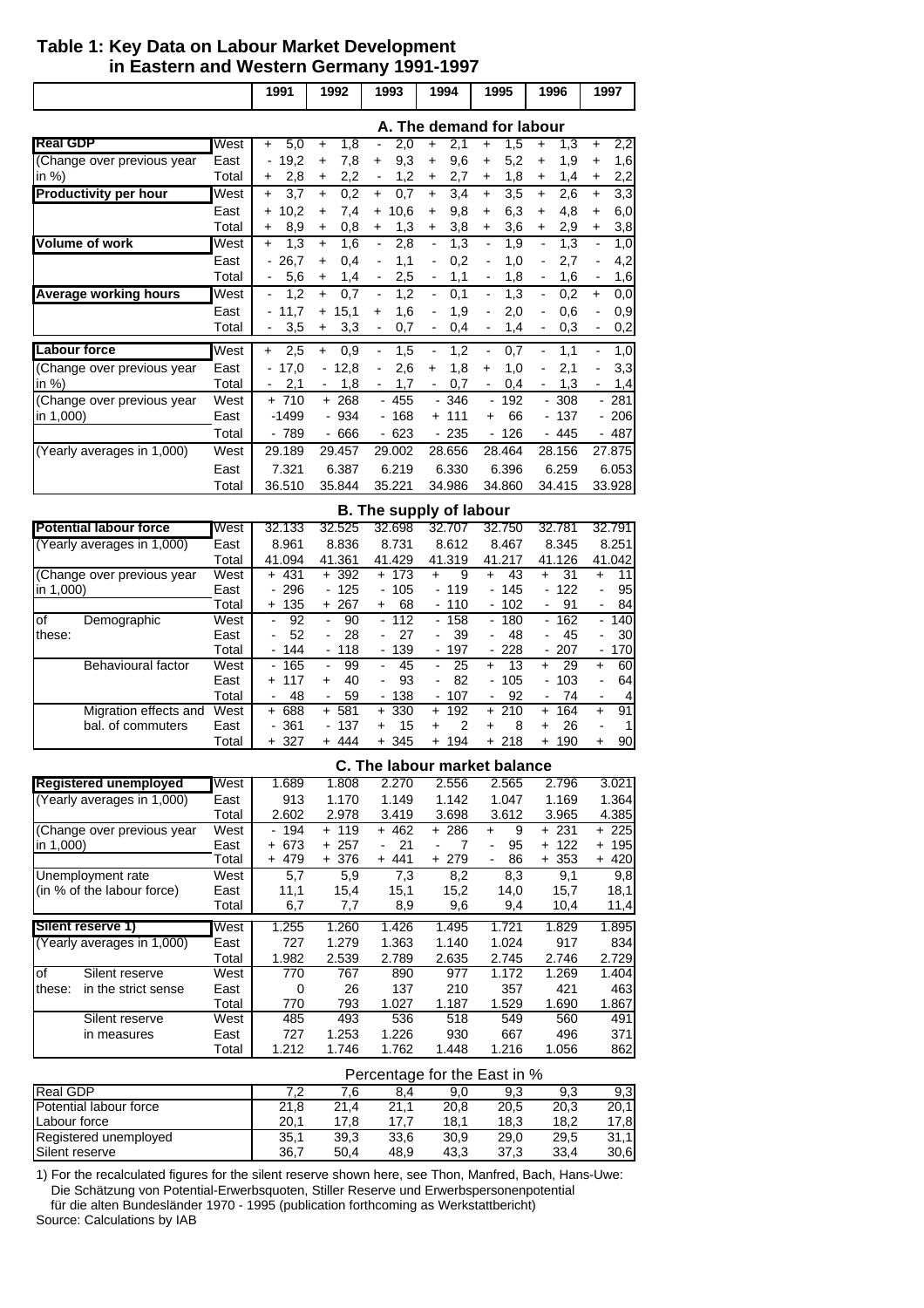# **Table 2: The Process of Making up Lost Ground by the Economy of the New Federal Länder, 1991 - 1997**

|                                             | 1991 | 1992 | 1993 | 1994                           | 1995 | 1996 | 1997 |
|---------------------------------------------|------|------|------|--------------------------------|------|------|------|
|                                             |      |      |      | Western Germany = 100 per cent |      |      |      |
| Real GDP per capita                         | 32   | 34   | 39   | 42                             | 44   | 44   | 45   |
| Real GDP per person employed                | 31   | 38   | 43   | 45                             | 46   | 46   | 47   |
| Nominal GDP per capita                      | 32   | 39   | 48   | 53                             | 56   | 57   | 57   |
| Gross fixed capital per capita (nominal)    | 66   | 91   | 119  | 145                            | 152  | 155  | 149  |
| Private consumption per capita (nominal)    | 52   | 59   | 64   | 66                             |      |      |      |
| Gross wages per dependently employed person | 48   | 63   | 71   | 73                             | 76   | 77   | 77   |
| Net wages per dependently employed person   | 55   | 67   | 76   | 78                             | 82   | 84   | 85   |
| Wage unit cost 1)                           | 159  | 146  | 133  | 130                            | 128  | 129  | 125  |

1) Wage unit cost equals income from dependent employment divided by nominal GDP

Sources: Statistical Office of Germany; Deutsches Institut für Wirtschaftsforschung (DIW); own calculations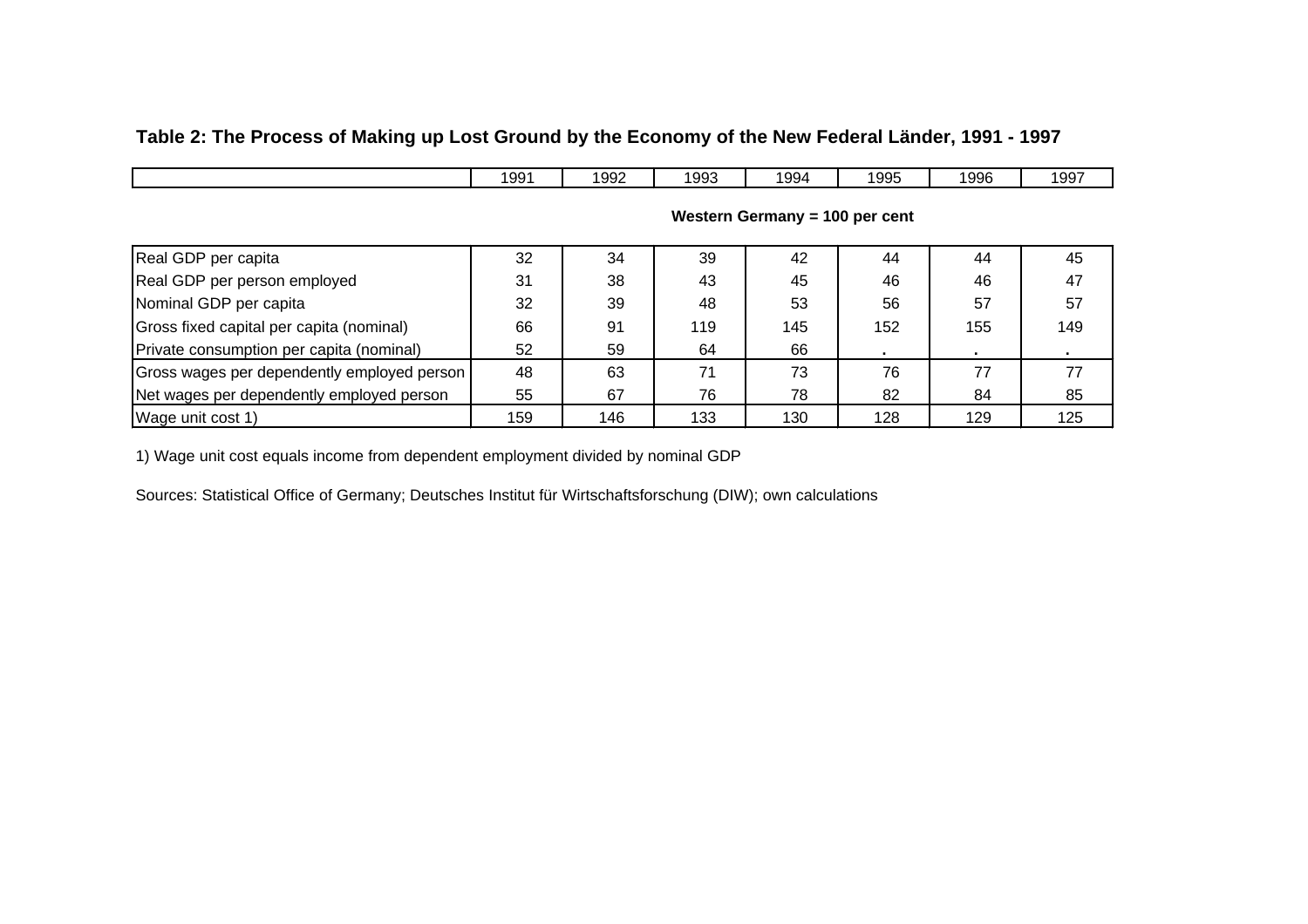|                                                        | 1991           | 1992 | 1993           | 1994        | 1995           | 1996           | 1997           |
|--------------------------------------------------------|----------------|------|----------------|-------------|----------------|----------------|----------------|
|                                                        |                |      |                | - Mrd. DM - |                |                |                |
| Total net transfers                                    | 106            | 115  | 129            | 125         | 140            | 140            | 133            |
| Net transfers made by the federation                   | 42             | 51   | 75             | 71          | 90             | 91             | 81             |
| Determination of net transfers:                        |                |      |                |             |                |                |                |
| <i>l.</i> Gross transfers:                             |                |      |                |             |                |                |                |
| Federal budget                                         | 75             | 88   | 114            | 114         | 135            | 138            | 140            |
| Fund 'German Unity'                                    | 31             | 24   | 15             | 5           |                |                |                |
| EU                                                     | 4              | 5    | 5              | 6           | $\overline{7}$ | $\overline{7}$ | $\overline{7}$ |
| Pension insurance funds                                | ٠              | 5    | 9              | 12          | 17             | 19             | 18             |
| Bundesanstalt für Arbeit                               | 24             | 39   | 39             | 27          | 23             | 26             | 21             |
| Western Länder/local communities                       | 5              | 5    | 10             | 14          | 10             | 11             | 11             |
| Total <sup>1</sup>                                     | 139            | 152  | 168            | 168         | 185            | 187            | 180            |
| I. Return flow                                         |                |      |                |             |                |                |                |
| Federation's additional tax revenues <sup>2</sup>      | 31             | 35   | 37             | 41          | 43             | 45             | 45             |
| Federation's additional revenue from<br>administration | $\overline{2}$ | 2    | $\overline{2}$ | 2           | $\overline{2}$ | $\overline{2}$ | 2              |
| Total                                                  | 33             | 37   | 39             | 43          | 45             | 47             | 47             |

# **Table 3: Transfers of Public Finances for Eastern Germany (including Social Security Funds)**

1 The federal subsidies to the *Bundesanstalt für Arbeit* are counted only oncee. Additional benefits for the new *Länder* are the reduction of tax revenue for the federation and the western *Länder* due to the tax privileges granted to the eastern *Länder*.

<sup>2</sup> Rough estiamte.

Source: Deutscher Bundestag, Printed matter 13/8450, p. 44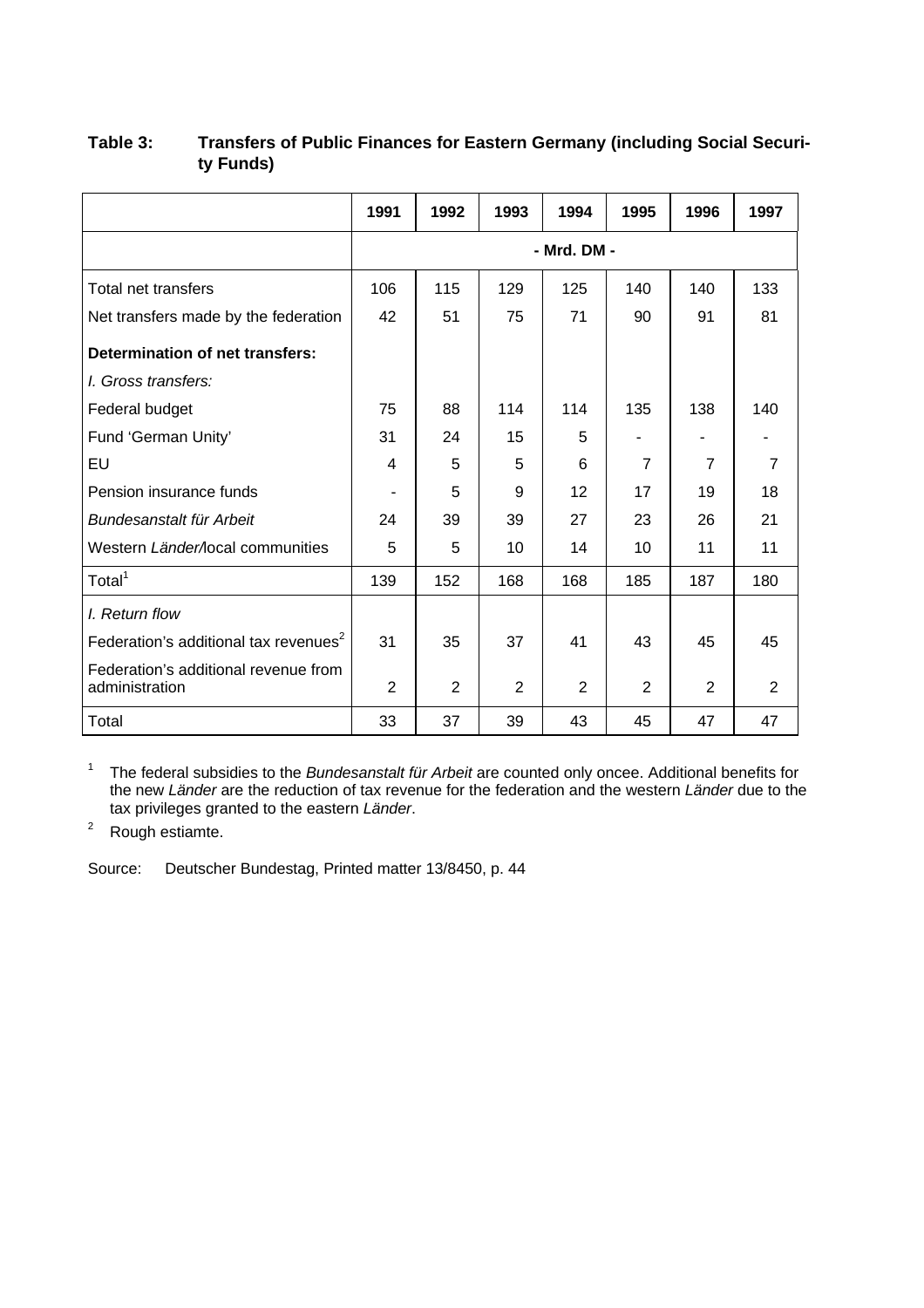|               | <b>Gross</b> | dom.       |            | Volume of<br>Labour force |       | <b>Working hours</b> | In working |                | Productivity |            |        | <b>Productivity</b> |        | Gross wage       |        | Employed   |          | Gross wage |           |            |
|---------------|--------------|------------|------------|---------------------------|-------|----------------------|------------|----------------|--------------|------------|--------|---------------------|--------|------------------|--------|------------|----------|------------|-----------|------------|
|               |              | product 1) | work       |                           |       |                      |            | per            |              | days       |        | per worker          |        | per worker       | sum    |            |          | workers    |           | per worker |
|               |              |            |            |                           |       |                      |            | employed pers. |              |            | hour   |                     |        |                  |        |            | national |            |           |            |
|               | DM bn.       | Changes    | million hr | Changes                   | 1000  | Changes              | Hours      | Changes        | Days         | Changes    | DM per | Changes             | DM per | Changes          | DM bn. | Changes    | 1000     | Changes    | <b>DM</b> | Changes    |
|               |              | over prev. |            | over prev.                |       | over prev.           |            | over prev.     |              | over prev. | hour   | over prev.          | worker | over prev.       |        | over prev. |          | over prev. |           | over prev. |
|               |              | year in %  |            | year in %                 |       | year in %            |            | year in %      |              | year in %  |        | year in %           |        | year in %        |        | year in %  |          | year in %  |           | year in %  |
|               |              |            |            |                           |       |                      |            |                |              |            |        |                     |        |                  |        |            |          |            |           |            |
| 1989<br>JS/JD | 302,1        |            |            |                           | 9.747 |                      |            |                |              |            |        |                     | 30.994 |                  |        |            | 9.560    |            |           |            |
| JS/JD<br>1990 | 255.1        | $-15,6$    |            |                           | 8.820 | 9.5                  |            |                |              |            |        |                     | 28.923 | 6.7              |        |            | 8.568    | $-10,4$    |           |            |
| JS/JD<br>1991 | 206,0        | $-19,2$    | 10.968     |                           | 7.321 | $-17.0$              | 1.498,2    |                | 249,0        |            | 18,78  |                     | 28.138 | 2.7 <sub>l</sub> | 149,13 |            | 6.950    | $-18,9$    | 21.458    |            |
| 1992<br>JS/JD | 222.1        | 7.8<br>$+$ | 10.948     | 0,2                       | 6.387 | $-12,8$              | 1.714.1    | $+ 14.4$       | 252,7        | 1,5        | 20,29  | 8,0                 | 34.774 | 23,6             | 175,79 | $+ 17.9$   | 5.969    | $-14,1$    | 29.450    | $+37,2$    |
| JS/JD<br>1993 | 242,8        | 9.3        | 10.826     | 11.،                      | 6.219 | 2.6                  | 1.740,8    | 1,6<br>$+$     | 253.7        | 0.4        | 22,43  | $+ 10.5$            | 39.042 | 12,3             | 196,14 | $+ 11.6$   | 5.757    | 3.6        | 34.070    | $+ 15.7$   |
| JS/JD<br>1994 | 266,2        | 9.6        | 10.807     | 0,2                       | 6.330 | 1.8                  | .707.3     | 1,9<br>۰.      | 251.8        | 0.7        | 24,63  | 9.8                 | 42.054 | 7.7              | 210,67 | 7.4<br>÷   | 5.829    | $+$        | 36.142    | $+ 6,1$    |
| JS/JD<br>1995 | 280.1        | 5.2        | 10.698     | 1,0                       | 6.396 | 1.0                  | 1.672.6    | 2,0<br>- 1     | 250,5        | 0,5        | 26,18  | 6,3                 | 43.793 | 41<br>$+$        | 226,58 | 7,6        | 5.881    | 0.9        | 38.527    | $+ 6.6$    |
| JS/JD<br>1996 | 285.5        | 1.9        | 10.407     | 2.7                       | 6.259 | 2.1                  | 1.662,7    | 0,6<br>        | 250.7        | 0.1        | 27.43  | 4.8                 | 45.614 | 4.2              | 228,51 | 0.9        | 5.749    | 2,2        | 39.748    | 3,2        |
| JS/JD<br>1997 | 290,2        | 1,6        | 9.975      | 4,2                       | 6.053 | 3,3                  | 1.647,9    | 0.9<br>. .     | 249,5        | 0,5        | 29,09  |                     | 47.943 | 5,1              | 223,98 | 2,0        | 5.543    | 3,6        | 40.408    | 1,7        |

**Table 4a: GDP, Volume of Work, Labour Force, Working Hours, Productivity and Incomes in Eastern Germany**

Source: Federal Statistics Office; IAB calculations **1) Real, in 1991 prices**

**Table 4b: GDP, Volume of Work, Labour Force, Working Hours, Productivity and Incomes in Western Germany**

|      |       | <b>Gross</b> | dom.       |            | Volume of        |        | Labour force   |         | <b>Working hours</b> | In working |           |        | Productivity |         | Productivity     |         | Gross wage |        | Employed    |           | Gross wage |
|------|-------|--------------|------------|------------|------------------|--------|----------------|---------|----------------------|------------|-----------|--------|--------------|---------|------------------|---------|------------|--------|-------------|-----------|------------|
|      |       | product 1)   |            | work       |                  |        |                |         | per                  |            | days      |        | per worker   |         | per worker       |         | sum        |        | workers     |           | per worker |
|      |       |              |            |            |                  |        |                |         | employed pers.       |            |           |        | hour         |         |                  |         |            |        | national    |           |            |
|      |       | DM bn.       | Changes    | million hr | Changes          | 1000   | Changes        | Hours   | Changes              | Days       | Changes   | DM per | Changes      | DM per  | Changes          | DM bn   | Changes    | 1000   | Changes     | <b>DM</b> | Changes    |
|      |       |              | over prev. |            | over prev.       |        | over prev.     |         | over prev.           |            | over prev | hour   | over prev.   | worker  | over prev.       |         | over prev. |        | over prev.  |           | over prev. |
|      |       |              | year in %  |            | year in $%$      |        | year in %      |         | year in %            |            | year in % |        | year in %    |         | year in %        |         | year in %  |        | year in %   |           | year in %  |
|      |       |              |            |            |                  |        |                |         |                      |            |           |        |              |         |                  |         |            |        |             |           |            |
| 1989 | JS/JD | 2.384,4      | 3,6        | 45.591     |                  | 27.658 |                | 1.648,4 | 1.6<br>$\sim$        | 250,0      | 0,4       | 52,30  | 3,8          | 86.210  | <b>2.11</b>      | 988,05  | 4.6        | 24.647 | 1.6         | 40.088    | 3,0        |
| 1990 | JS/JD | 2.520.4      | 5.7        | 45.872     | 0.6 <sub>1</sub> | 28.479 | 3.0            | .610.7  | 2.3                  | 248.3      | 0.7       | 54.94  | 5.0          | 88.500  |                  | 1068.24 | 8.1        | 25.453 | 3.3         | 41.969    | 4.7        |
| 1991 | JS/JD | 2.647.6      | 5.0        | 46.450     | 1.3              | 29.189 | 2.5            | 1.591,4 | 1.2                  | 248,3      | 0.0       | 57,00  | 3.7          | 90.705  | 2,5              | 1161,23 | 8.7        | 26.136 | 2.7         | 44.430    | 5,9        |
| 1992 | JS/JD | 2.694,3      | $+ 1.8$    | 47.196     | 1.6              | 29.457 | 0.9            | 1.602,2 | 0.7                  | 251.9      | 1,4       | 57,09  | 0.2          | 91.466  | 0.8 <sub>l</sub> | 1240,22 | 6.8        | 26.390 | 1.0<br>$^+$ | 46.996    | 5,8        |
| 1993 | JS/JD | 2.639,1      | 2.0        | 45.892     | 2,8              | 29.002 | 1.5<br>$\sim$  | 1.582,4 | 1,2<br>$\sim$        | 252.7      | 0.1       | 57,51  | 0.7          | 90.997  | 0,5              | 1253,77 |            | 25.931 | . .         | 48.350    | 2,9        |
| 1994 | JS/JD | 2.694,0      | 2.1        | 45.294     | 1,3              | 28.656 |                | .580,6  | 0.1                  | 251.0      | 0,4       | 59,48  | 3.4          | 94.012  | 3.3 <sub>l</sub> | 1260,83 | 0,6        | 25.570 | 1.4         | 49.309    | 2,0        |
| 1995 | JS/JD | 2.733,7      |            | 44.422     | 1.9              | 28.464 | 0.7            | .560,6  | 1,3                  | 250,0      | 0,4       | 61,54  | 3,5          | 96.041  | 2.2              | 1290,05 | 2,3        | 25.365 | 0.8         | 50.859    | 3,1        |
| 1996 | JS/JD | 2.769.0      | 1.3        | 43.855     | 1.3              | 28.156 | $\blacksquare$ | 1.557,6 | 0,2                  | 250.3      | 0.1       | 63,14  | 2.6          | 98.345  | 2.4I             | 1299,55 | 0.7        | 25.052 | 1.2<br>. .  | 51.874    | 2,0        |
| 1997 | JS/JD | 2.831,0      | 2,2        | 43.421     | 1,0 <sub>1</sub> | 27.875 |                | 1.557,7 | 0,0                  | 249,8      | 0,2       | 65,20  | 3.3          | 101.561 | 3,3              | 1296,47 | 0,2        | 24.769 |             | 52.342    | 0,9        |

Source: Federal Statistics Office; IAB calculations 1) Real, in 1991 prices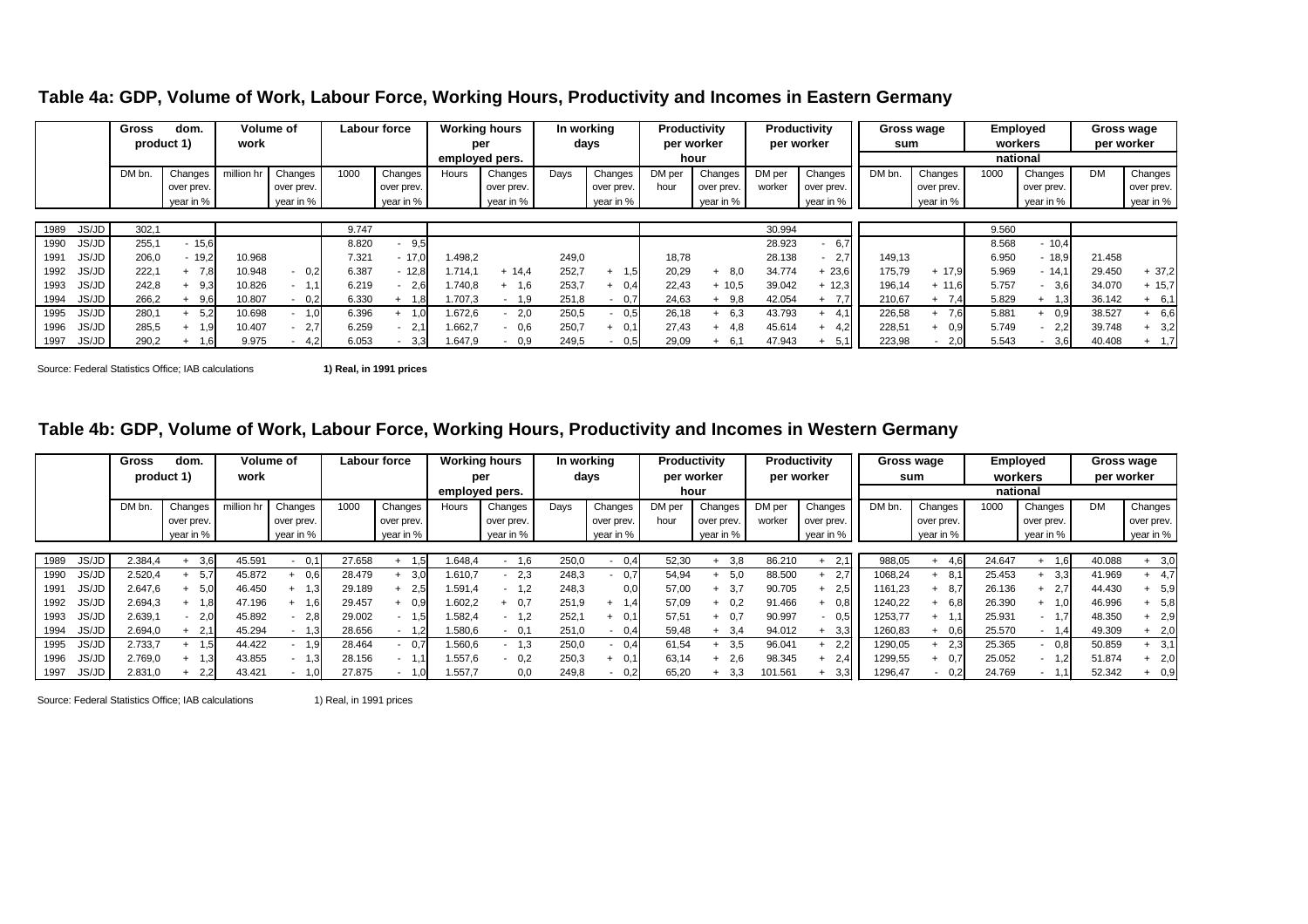|                                        |         |                        |         |                          |       |              |       |       |       | November 1989 = 100 % |       |       |       |       |       |
|----------------------------------------|---------|------------------------|---------|--------------------------|-------|--------------|-------|-------|-------|-----------------------|-------|-------|-------|-------|-------|
| Industry <sup>1</sup>                  |         | Persons employed 11/89 |         |                          |       | <b>Total</b> |       |       |       | Men                   |       |       |       | Women |       |
|                                        | Total   | Men                    | Women   | 11/91                    | 11/92 | 11/93        | 11/94 | 11/91 | 11/92 | 11/93                 | 11/94 | 11/91 | 11/92 | 11/93 | 11/94 |
| Agriculture                            | 927774  | 570095                 | 357679  | 42                       | 29    | 26           | 27    | 42    | 30    | 27                    | 26    | 43    | 27    | 25    | 28    |
| Mining/energy                          | 470511  | 341682                 | 128829  | 60                       | 44    | 41           | 36    | 60    | 47    | 44                    | 38    | 60    | 37    | 33    | 31    |
| Construction                           | 722310  | 590883                 | 131427  | 101                      | 101   | 109          | 115   | 107   | 111   | 120                   | 125   | 75    | 58    | 64    | 72    |
| Metalworking/electrical<br>engineering | 1580116 | 1086674                | 493442  | 63                       | 49    | 49           | 49    | 70    | 57    | 59                    | 60    | 48    | 32    | 27    | 26    |
| Other manufacturing                    | 1160438 | 602514                 | 557924  | 60                       | 54    | 56           | 55    | 69    | 64    | 70                    | 64    | 50    | 44    | 41    | 46    |
| Trade                                  | 964696  | 313082                 | 651614  | 76                       | 68    | 61           | 64    | 83    | 81    | 71                    | 72    | 72    | 62    | 57    | 60    |
| Traffic/rail/postal service            | 581428  | 394019                 | 187409  | 90                       | 83    | 85           | 83    | 92    | 87    | 85                    | 87    | 84    | 76    | 84    | 76    |
| Banking/insurance                      | 76547   | 12602                  | 63945   | 196                      | 235   | 252          | 266   | 255   | 378   | 552                   | 485   | 184   | 207   | 199   | 223   |
| <b>Other Services</b>                  | 1949059 | 608666                 | 1340393 | 99                       | 94    | 94           | 100   | 97    | 95    | 95                    | 99    | 100   | 93    | 94    | 101   |
| No information                         | 441463  | 169842                 | 271621  | $\overline{\phantom{a}}$ |       |              |       |       |       |                       |       |       |       |       |       |
| Total                                  | 8874342 | 4690059                | 4184283 | 76                       | 70    | 68           | 70    | 78    | 73    | 72                    | 73    | 73    | 66    | 63    | 67    |
| Number of cases                        | 9084    | 4705                   | 4379    | 5134                     | 5781  | 4681         | 4369  | 2664  | 3018  | 2428                  | 2203  | 2470  | 2763  | 2253  | 2166  |

# **Table 5a: Persons Employed in Different Industries at Different Times Compared to 1989**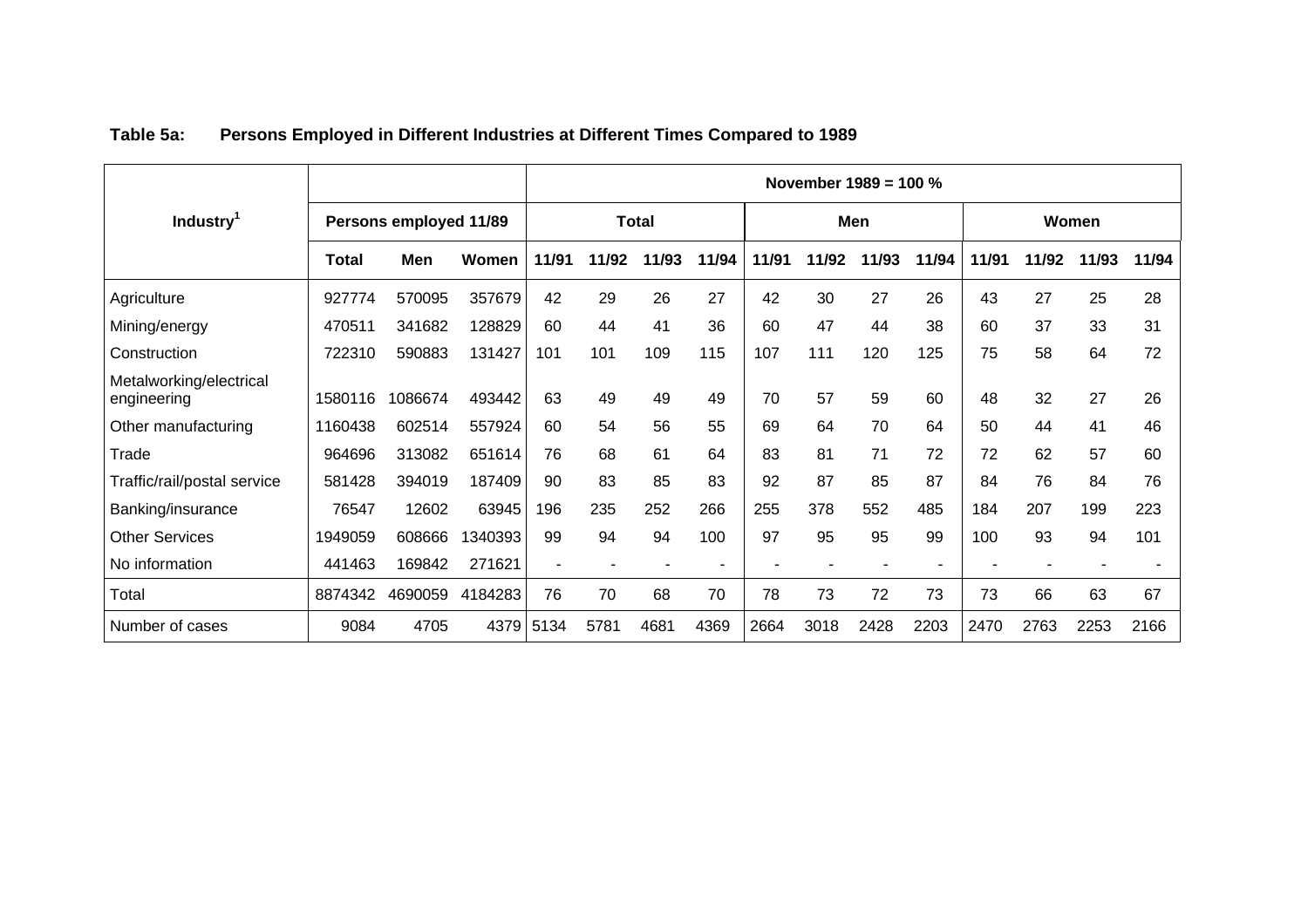|                                       |                |              |                          | <b>Employed persons</b> |       |      |                          | <b>Unemployed persons</b> |                | Long-term unemployed<br>persons <sup>2</sup> |                |                |  |
|---------------------------------------|----------------|--------------|--------------------------|-------------------------|-------|------|--------------------------|---------------------------|----------------|----------------------------------------------|----------------|----------------|--|
| Industry <sup>1</sup>                 |                | 11/89        |                          |                         | 11/94 |      |                          | 11/94                     |                |                                              | 11/94          |                |  |
|                                       | m              | $\mathbf{f}$ | t                        | m                       | f     | t    | m                        | f                         | t              | m                                            | f              | t              |  |
| Agriculture                           | 13             | 8            | 10                       | 4                       | 4     | 4    | 11                       | 9                         | 9              | 8                                            | 11             | 11             |  |
| Mining/energy                         | $\overline{7}$ | 3            | 5                        | 4                       | 1     | 3    | 6                        | 3                         | 3              | 6                                            | 3              | 4              |  |
| Construction                          | 13             | 3            | 8                        | 22                      | 3     | 13   | 10                       | $\overline{2}$            | 4              | 17                                           | $\overline{2}$ | 5              |  |
| Metalworking/electrical<br>enegeering | 24             | 12           | 18                       | 19                      | 5     | 13   | 18                       | 14                        | 15             | 19                                           | 11             | 13             |  |
| Other manufacturing                   | 12             | 14           | 13                       | 11                      | 9     | 10   | 13                       | 18                        | 17             | 12                                           | 21             | 19             |  |
| Trade                                 | 6              | 16           | 11                       | $\overline{7}$          | 14    | 10   | 17                       | 22                        | 21             | 23                                           | 25             | 24             |  |
| Traffic/rail/postal service           | 8              | 5            | $\overline{7}$           | 10                      | 5     | 8    | 4                        | 4                         | 4              |                                              | 4              | $\overline{2}$ |  |
| Banking/insurance                     | $\pmb{0}$      | 1            | $\overline{\phantom{a}}$ | $\overline{2}$          | 5     | 3    | $\bullet$                |                           | 1              |                                              | 1              |                |  |
| <b>Other Services</b>                 | 14             | 31           | 22                       | 18                      | 48    | 31   | 21                       | 28                        | 27             | 14                                           | 23             | 22             |  |
| No information                        | 3              | 6            | 5                        | 4                       | $\,6$ | 5    | $\overline{\phantom{a}}$ | ٠                         | $\blacksquare$ |                                              | ٠              |                |  |
| Total                                 | 100            | 100          | 100                      | 100                     | 100   | 100  | 100                      | 100                       | 100            | 100                                          | 100            | 100            |  |
| Number of cases                       | 4705           | 4379         | 9084                     | 2203                    | 2166  | 4369 | 81                       | 257                       | 338            | 27                                           | 134            | 161            |  |
| Extrapolation (in thousand)           | 4690           | 4184         | 8874                     | 3414                    | 2806  | 6221 | 253                      | 759                       | 1012           | 87                                           | 378            | 465            |  |

**Table 5b: Employed, Unemployed and Long-term Unemployed Persons by Industries and Gender (in per cent)**

1 Industry in which they were last employed

<sup>2</sup> Registered as unemployed both in November 1993 and November 1994

Source: Labour Market Monitor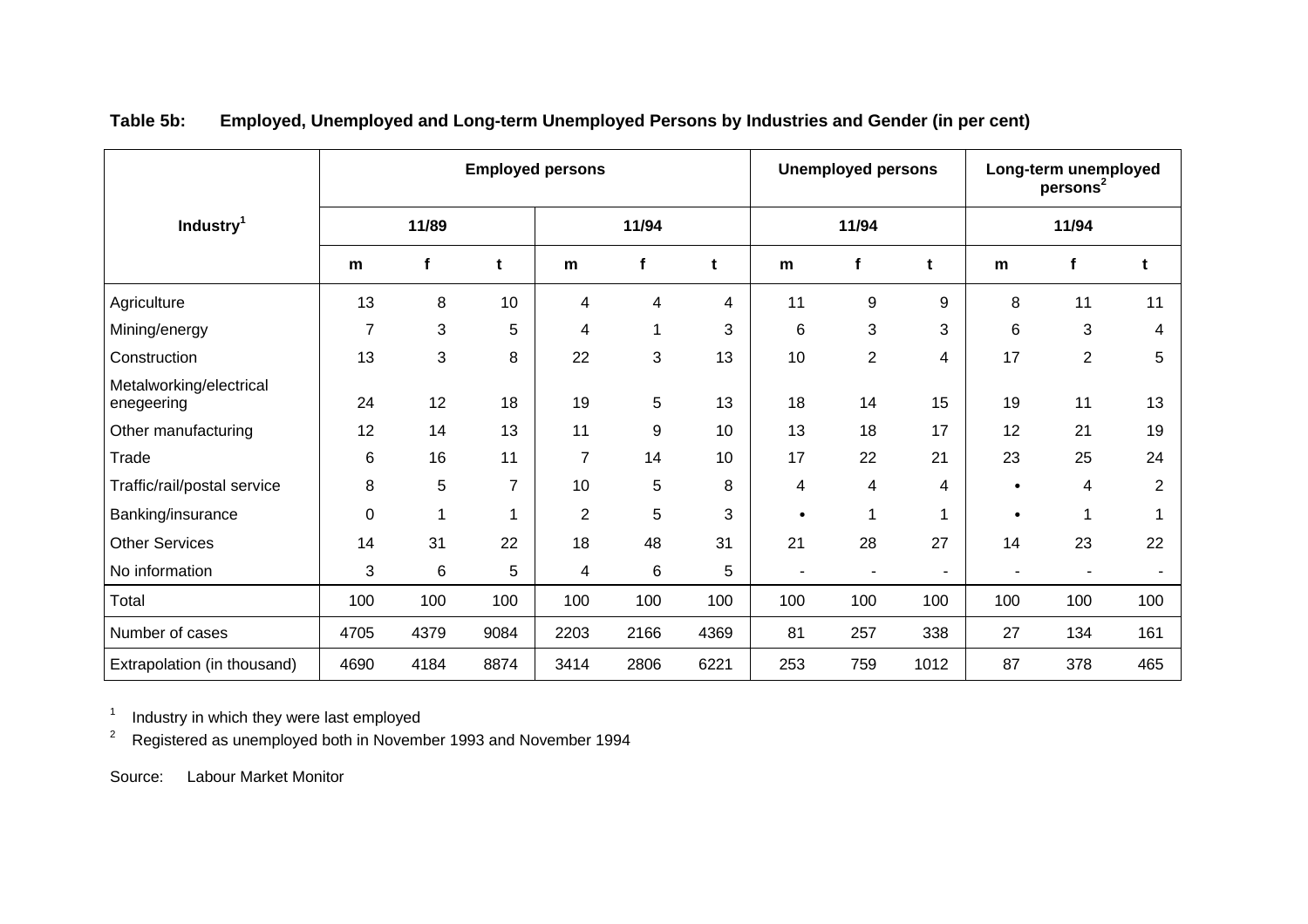|                 |         |                        |         | November $1989 = 100 %$ |       |              |       |       |       |       |       |       |       |       |       |
|-----------------|---------|------------------------|---------|-------------------------|-------|--------------|-------|-------|-------|-------|-------|-------|-------|-------|-------|
| Age group       |         | Persons employed 11/89 |         |                         |       | <b>Total</b> |       |       |       | Men   |       |       |       | Women |       |
|                 | Total   | Men                    | Women   | 11/91                   | 11/92 | 11/93        | 11/94 | 11/91 | 11/92 | 11/93 | 11/94 | 11/91 | 11/92 | 11/93 | 11/94 |
| 18 - 19 years   | 294915  | 166421                 | 128494  | 86                      | 78    | 53           | 62    | 91    | 79    | 56    | 68    | 79    | 76    | 50    | 54    |
| 20 - 24 years   | 773224  | 392004                 | 381220  | 71                      | 63    | 60           | 55    | 72    | 71    | 67    | 60    | 70    | 54    | 53    | 49    |
| 25 - 39 years   | 3483186 | 1824507                | 1658679 | 84                      | 77    | 75           | 77    | 85    | 81    | 80    | 79    | 82    | 72    | 68    | 75    |
| 40 - 54 years   | 3017455 | 1547728                | 1469727 | 81                      | 78    | 77           | 80    | 84    | 82    | 82    | 85    | 79    | 75    | 73    | 76    |
| 55 - 59 years   | 791169  | 413300                 | 377869  | 46                      | 34    | 42           | 58    | 57    | 40    | 49    | 66    | 34    | 29    | 34    | 49    |
| 60 - 64 years   | 442407  | 298948                 | 143459  | 16                      | 11    | 9            | 13    | 19    | 12    | 11    | 15    | 8     | 9     | 6     | 9     |
| Total           | 8802356 | 4642908                | 4159448 | 76                      | 70    | 68           | 70    | 78    | 73    | 72    | 73    | 73    | 66    | 63    | 67    |
| Number of cases | 9015    | 4657                   | 4358    | 5033                    | 5692  | 4592         | 4369  | 2596  | 2962  | 2364  | 2203  | 2437  | 2730  | 2228  | 2166  |

| Table 6a: | <b>Employed Persons by Age Groups at Different Times Compared to 1989</b> |
|-----------|---------------------------------------------------------------------------|
|           |                                                                           |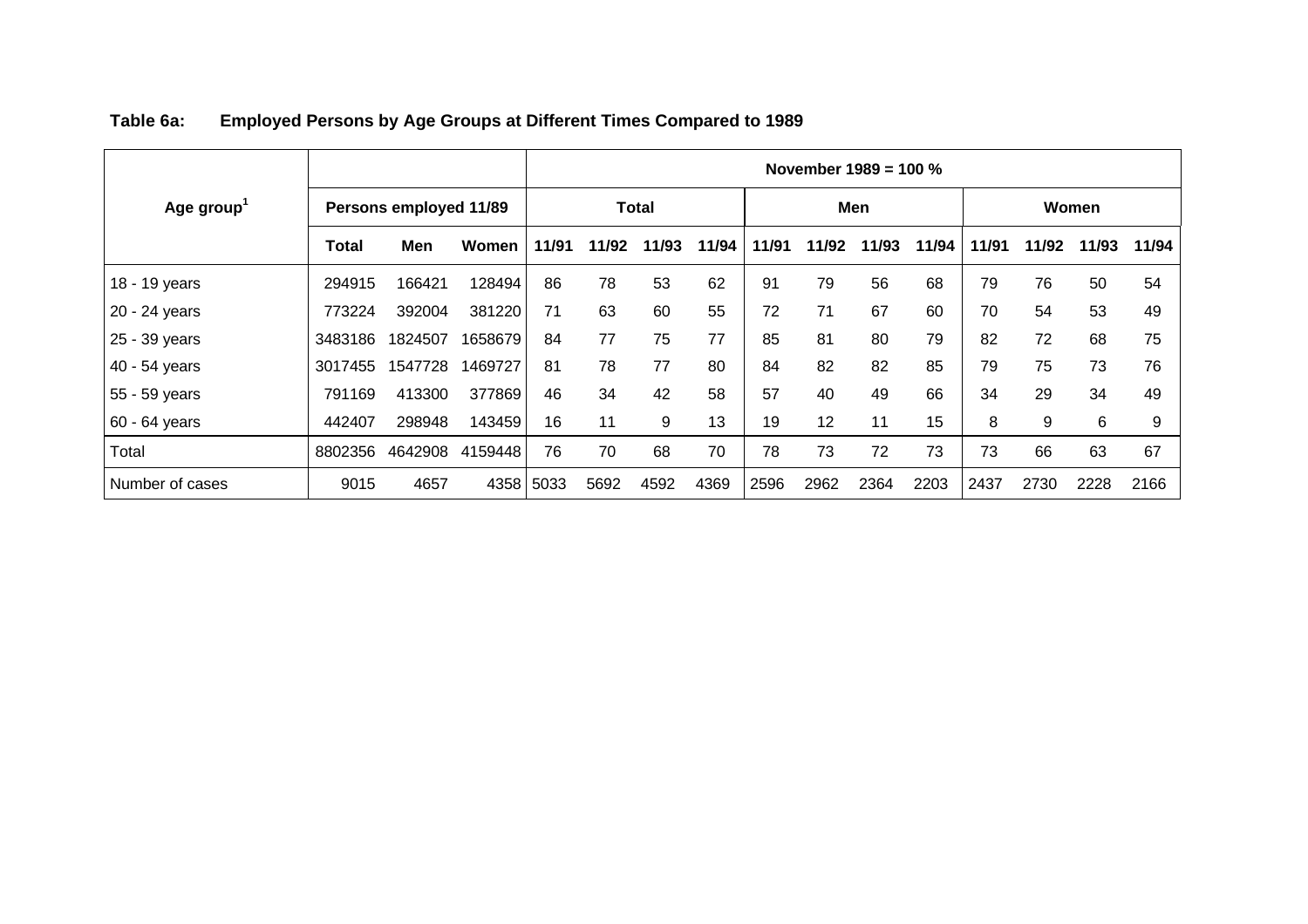|                             |      |       |      | <b>Employed persons</b> |                |                          |                | <b>Unemployed persons</b> |     | Long-term unemployed<br>persons <sup>1</sup> |           |          |  |
|-----------------------------|------|-------|------|-------------------------|----------------|--------------------------|----------------|---------------------------|-----|----------------------------------------------|-----------|----------|--|
| Age group                   |      | 11/89 |      |                         | 11/94          |                          |                | 11/94                     |     |                                              | 11/94     |          |  |
|                             | m    | f     | t    | m                       | f              | t                        | m              | f                         | t   | m                                            |           | t        |  |
| 18 - 19 years               | 4    | 3     | 3    | 3                       | $\overline{2}$ | 3                        |                | $\mathbf 0$               | 1   | $(\bullet)$                                  |           | $\Omega$ |  |
| 20 - 24 years               | 8    | 9     | 9    | $\overline{7}$          | 7              | $\overline{\phantom{a}}$ | 9              | 6                         | 7   | (2)                                          | $\bullet$ | 0        |  |
| 25 - 39 years               | 39   | 40    | 40   | 42                      | 44             | 43                       | 33             | 41                        | 39  | (28)                                         | 37        | 35       |  |
| 40 - 54 years               | 33   | 35    | 34   | 38                      | 40             | 39                       | 42             | 39                        | 40  | (57)                                         | 43        | 45       |  |
| 55 - 59 years               | 9    | 9     | 9    | 8                       | $\overline{7}$ | $\overline{7}$           | 13             | 14                        | 14  | (11)                                         | 20        | 18       |  |
| 60 - 64 years               | 6    | 3     | 5    | 1                       | 0              |                          | $\overline{c}$ | 1                         | 1   | (2)                                          | $\pmb{0}$ |          |  |
| Total                       | 100  | 100   | 100  | 100                     | 100            | 100                      | 100            | 100                       | 100 | 100                                          | 100       | 100      |  |
| Number of cases             | 4657 | 4358  | 9015 | 2203                    | 2166           | 4369                     | 176            | 498                       | 674 | 42                                           | 192       | 234      |  |
| Extrapolation (in thousand) | 4643 | 4159  | 8802 | 3414                    | 2806           | 6221                     | 273            | 723                       | 996 | 93                                           | 380       | 472      |  |

**Table 6b: Employed, Unemployed and Long-term Unemployed Persons by Age Groups and Gender (in per cent)**

<sup>1</sup> Registered as unemployed both in November 1993 and November 1994. For figures in brackets small number of cases has to be considered.

Source: Labour Market Monitor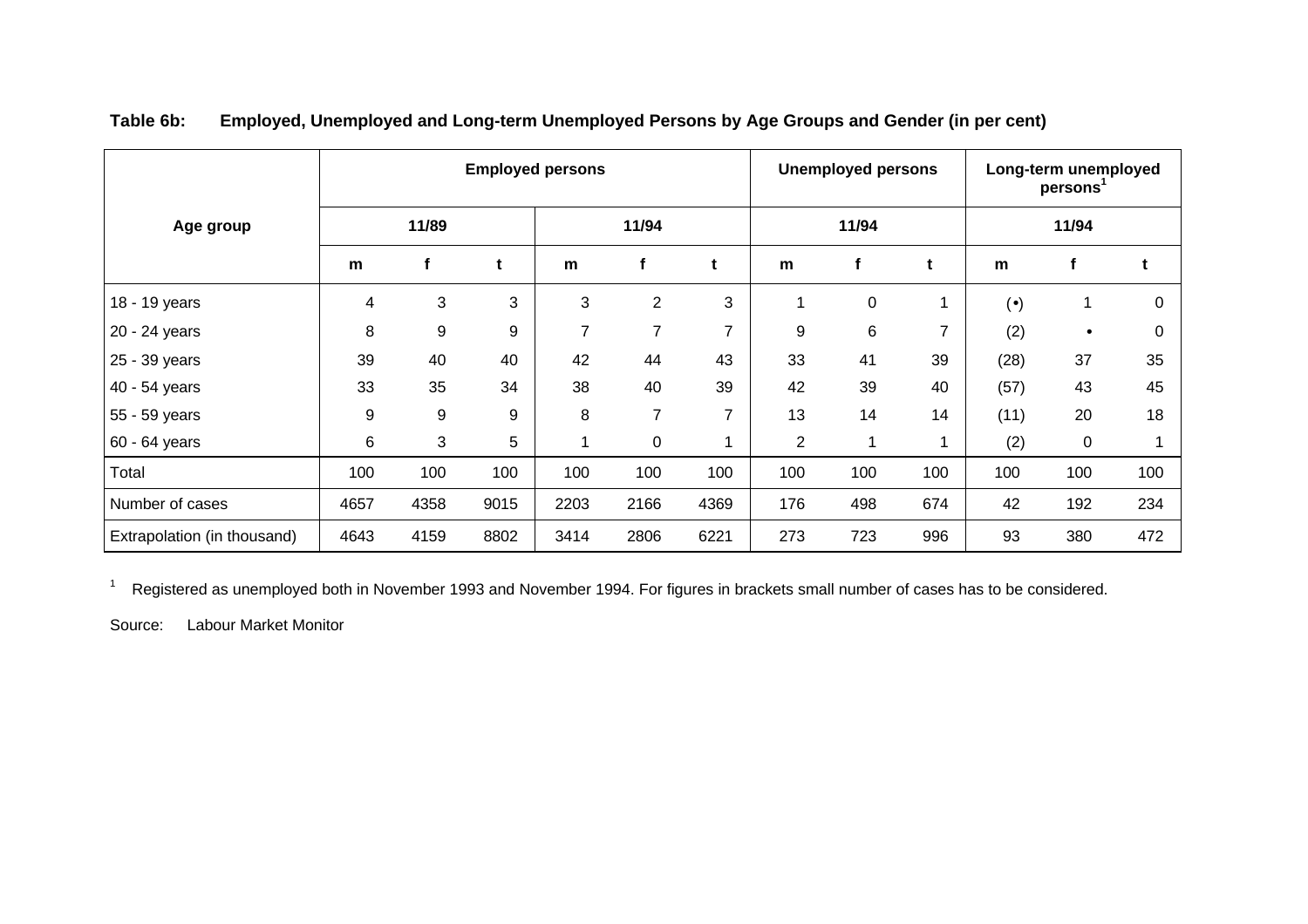|                                                |         |                        |         | November $1989 = 100 %$ |       |       |       |       |       |       |       |       |       |       |       |
|------------------------------------------------|---------|------------------------|---------|-------------------------|-------|-------|-------|-------|-------|-------|-------|-------|-------|-------|-------|
| <b>Highest level of</b><br>vocational training |         | Persons employed 11/89 |         | <b>Total</b>            |       |       |       | Men   |       |       |       | Women |       |       |       |
|                                                | Total   | Men                    | Women   | 11/91                   | 11/92 | 11/93 | 11/94 | 11/91 | 11/92 | 11/93 | 11/94 | 11/91 | 11/92 | 11/93 | 11/94 |
| Semi-skilled worker                            | 351401  | 197662                 | 153739  | 64                      | 46    | 34    | 34    | 67    | 52    | 38    | 32    | 59    | 38    | 28    | 37    |
| Skilled worker                                 | 4590831 | 2448219                | 2142612 | 74                      | 68    | 67    | 69    | 81    | 77    | 76    | 76    | 66    | 59    | 56    | 61    |
| Master craftsman/technican                     | 602007  | 492398                 | 109609  | 79                      | 67    | 66    | 67    | 77    | 65    | 66    | 67    | 86    | 77    | 68    | 67    |
| Fachschule                                     | 1602263 | 627739                 | 974524  | 81                      | 72    | 72    | 65    | 70    | 59    | 62    | 48    | 87    | 80    | 78    | 77    |
| Institution of higher learning                 | 874478  | 557794                 | 316684  | 95                      | 96    | 109   | 120   | 84    | 87    | 102   | 116   | 115   | 112   | 121   | 127   |
| No completed training                          | 502346  | 169449                 | 332897  | 93                      | 80    | 62    | 64    | 139   | 114   | 94    | 94    | 70    | 62    | 46    | 48    |
| No information                                 | 351016  | 196798                 | 154218  | ٠                       |       |       |       |       |       |       |       |       |       |       |       |
| Total                                          | 8874342 | 4690059                | 4184283 | 76                      | 69    | 68    | 70    | 78    | 72    | 72    | 73    | 73    | 66    | 63    | 67    |
| Number of cases                                | 9084    | 4705                   | 4379    | 5134                    | 5781  | 4681  | 4369  | 2664  | 3018  | 2418  | 2203  | 2470  | 2763  | 2253  | 2166  |

# **Table 7a: Employed Persons by Highest Level of Vocational Training at Different Times Compared to 1989**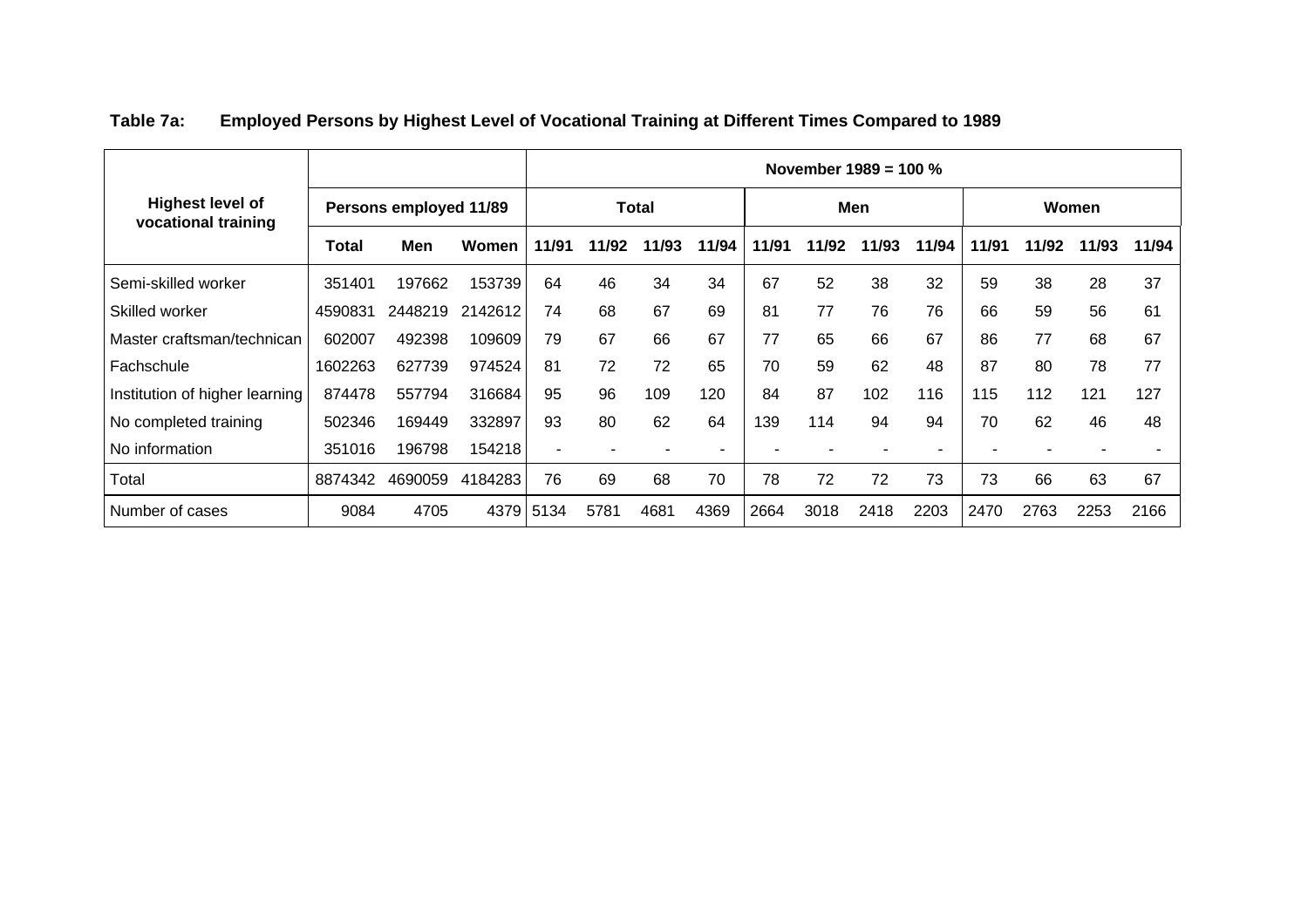|                                                |       |      |                | <b>Employed persons</b> |                |                |     | <b>Unemployed persons</b> |        | Long-term unemployed<br>persons |                |     |  |
|------------------------------------------------|-------|------|----------------|-------------------------|----------------|----------------|-----|---------------------------|--------|---------------------------------|----------------|-----|--|
| <b>Highest level of</b><br>vocational training | 11/89 |      |                | 11/94                   |                |                |     | 11/94                     |        | 11/94                           |                |     |  |
|                                                | m     |      | t              | m                       | f              | t              | m   | f                         | t      | m                               | Ť.             | t   |  |
| Semi-skilled worker                            | 4     | 4    | 4              | $\overline{2}$          | 2              | $\overline{2}$ | 6   | 4                         | 5      | (9)                             | 3              | 4   |  |
| Skilled worker                                 | 53    | 51   | 52             | 54                      | 47             | 51             | 54  | 66                        | 63     | (36)                            | 66             | 60  |  |
| Master craftsmen/technican                     | 10    | 3    | $\overline{7}$ | 10                      | 3              | 7              | 8   | 3                         | 5      | (6)                             | 3              | 4   |  |
| Fachschule                                     | 13    | 24   | 18             | 9                       | 27             | 17             | 13  | 16                        | 15     | (16)                            | 15             | 16  |  |
| Institution of higher learning                 | 12    | 8    | 10             | 19                      | 14             | 17             | 16  | 4                         | 8      | (26)                            | $\overline{2}$ | 7   |  |
| No completed training                          | 4     | 8    | 6              | 5                       | 6              | 5              | 3   | 7                         | 6      | (5)                             | 11             | 10  |  |
| No information                                 | 4     | 4    | 4              | $\overline{2}$          | $\overline{2}$ | $\overline{2}$ | ۰   | ۳                         | $\sim$ |                                 |                |     |  |
| Total                                          | 100   | 100  | 100            | 100                     | 100            | 100            | 100 | 100                       | 100    | 100                             | 100            | 100 |  |
| Number of cases                                | 4705  | 4379 | 9084           | 2203                    | 2166           | 4369           | 176 | 498                       | 674    | 42                              | 192            | 234 |  |
| Extrapolation (in thousand)                    | 4690  | 4184 | 8874           | 3414                    | 2806           | 6221           | 273 | 723                       | 996    | 93                              | 380            | 472 |  |

## **Table 7b: Employed, Unemployed and Long-term Unemployed Persons by Highest Level of Vocational Training and Gender (in per cent)**

<sup>1</sup> Registered as unemployed both in November 1993 and November 1994. For figures in brackets small number of cases has to be considered.

Source: Labour Market Monitor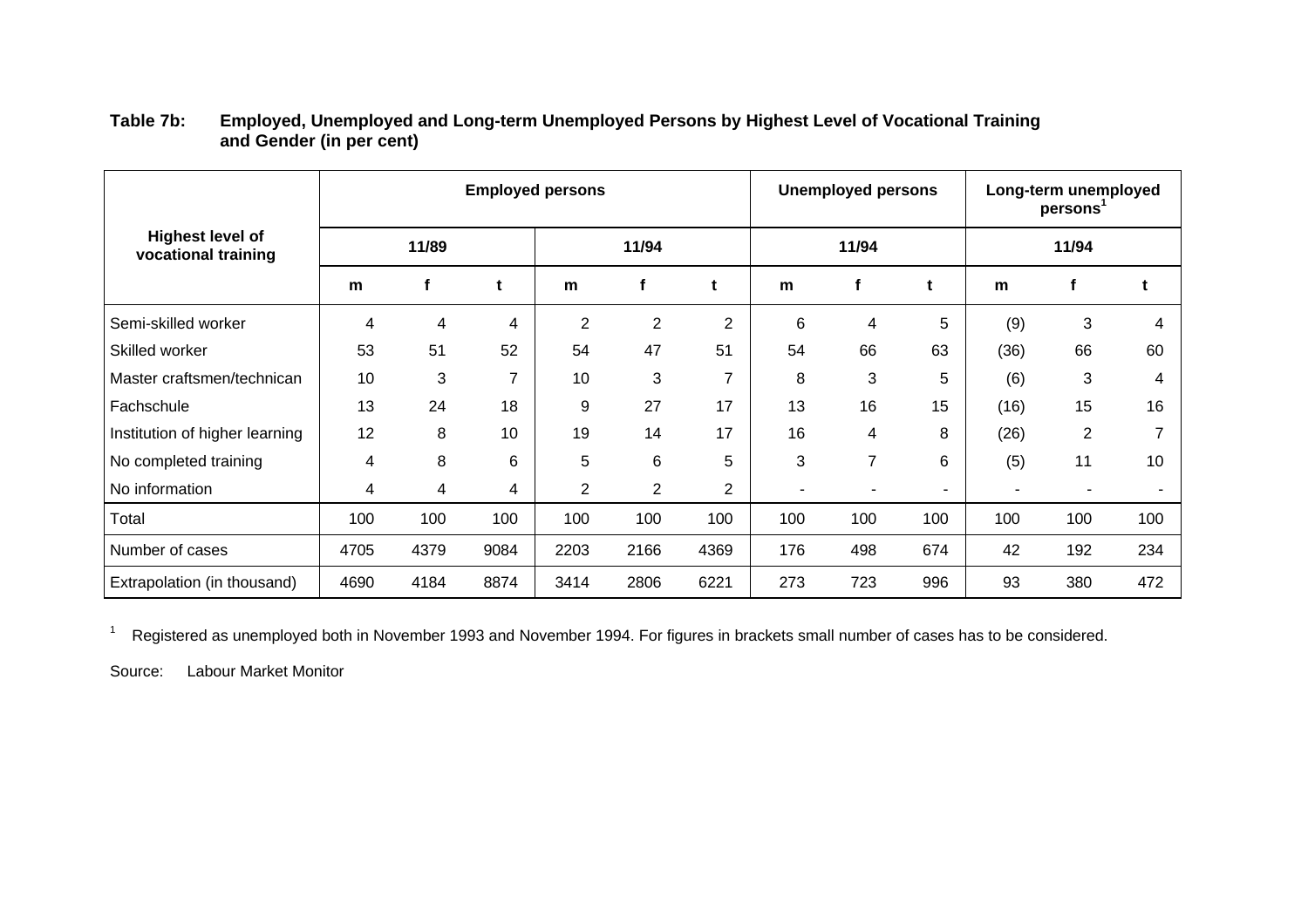|                   | Table 8: Bundesanstalt für Arbeit (BA)'s Spending in the New Federal Laender (in DM million) |          |          |                       |          |          |          |          |
|-------------------|----------------------------------------------------------------------------------------------|----------|----------|-----------------------|----------|----------|----------|----------|
|                   | <b>Type of measure</b>                                                                       | 1991     | 1992     | 1993                  | 1994     | 1995     | 1996     | 1997     |
| $\overline{L}$    | Future-oriented active labour market policy measures                                         | 7,863.9  | 19,221.6 | 19,505.1              | 15,423.1 | 16,180.5 | 16,263.5 | 13,278.1 |
|                   | General job creation schemes (ABM)                                                           | 3,075.3  | 7,783.6  | 8,585.6               | 6,811.5  | 6,790.6  | 6,835.0  | 5,264.7  |
|                   | Lump-sum wage cost subsidies (§ 249h AFG)                                                    |          |          | 313.9                 | 1,325.3  | 1,439.3  | 1,320.0  | 1,371.0  |
|                   | Further training and retraining                                                              | 4,267.3  | 10,717.0 | 10,306.5              | 6,989.1  | 7,253.0  | 7,179.5  | 5,738.8  |
|                   | Subsidies to self-employed persons                                                           | 35.0     | 64.8     | 50.5                  | 72.4     | 240.0    | 282.7    | 262.5    |
|                   | Promotion of return to work/familiarisation allowances                                       | 485.4    | 630.6    | 151.1                 | 88.3     | 134.7    | 127.0    | 91.1     |
|                   | Other (ABM for older people. assistance to people who are<br>difficult to place, ESF)        | 0.9      | 25.6     | 97.5                  | 136.5    | 322.9    | 519.3    | 550.0    |
|                   | Percentage of total spending                                                                 | 26.3%    | 41.8%    | 38.5 %                | 37.0 %   | 45.2%    | 42.6%    | 34.4 %   |
| II.               | Measures to stabilise employment                                                             | 10,080.0 | 3,009.5  | 1,371.2               | 955.1    | 841.3    | 682.8    | 399.3    |
|                   | Short-time work allowances                                                                   | 10,005.9 | 2,652.5  | 918.8                 | 498.7    | 424.2    | 435.3    | 270.7    |
|                   | Subsidies for losses in pay due to bad weather, winter time                                  | 74.1     | 357.0    | 452.4                 | 456.4    | 417.1    | 247.5    | 128.6    |
|                   | etc.                                                                                         |          |          |                       |          |          |          |          |
|                   | Percentage of total spending                                                                 | 33.8%    | 6.5%     | 2.9%                  | 2.3%     | 2.4 %    | 1.8%     | 1.0%     |
| III.              | Measures preparing for the labour market                                                     | 494.1    | 1,112.4  | 1,559.5               | 1,485.0  | 1,513.9  | 1,836.5  | 2,110.8  |
|                   | Training                                                                                     | 352.0    | 676.7    | 923.6                 | 865.3    | 731.3    | 747.2    | 848.2    |
|                   | Vocational rehabilitation                                                                    | 100.9    | 324.8    | 526.8                 | 602.0    | 781.8    | 1,089.3  | 1,262.6  |
|                   | Integration of repatriates from the East (Integration allow. -<br>Egg                        | 41.2     | 110.9    | 109.1                 | 17.7     | 0.8      | 0.0      | 0.0      |
|                   | Percentage of total spending                                                                 | 1.7%     | 2.4 %    | 3.1%                  | 3.6%     | 4.2 %    | 4.8%     | 5.5 %    |
| $\overline{IV}$ . | Earnings-substitution benefits                                                               | 10,558.2 | 21,362.6 | $\overline{26,596.2}$ | 22,099.7 | 15,554.4 | 17,512.8 | 20,998.1 |
|                   | Early retirement/ retirement transition payments                                             | 2,680.3  | 9,329.8  | 13,459.5              | 9,033.0  | 2,232.6  | 121.9    | 101.1    |
|                   | Unemployment benefits                                                                        | 7,810.0  | 11,809.2 | 12,868.3              | 12,662.8 | 12,668.5 | 16,502.5 | 19,926.4 |
|                   | Bankruptcy compensation benefits                                                             | 67.9     | 223.6    | 268.4                 | 403.9    | 653.3    | 888.4    | 970.6    |
|                   | Percentage of total spending                                                                 | 35.4 %   | 46.4%    | 52.5 %                | 53.1 %   | 43.4 %   | 45.8%    | 54.4 %   |
| V.                | Other                                                                                        |          |          |                       |          |          |          |          |
|                   | BA's responsibilities, administration                                                        | 858.8    | 1,326.1  | 1,583.0               | 1,684.0  | 1,708.9  | 1,919.4  | 1,835.8  |
|                   | Percentage of total spending                                                                 | 2.9%     | 2.9%     | 3.1%                  | 4.0%     | 4.8%     | 5.0%     | 4.8%     |
| Total             |                                                                                              | 29.855,0 | 46,032.2 | 50,615.0              | 41,647.0 | 35,799.0 | 38,215.0 | 38,622.3 |
|                   |                                                                                              | 100 %    | 100 %    | 100 %                 | 100 %    | 100 %    | 100 %    | 100 %    |
|                   | Information received: Unemployment assistance (federal budget)                               | 271.3    | 1,488.5  | 3,657.8               | 5,056.9  | 5,725.9  | 6,792.0  | 8,425.2  |
|                   |                                                                                              |          |          |                       |          |          |          |          |
|                   | Source: Bundesanstalt für Arbeit, IAB (V/2 Ba SIMBA)                                         |          |          |                       |          |          |          |          |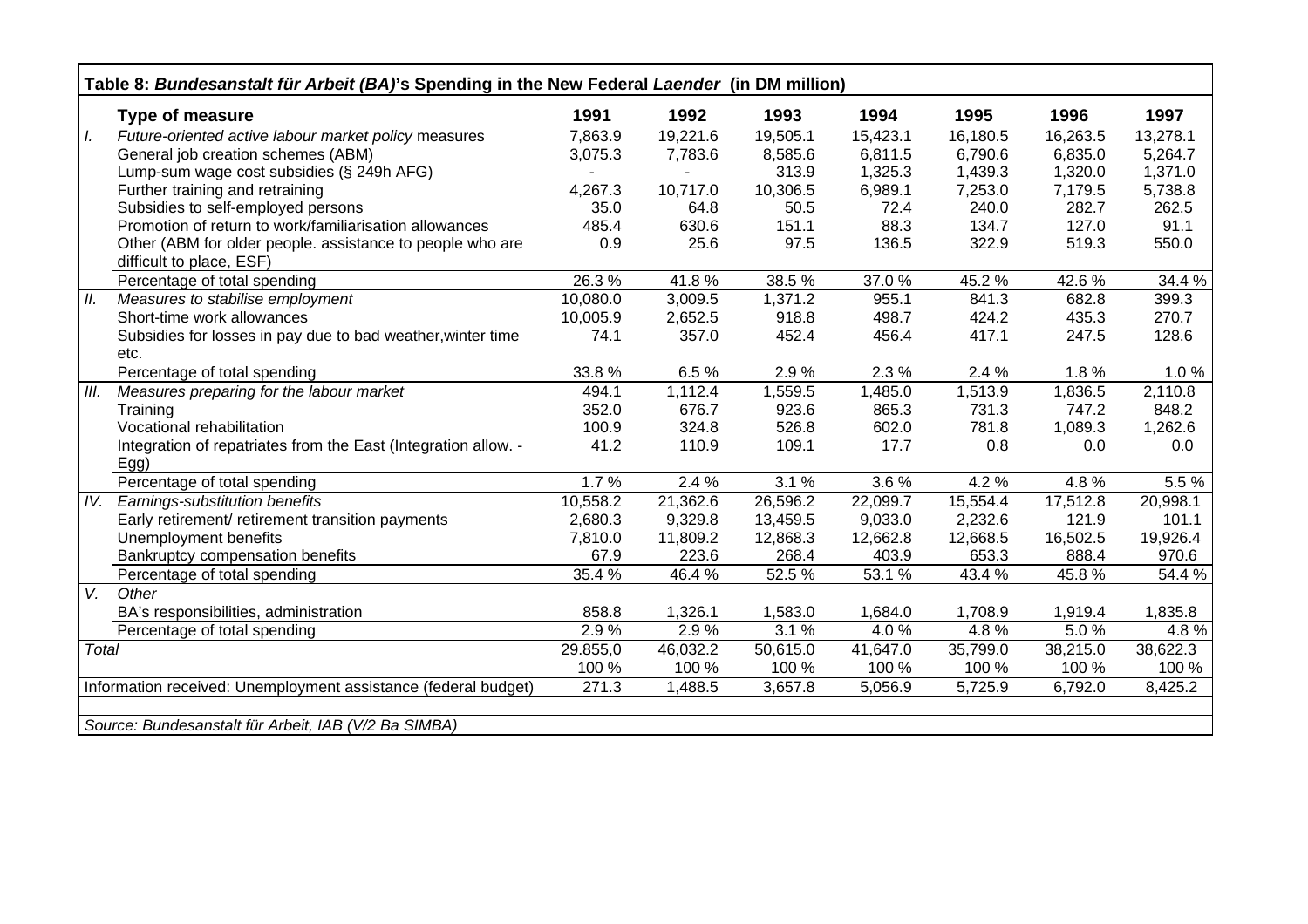| Table 9: Bundesanstalt für Arbeit (BA)'s Spending in the Old Federal Laender (in DM million)<br>1991<br>1994<br>1995<br>1996<br>1997<br><b>Type of measure</b><br>1992<br>1993<br>$\overline{L}$<br>9.881,4<br>10.412,0<br>Future-oriented active labour market policy measures<br>9.578,0<br>9.321,7<br>11.626,8<br>12.897,2<br>10.829,7<br>General job creation schemes (ABM)<br>2.510,6<br>2.593,9<br>1.990,6<br>2.538,6<br>2.090,8<br>2.172,9<br>2.447,8<br>146,8<br>Lump-sum wage cost subsidies (§ 249h AFG)<br>0,0<br>0,2<br>31,2<br>120,1<br>0,0<br>0,0<br>6.336,3<br>Further training and retraining<br>6.339,4<br>6.885,7<br>6.754,1<br>7.458,5<br>8.316,8<br>6.784,2<br>Subsidies to self-employed persons<br>55,6<br>71,5<br>48,1<br>122,4<br>582,1<br>780,3<br>681,4<br>Promotion of return to work/familiarisation allowances<br>433,6<br>120,5<br>187,5<br>146,1<br>337,8<br>122,3<br>198,9<br>Other (ABM for older people. assistance to people who are<br>514,2<br>606,4<br>562,7<br>569,4<br>773,6<br>1.033,3<br>1.080,6<br>difficult to place, ESF) *)<br>Percentage of total spending<br>23,5 %<br>16,3%<br>19,1 %<br>21,9 %<br>16,0%<br>19,0 %<br>16,9%<br>II.<br>1.774,2<br>1.687,0<br>1.088,8<br>Measures to stabilise employment<br>1.890,3<br>2.322,4<br>4.801,3<br>2.966,2<br>Short-time work allowances<br>949,9<br>1.600,1<br>478,8<br>3.335,2<br>606,1<br>1.031,9<br>774,2<br>Subsidies for losses in pay due to bad weather, winter time etc.<br>1.411,5<br>1.372,5<br>1.466,1<br>1.366,1<br>1.168,1<br>655,1<br>314,6<br>4,9 %<br>$8,1\%$<br>5,1%<br>2,9%<br>2,5%<br>1,7%<br>4,5 %<br>Percentage of total spending<br>III.<br>5.022,9<br>5.309,6<br>Measures preparing for the labour market<br>7.796,3<br>8.068,0<br>7.268,3<br>5.288,3<br>5.085,1<br>1.695,8<br>959,9<br>1.060,2<br>1.206,9<br>1.272,7<br>1.391,6<br>1.606,5<br>Training<br>Vocational rehabilitation<br>3.603,3<br>4.035,6<br>4.082,5<br>3.570,6<br>3.605,2<br>3.703,1<br>3.389,3<br>Integration of repatriates from the East (Integration allow. -<br>3.233,1<br>2.972,2<br>1.978,9<br>445,0<br>26,1<br>0,0<br>0,0<br>Egg<br>Percentage of total spending<br>18,5 %<br>7,9%<br>17,0 %<br>12,3 %<br>8,2%<br>7,9 %<br>9,1%<br>IV.<br>Earnings-substitution benefits<br>20.310,0<br>30.703,8<br>40.569,4<br>40.626,6<br>16.520,4<br>34.134,4<br>36.577,2<br>Early retirement/ retirement transition payments<br>152,6<br>18,5<br>285,1<br>62,2<br>13,7<br>4,1<br>1,0<br>Unemployment benefits<br>19.738,5<br>29.720,7<br>33.189,6<br>35.531,5<br>39.303,0<br>15.908,8<br>39.152,6<br>326,5<br>418,9<br>920,9<br>931,1<br>1.041,6<br>1.415,8<br>1.305,1<br>Bankruptcy compensation benefits<br>39,3%<br>42,8%<br>52,1 %<br>58,6%<br>Percentage of total spending<br>59,6 %<br>60,2%<br>63,4 % |                                                                                                              |          |          |          |          |          |          |          |  |
|----------------------------------------------------------------------------------------------------------------------------------------------------------------------------------------------------------------------------------------------------------------------------------------------------------------------------------------------------------------------------------------------------------------------------------------------------------------------------------------------------------------------------------------------------------------------------------------------------------------------------------------------------------------------------------------------------------------------------------------------------------------------------------------------------------------------------------------------------------------------------------------------------------------------------------------------------------------------------------------------------------------------------------------------------------------------------------------------------------------------------------------------------------------------------------------------------------------------------------------------------------------------------------------------------------------------------------------------------------------------------------------------------------------------------------------------------------------------------------------------------------------------------------------------------------------------------------------------------------------------------------------------------------------------------------------------------------------------------------------------------------------------------------------------------------------------------------------------------------------------------------------------------------------------------------------------------------------------------------------------------------------------------------------------------------------------------------------------------------------------------------------------------------------------------------------------------------------------------------------------------------------------------------------------------------------------------------------------------------------------------------------------------------------------------------------------------------------------------------------------------------------------------------------------------------------------------------------------------------------------------------------------------------------------------------------------------------------------------------------------------------------------------------------------|--------------------------------------------------------------------------------------------------------------|----------|----------|----------|----------|----------|----------|----------|--|
|                                                                                                                                                                                                                                                                                                                                                                                                                                                                                                                                                                                                                                                                                                                                                                                                                                                                                                                                                                                                                                                                                                                                                                                                                                                                                                                                                                                                                                                                                                                                                                                                                                                                                                                                                                                                                                                                                                                                                                                                                                                                                                                                                                                                                                                                                                                                                                                                                                                                                                                                                                                                                                                                                                                                                                                              |                                                                                                              |          |          |          |          |          |          |          |  |
|                                                                                                                                                                                                                                                                                                                                                                                                                                                                                                                                                                                                                                                                                                                                                                                                                                                                                                                                                                                                                                                                                                                                                                                                                                                                                                                                                                                                                                                                                                                                                                                                                                                                                                                                                                                                                                                                                                                                                                                                                                                                                                                                                                                                                                                                                                                                                                                                                                                                                                                                                                                                                                                                                                                                                                                              |                                                                                                              |          |          |          |          |          |          |          |  |
|                                                                                                                                                                                                                                                                                                                                                                                                                                                                                                                                                                                                                                                                                                                                                                                                                                                                                                                                                                                                                                                                                                                                                                                                                                                                                                                                                                                                                                                                                                                                                                                                                                                                                                                                                                                                                                                                                                                                                                                                                                                                                                                                                                                                                                                                                                                                                                                                                                                                                                                                                                                                                                                                                                                                                                                              |                                                                                                              |          |          |          |          |          |          |          |  |
|                                                                                                                                                                                                                                                                                                                                                                                                                                                                                                                                                                                                                                                                                                                                                                                                                                                                                                                                                                                                                                                                                                                                                                                                                                                                                                                                                                                                                                                                                                                                                                                                                                                                                                                                                                                                                                                                                                                                                                                                                                                                                                                                                                                                                                                                                                                                                                                                                                                                                                                                                                                                                                                                                                                                                                                              |                                                                                                              |          |          |          |          |          |          |          |  |
|                                                                                                                                                                                                                                                                                                                                                                                                                                                                                                                                                                                                                                                                                                                                                                                                                                                                                                                                                                                                                                                                                                                                                                                                                                                                                                                                                                                                                                                                                                                                                                                                                                                                                                                                                                                                                                                                                                                                                                                                                                                                                                                                                                                                                                                                                                                                                                                                                                                                                                                                                                                                                                                                                                                                                                                              |                                                                                                              |          |          |          |          |          |          |          |  |
|                                                                                                                                                                                                                                                                                                                                                                                                                                                                                                                                                                                                                                                                                                                                                                                                                                                                                                                                                                                                                                                                                                                                                                                                                                                                                                                                                                                                                                                                                                                                                                                                                                                                                                                                                                                                                                                                                                                                                                                                                                                                                                                                                                                                                                                                                                                                                                                                                                                                                                                                                                                                                                                                                                                                                                                              |                                                                                                              |          |          |          |          |          |          |          |  |
|                                                                                                                                                                                                                                                                                                                                                                                                                                                                                                                                                                                                                                                                                                                                                                                                                                                                                                                                                                                                                                                                                                                                                                                                                                                                                                                                                                                                                                                                                                                                                                                                                                                                                                                                                                                                                                                                                                                                                                                                                                                                                                                                                                                                                                                                                                                                                                                                                                                                                                                                                                                                                                                                                                                                                                                              |                                                                                                              |          |          |          |          |          |          |          |  |
|                                                                                                                                                                                                                                                                                                                                                                                                                                                                                                                                                                                                                                                                                                                                                                                                                                                                                                                                                                                                                                                                                                                                                                                                                                                                                                                                                                                                                                                                                                                                                                                                                                                                                                                                                                                                                                                                                                                                                                                                                                                                                                                                                                                                                                                                                                                                                                                                                                                                                                                                                                                                                                                                                                                                                                                              |                                                                                                              |          |          |          |          |          |          |          |  |
|                                                                                                                                                                                                                                                                                                                                                                                                                                                                                                                                                                                                                                                                                                                                                                                                                                                                                                                                                                                                                                                                                                                                                                                                                                                                                                                                                                                                                                                                                                                                                                                                                                                                                                                                                                                                                                                                                                                                                                                                                                                                                                                                                                                                                                                                                                                                                                                                                                                                                                                                                                                                                                                                                                                                                                                              |                                                                                                              |          |          |          |          |          |          |          |  |
|                                                                                                                                                                                                                                                                                                                                                                                                                                                                                                                                                                                                                                                                                                                                                                                                                                                                                                                                                                                                                                                                                                                                                                                                                                                                                                                                                                                                                                                                                                                                                                                                                                                                                                                                                                                                                                                                                                                                                                                                                                                                                                                                                                                                                                                                                                                                                                                                                                                                                                                                                                                                                                                                                                                                                                                              |                                                                                                              |          |          |          |          |          |          |          |  |
|                                                                                                                                                                                                                                                                                                                                                                                                                                                                                                                                                                                                                                                                                                                                                                                                                                                                                                                                                                                                                                                                                                                                                                                                                                                                                                                                                                                                                                                                                                                                                                                                                                                                                                                                                                                                                                                                                                                                                                                                                                                                                                                                                                                                                                                                                                                                                                                                                                                                                                                                                                                                                                                                                                                                                                                              |                                                                                                              |          |          |          |          |          |          |          |  |
|                                                                                                                                                                                                                                                                                                                                                                                                                                                                                                                                                                                                                                                                                                                                                                                                                                                                                                                                                                                                                                                                                                                                                                                                                                                                                                                                                                                                                                                                                                                                                                                                                                                                                                                                                                                                                                                                                                                                                                                                                                                                                                                                                                                                                                                                                                                                                                                                                                                                                                                                                                                                                                                                                                                                                                                              |                                                                                                              |          |          |          |          |          |          |          |  |
|                                                                                                                                                                                                                                                                                                                                                                                                                                                                                                                                                                                                                                                                                                                                                                                                                                                                                                                                                                                                                                                                                                                                                                                                                                                                                                                                                                                                                                                                                                                                                                                                                                                                                                                                                                                                                                                                                                                                                                                                                                                                                                                                                                                                                                                                                                                                                                                                                                                                                                                                                                                                                                                                                                                                                                                              |                                                                                                              |          |          |          |          |          |          |          |  |
|                                                                                                                                                                                                                                                                                                                                                                                                                                                                                                                                                                                                                                                                                                                                                                                                                                                                                                                                                                                                                                                                                                                                                                                                                                                                                                                                                                                                                                                                                                                                                                                                                                                                                                                                                                                                                                                                                                                                                                                                                                                                                                                                                                                                                                                                                                                                                                                                                                                                                                                                                                                                                                                                                                                                                                                              |                                                                                                              |          |          |          |          |          |          |          |  |
|                                                                                                                                                                                                                                                                                                                                                                                                                                                                                                                                                                                                                                                                                                                                                                                                                                                                                                                                                                                                                                                                                                                                                                                                                                                                                                                                                                                                                                                                                                                                                                                                                                                                                                                                                                                                                                                                                                                                                                                                                                                                                                                                                                                                                                                                                                                                                                                                                                                                                                                                                                                                                                                                                                                                                                                              |                                                                                                              |          |          |          |          |          |          |          |  |
|                                                                                                                                                                                                                                                                                                                                                                                                                                                                                                                                                                                                                                                                                                                                                                                                                                                                                                                                                                                                                                                                                                                                                                                                                                                                                                                                                                                                                                                                                                                                                                                                                                                                                                                                                                                                                                                                                                                                                                                                                                                                                                                                                                                                                                                                                                                                                                                                                                                                                                                                                                                                                                                                                                                                                                                              |                                                                                                              |          |          |          |          |          |          |          |  |
|                                                                                                                                                                                                                                                                                                                                                                                                                                                                                                                                                                                                                                                                                                                                                                                                                                                                                                                                                                                                                                                                                                                                                                                                                                                                                                                                                                                                                                                                                                                                                                                                                                                                                                                                                                                                                                                                                                                                                                                                                                                                                                                                                                                                                                                                                                                                                                                                                                                                                                                                                                                                                                                                                                                                                                                              |                                                                                                              |          |          |          |          |          |          |          |  |
|                                                                                                                                                                                                                                                                                                                                                                                                                                                                                                                                                                                                                                                                                                                                                                                                                                                                                                                                                                                                                                                                                                                                                                                                                                                                                                                                                                                                                                                                                                                                                                                                                                                                                                                                                                                                                                                                                                                                                                                                                                                                                                                                                                                                                                                                                                                                                                                                                                                                                                                                                                                                                                                                                                                                                                                              |                                                                                                              |          |          |          |          |          |          |          |  |
|                                                                                                                                                                                                                                                                                                                                                                                                                                                                                                                                                                                                                                                                                                                                                                                                                                                                                                                                                                                                                                                                                                                                                                                                                                                                                                                                                                                                                                                                                                                                                                                                                                                                                                                                                                                                                                                                                                                                                                                                                                                                                                                                                                                                                                                                                                                                                                                                                                                                                                                                                                                                                                                                                                                                                                                              |                                                                                                              |          |          |          |          |          |          |          |  |
|                                                                                                                                                                                                                                                                                                                                                                                                                                                                                                                                                                                                                                                                                                                                                                                                                                                                                                                                                                                                                                                                                                                                                                                                                                                                                                                                                                                                                                                                                                                                                                                                                                                                                                                                                                                                                                                                                                                                                                                                                                                                                                                                                                                                                                                                                                                                                                                                                                                                                                                                                                                                                                                                                                                                                                                              |                                                                                                              |          |          |          |          |          |          |          |  |
|                                                                                                                                                                                                                                                                                                                                                                                                                                                                                                                                                                                                                                                                                                                                                                                                                                                                                                                                                                                                                                                                                                                                                                                                                                                                                                                                                                                                                                                                                                                                                                                                                                                                                                                                                                                                                                                                                                                                                                                                                                                                                                                                                                                                                                                                                                                                                                                                                                                                                                                                                                                                                                                                                                                                                                                              |                                                                                                              |          |          |          |          |          |          |          |  |
|                                                                                                                                                                                                                                                                                                                                                                                                                                                                                                                                                                                                                                                                                                                                                                                                                                                                                                                                                                                                                                                                                                                                                                                                                                                                                                                                                                                                                                                                                                                                                                                                                                                                                                                                                                                                                                                                                                                                                                                                                                                                                                                                                                                                                                                                                                                                                                                                                                                                                                                                                                                                                                                                                                                                                                                              |                                                                                                              |          |          |          |          |          |          |          |  |
|                                                                                                                                                                                                                                                                                                                                                                                                                                                                                                                                                                                                                                                                                                                                                                                                                                                                                                                                                                                                                                                                                                                                                                                                                                                                                                                                                                                                                                                                                                                                                                                                                                                                                                                                                                                                                                                                                                                                                                                                                                                                                                                                                                                                                                                                                                                                                                                                                                                                                                                                                                                                                                                                                                                                                                                              |                                                                                                              |          |          |          |          |          |          |          |  |
|                                                                                                                                                                                                                                                                                                                                                                                                                                                                                                                                                                                                                                                                                                                                                                                                                                                                                                                                                                                                                                                                                                                                                                                                                                                                                                                                                                                                                                                                                                                                                                                                                                                                                                                                                                                                                                                                                                                                                                                                                                                                                                                                                                                                                                                                                                                                                                                                                                                                                                                                                                                                                                                                                                                                                                                              |                                                                                                              |          |          |          |          |          |          |          |  |
|                                                                                                                                                                                                                                                                                                                                                                                                                                                                                                                                                                                                                                                                                                                                                                                                                                                                                                                                                                                                                                                                                                                                                                                                                                                                                                                                                                                                                                                                                                                                                                                                                                                                                                                                                                                                                                                                                                                                                                                                                                                                                                                                                                                                                                                                                                                                                                                                                                                                                                                                                                                                                                                                                                                                                                                              |                                                                                                              |          |          |          |          |          |          |          |  |
| $V_{\cdot}$                                                                                                                                                                                                                                                                                                                                                                                                                                                                                                                                                                                                                                                                                                                                                                                                                                                                                                                                                                                                                                                                                                                                                                                                                                                                                                                                                                                                                                                                                                                                                                                                                                                                                                                                                                                                                                                                                                                                                                                                                                                                                                                                                                                                                                                                                                                                                                                                                                                                                                                                                                                                                                                                                                                                                                                  | Other                                                                                                        |          |          |          |          |          |          |          |  |
|                                                                                                                                                                                                                                                                                                                                                                                                                                                                                                                                                                                                                                                                                                                                                                                                                                                                                                                                                                                                                                                                                                                                                                                                                                                                                                                                                                                                                                                                                                                                                                                                                                                                                                                                                                                                                                                                                                                                                                                                                                                                                                                                                                                                                                                                                                                                                                                                                                                                                                                                                                                                                                                                                                                                                                                              | BA's responsibilities, administration                                                                        | 5.979,9  | 6.377,6  | 6.569,1  | 6.507,0  | 6.320,4  | 6.909,8  | 6.470,7  |  |
|                                                                                                                                                                                                                                                                                                                                                                                                                                                                                                                                                                                                                                                                                                                                                                                                                                                                                                                                                                                                                                                                                                                                                                                                                                                                                                                                                                                                                                                                                                                                                                                                                                                                                                                                                                                                                                                                                                                                                                                                                                                                                                                                                                                                                                                                                                                                                                                                                                                                                                                                                                                                                                                                                                                                                                                              | Percentage of total spending                                                                                 | 14,2 %   | 13,4 %   | 11,1 %   | 11,2 %   | 10,3%    | 10,3%    | 10,1 %   |  |
| Total                                                                                                                                                                                                                                                                                                                                                                                                                                                                                                                                                                                                                                                                                                                                                                                                                                                                                                                                                                                                                                                                                                                                                                                                                                                                                                                                                                                                                                                                                                                                                                                                                                                                                                                                                                                                                                                                                                                                                                                                                                                                                                                                                                                                                                                                                                                                                                                                                                                                                                                                                                                                                                                                                                                                                                                        |                                                                                                              | 42.068,3 | 47.490,0 | 58.920,5 | 58.217,6 | 61.321,5 | 67.373,0 | 64.100,9 |  |
|                                                                                                                                                                                                                                                                                                                                                                                                                                                                                                                                                                                                                                                                                                                                                                                                                                                                                                                                                                                                                                                                                                                                                                                                                                                                                                                                                                                                                                                                                                                                                                                                                                                                                                                                                                                                                                                                                                                                                                                                                                                                                                                                                                                                                                                                                                                                                                                                                                                                                                                                                                                                                                                                                                                                                                                              |                                                                                                              | 100 %    | 100 %    | 100 %    | 100 %    | 100 %    | 100 %    | 100 %    |  |
|                                                                                                                                                                                                                                                                                                                                                                                                                                                                                                                                                                                                                                                                                                                                                                                                                                                                                                                                                                                                                                                                                                                                                                                                                                                                                                                                                                                                                                                                                                                                                                                                                                                                                                                                                                                                                                                                                                                                                                                                                                                                                                                                                                                                                                                                                                                                                                                                                                                                                                                                                                                                                                                                                                                                                                                              | Information received: Unemployment assistance (federal budget)                                               | 6.863,5  | 7.617,3  | 10.317,3 | 12.374,2 | 14.739,7 | 17.432,9 | 19.572,8 |  |
|                                                                                                                                                                                                                                                                                                                                                                                                                                                                                                                                                                                                                                                                                                                                                                                                                                                                                                                                                                                                                                                                                                                                                                                                                                                                                                                                                                                                                                                                                                                                                                                                                                                                                                                                                                                                                                                                                                                                                                                                                                                                                                                                                                                                                                                                                                                                                                                                                                                                                                                                                                                                                                                                                                                                                                                              | Aufter 1997 indluding training courses, integration agreement and hiring subsidy for newly established firms |          |          |          |          |          |          |          |  |
|                                                                                                                                                                                                                                                                                                                                                                                                                                                                                                                                                                                                                                                                                                                                                                                                                                                                                                                                                                                                                                                                                                                                                                                                                                                                                                                                                                                                                                                                                                                                                                                                                                                                                                                                                                                                                                                                                                                                                                                                                                                                                                                                                                                                                                                                                                                                                                                                                                                                                                                                                                                                                                                                                                                                                                                              | Source: Bundesanstalt für Arbeit, IAB (V/2 BA SIMBA                                                          |          |          |          |          |          |          |          |  |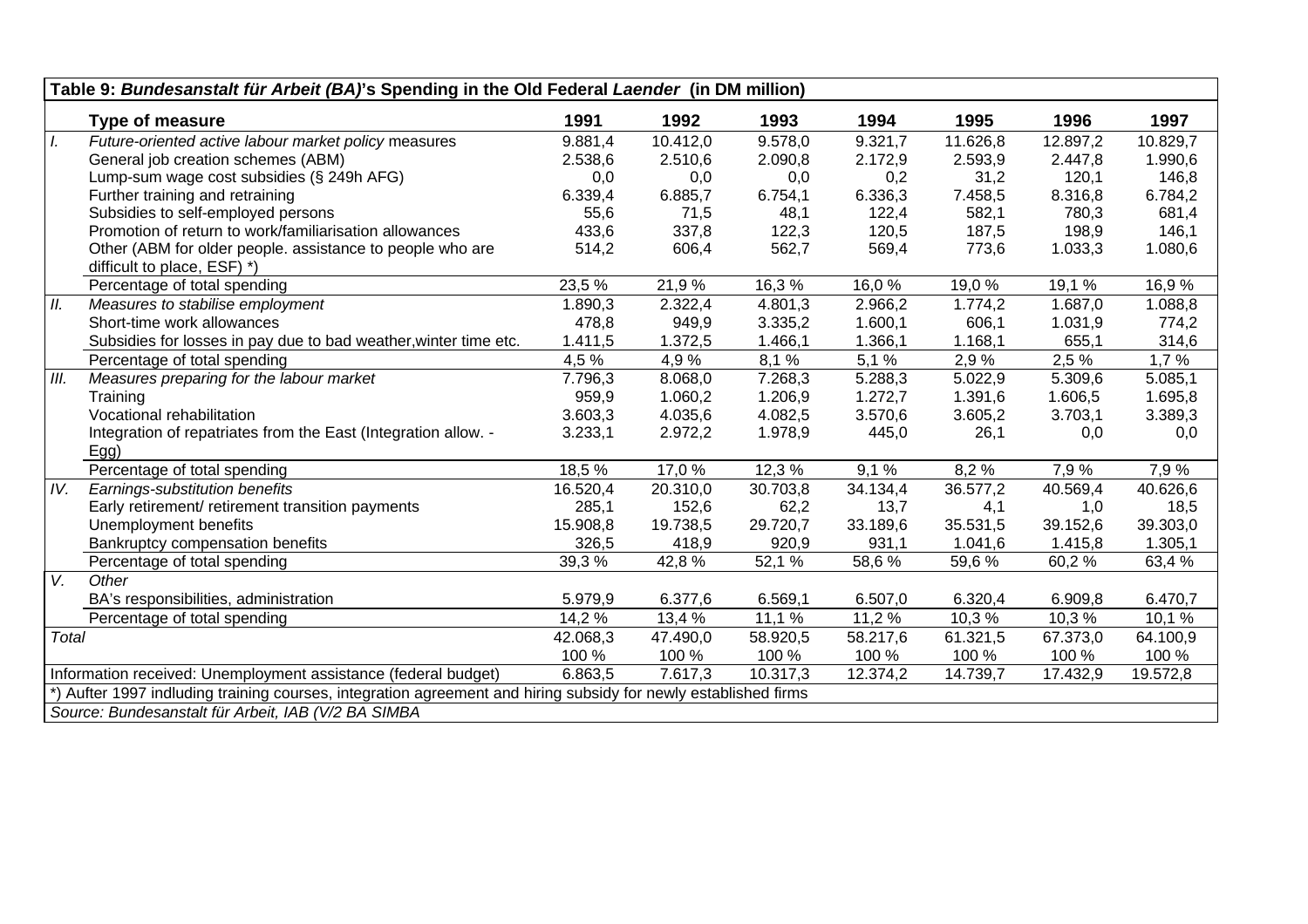# **Table 10: On the Development of the BA's Budget (in DM million)**

|                            |       | 1990       | 1991        | 1992        | 1993        | 1994        | 1995        | 1996        | 1997        |
|----------------------------|-------|------------|-------------|-------------|-------------|-------------|-------------|-------------|-------------|
| <b>Budget balance</b>      |       |            |             |             |             |             |             |             |             |
| Total revenue              | West  | 40.559,8   | 61.243,7    | 69.143,1    | 74.057,2    | 77.496,4    | 77.489,6    | 79.241,9    | 80.725,4    |
|                            | East  | 3.294.4    | 8.946,9     | 10.538,1    | 11.052,2    | 12.161,1    | 12.721,1    | 12.582,9    | 12.423,2    |
|                            | Total | 43.854,2   | 70.190,6    | 79.681,2    | 85.109,4    | 89.657,5    | 90.210,7    | 91.824,8    | 93.148,7    |
| Total expenditures         | West  | 41.423,1   | 42.068,3    | 47.490,0    | 58.920,5    | 58.217,6    | 61.321,5    | 67.373,0    | 64.100,9    |
|                            | East  | 2.458,1    | 29.855,0    | 46.032,2    | 50.615,0    | 41.647,0    | 35.799,0    | 38.215,0    | 38.622,3    |
|                            | Total | 43.881,2   | 71.923,3    | 93.522,2    | 109.535,5   | 99.864,6    | 97.120,5    | 105.588,0   | 102.723,2   |
| Surplus (+) or deficit (-) | West  | 863,3      | $+19.175,4$ | $+21.653,1$ | $+15.136,7$ | $+19.278,8$ | $+16.168,1$ | +11.868,9   | $+16.624,5$ |
|                            | East  | 836,3<br>٠ | $-20.908.1$ | $-35.494,1$ | $-39.562,8$ | $-29.485,9$ | $-23.077.9$ | $-25.632,1$ | $-26.199,1$ |
|                            | Total | 27,0       | $-1.732,7$  | $-13.841,0$ | $-24.426,1$ | $-10.207,1$ | $-6.909,8$  | $-13.763,2$ | $-9.574,5$  |

#### **Information provided on expenditures from the national budget**

| Unemployment assistance | West  | 7.586.9 | 6.863,5 | 7.617,3 | 10.317,3 | 12.374,2    | 14.739,7 | 17.432,9 | 19.572,8 |
|-------------------------|-------|---------|---------|---------|----------|-------------|----------|----------|----------|
|                         | East  |         | 271,3   | .488,5  | 3.657,8  | 5.056,9     | 5.725,9  | 6.792,0  | 8.425,2  |
|                         | Total | 7.586,9 | .134.8  | 9.105,8 | 13.975.1 | 17.431,1    | 20.465,6 | 24.224,9 | 27.998,0 |
| Integration assistance  | West  |         |         |         | 754,4    | 994,2       | 905,8    | 763,1    | 671,6    |
|                         | East  |         |         |         | 108,9    | 156,7       | 141,2    | 193,5    | 185,8    |
|                         | Total |         |         |         | 863.3    | . 150,91. ، | 1.047.0  | 956,6    | 857,4    |

Source: Bundesanstalt für Arbeit; IAB calculations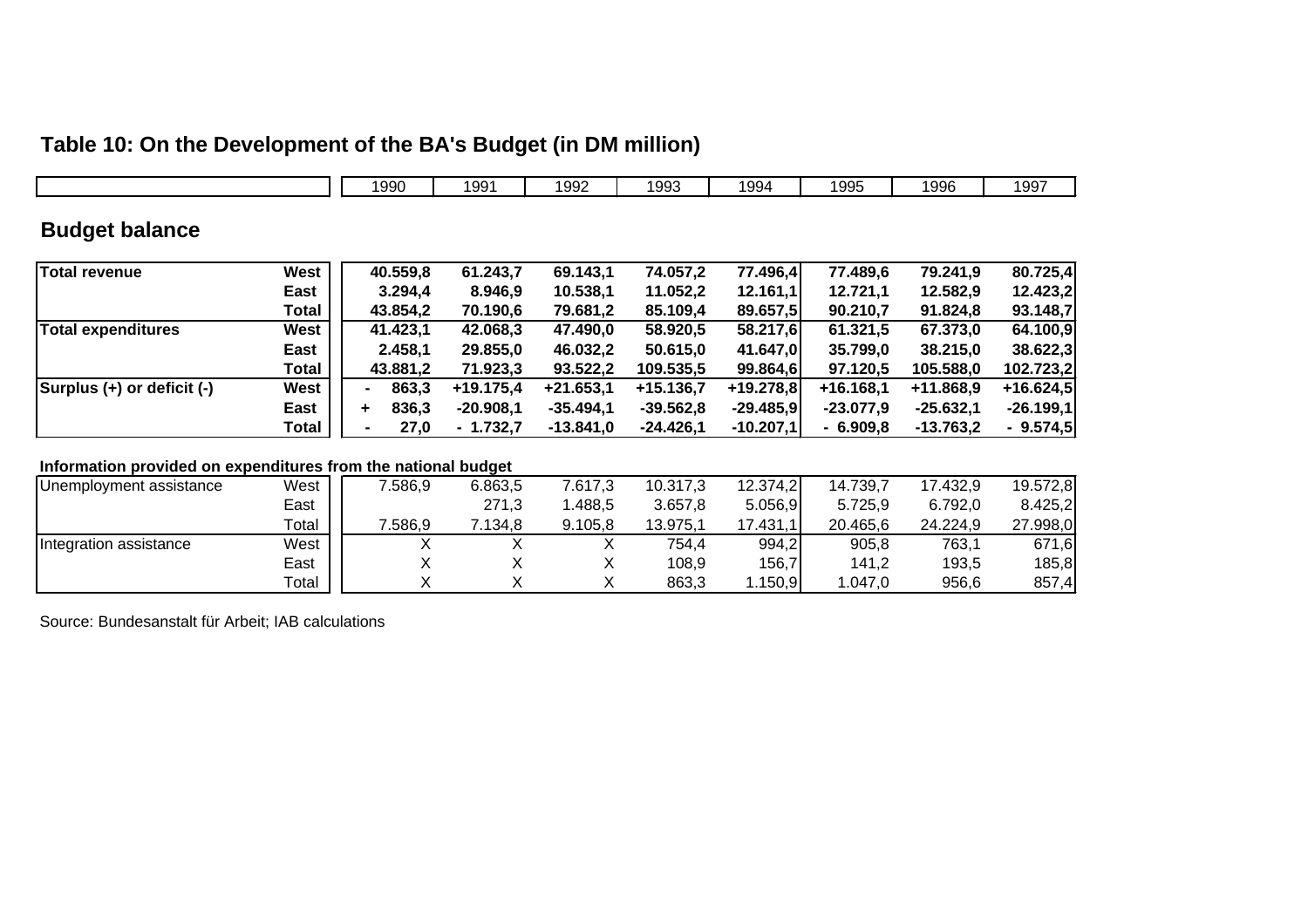### **Table 11: Relief for the Labour Market Provided by the Bundesanstalt für Arbeit's Labour Market Policy Measures in Eastern Germany**

in 1,000 persons

|                                                              | 1990             | 1991             | 1992        | 1993            | 1994           | 1995             | 1996           |                             | 1997                     |                |             | 1997             |
|--------------------------------------------------------------|------------------|------------------|-------------|-----------------|----------------|------------------|----------------|-----------------------------|--------------------------|----------------|-------------|------------------|
|                                                              | Year             | Year             | Year        | Year            | Year           | Year             | Year           | 1. Qu. 2. Qu. 3. Qu. 4. Qu. |                          |                |             | Year             |
| A. Type of spending                                          |                  |                  |             |                 |                |                  |                |                             |                          |                |             |                  |
| Short time work allowances                                   | 758              | 1616             | 370         | 181             | 97             | 71               | 71             | 74                          | 56                       | 34             | 34          | 50               |
| Subs. bad weather/winter etc. 1)                             |                  | 3                | 6           | 18              | 9              | 16               | 3              | 1                           | $\overline{\phantom{a}}$ | $\blacksquare$ | 0           | $\mathbf 0$      |
| Job creating measures                                        | 3                | 183              | 388         | 260             | 281            | 312              | 278            | 242                         | 242                      | 231            | 223         | 235              |
| General ABM 2)                                               | 3                | 183              | 388         | 238             | 193            | 206              | 191            | 179                         | 177                      | 150            | 112         | 154              |
| Structural adapt. meas. 3)                                   | 0                | 0                | 0           | 22              | 88             | 107              | 86             | 63                          | 65                       | 81             | 111         | 80               |
| Excl. wage subs. for priv. firms                             | 0                | 0                | 0           | 0               | 0              | 0                | $\mathbf 0$    | 63                          | 65                       | 64             | 63          | 64               |
| Incl. wage subs. for priv. firms                             | 0                | 0                | $\mathbf 0$ | 0               | 0              | 0                | $\mathbf 0$    | $\mathbf 0$                 | $\mathbf 0$              | 16             | 48          | 16               |
| Fulltime training/retraining 4)                              | 7                | 169              | 425         | 345             | 241            | 243              | 230            | 218                         | 190                      | 157            | 144         | 177              |
| Rehabilitation 5)                                            | 0                | 1                | 4           | 5               | 4              | 4                | 5              | 6                           | 6                        | 5              | 6           | 6                |
| Pers. attending language courses                             | 0                | 0                | 3           | 6               | 7              | $\overline{7}$   | 8              | 10                          | 10                       | 9              | 8           | 9                |
| Early retirement paym. 6)                                    | 180              | 365              | 295         | 214             | 126            | 33               | $\mathbf 0$    | $\Omega$                    | $\Omega$                 | $\Omega$       | $\Omega$    | $\mathbf 0$      |
| Retirement trans.paym. 7)                                    | 10               | 189              | 516         | 639             | 524            | 341              | 186            | 101                         | 71                       | 43             | 19          | 58               |
| Part-time for senior workers                                 | 0                | 0                | 0           | 0               | 0              | 0                | $\mathbf 0$    | 0                           | 1                        | 1              | 1           | 1                |
| Sub-total                                                    | 958              | 2526             | 2007        | 1668            | 1289           | 1028             | 780            | 652                         | 576                      | 481            | 435         | 536              |
| In addition: pers. subs.acc §428 Soc.CIII 8)                 | 0                | $\overline{0}$   | 1           |                 | $\overline{2}$ | 7                | 30             | 60                          | 73                       | 87             | 97          | 79               |
| <b>Total</b>                                                 | 958              | 2526             | 2008        | 1669            | 1291           | 1034             | 810            | 712                         | 649                      | 567            | 533         | 615              |
| <b>B. Equivalent in employment</b>                           |                  |                  |             |                 |                |                  |                |                             |                          |                |             |                  |
| Short time work allowances                                   | 341              | 898              | 194         | 85              | 46             | 40               | 38             | 39                          | 27                       | 18             | 17          | 25               |
| Subs, bad weather/winter etc. 1)                             |                  | $\overline{c}$   | 4           | 12              | 6              | 11               | $\mathbf{3}$   | $\mathbf{1}$                | $\overline{a}$           | $\overline{a}$ | $\mathbf 0$ | $\mathbf 0$      |
| Job creating measures                                        | 5                | 257              | 543         | 365             | 379            | 419              | 380            | 331                         | 330                      | 292            | 239         | 298              |
| General ABM 2)                                               | 5                | 257              | 543         | 334             | 257            | 270              | 259            | 242                         | 239                      | 202            | 151         | 209              |
| Federation's ABM stabil.progr.                               | 0                | 0                | 0           | 41              | 0              | 0                | $\mathbf 0$    | 0                           | $\mathbf 0$              | 0              | 0           | 0                |
| Structural adapt. meas. 3)                                   | 0                | 0                | 0           | 31              | 123            | 149              | 121            | 89                          | 91                       | 90             | 88          | 89               |
| Excl. wage subs. for priv. firms                             | 0                | 0                | 0           | 31              | 123            | 149              | 121            | 89                          | 91                       | 90             | 88          | 89               |
| Incl. wage subs. for priv. firms                             |                  |                  |             |                 |                |                  |                |                             | ٠                        |                |             |                  |
| Fulltime training/retraining 4)                              | 7                | 169              | 425         | 345             | 241            | 243              | 230            | 218                         | 190                      | 157            | 144         | 177              |
| Rehabilitation 5)                                            | 0                | 1                | 4           | 5               | 4              | 4                | 5              | 6                           | 6                        | 5              | 6           | 6                |
| Pers. attending language courses                             | 0                | 0                | 3           | 6               | 7              | 7                | 8              | 10                          | 10                       | 9              | 8           | 9                |
| Early retirement paym. 6)                                    | 180              | 365              | 295         | 214             | 126            | 33               | $\mathbf 0$    | $\Omega$                    | $\Omega$                 | $\mathbf 0$    | $\mathbf 0$ | 0                |
| Retirement trans.paym. 7)                                    | 10               | 189              | 516         | 639             | 524            | 341              | 186            | 101                         | 71                       | 43             | 19          | 58               |
| Part-time for senior workers                                 | 0                | 0                | 0           | $\overline{0}$  | 0              | 0                | $\mathbf 0$    | 0                           | 0                        | $\mathbf 0$    | 1           | 0                |
| Sub-total                                                    | 543              | 1881             | 1984        | 1671            | 1334           | 1097             | 850            | 705                         | 635                      | 525            | 435         | 575              |
| In addition: pers. subs.acc §428 Soc.CIII 8)                 | 0                | 0                | 1           |                 | 2              | 7                | 30             | 60                          | 73                       | 87             | 97          | 79               |
| <b>Total</b>                                                 | 543              | 1881             | 1985        | 1672            | 1336           | 1104             | 879            | 765                         | 708                      | 612            | 532         | 654              |
| C. Relief for unemployment figures                           |                  |                  |             |                 |                |                  |                |                             |                          |                |             |                  |
| Short time work allowances                                   | 341              | 898              | 189         | 75              | 39             | 30               | 29             | 28                          | 20                       | 13             | 13          | 19               |
| Subs. bad weather/winter etc. 1)                             |                  | 2                | 4           | 12              | 6              | 11               | 3              | 1                           |                          |                | 0           | 0                |
| Job creating measures                                        | 5                | 257              | 540         | 353             | 363            | $\overline{392}$ | 355            | 308                         | 307                      | 272            | 222         | 277              |
| General ABM 2)                                               | 5                | 257              | 540         | 323             | 246            | 253              | 242            | 226                         | 223                      | 189            | 141         | 195              |
| Federation's ABM stabil.progr.                               | 0                | 0                | 0           | 40              | 0              | $\overline{0}$   | $\overline{0}$ | $\mathbf 0$                 | $\mathbf 0$              | $\mathbf 0$    | 0           | 0                |
| Structural adapt. meas. 3)                                   | 0                | 0                | 0           | 30 <sup>°</sup> | 117            | 138              | $112$          | 82                          | 84                       | 83             | 82          | 83               |
| Excl. wage subs. for priv. firms                             | 0                | $\Omega$         | $\Omega$    | 30 <sup>°</sup> | 117            | 138              | 112            | 82                          | 84                       | 83             | 82          | 83               |
| Incl. wage subs. for priv. firms                             |                  |                  |             |                 |                |                  |                |                             |                          |                |             |                  |
| Fulltime training/retraining 4)                              | 7                | 169              | 425         | 339             | 238            | 241              | 227            | 215                         | 188                      | 155            | 143         | $\frac{1}{175}$  |
| Rehabilitation 5)                                            | 0                | 1                | 4           | 4               | 3              | 4                | 5              | 5                           | 5                        | 5              |             |                  |
| Pers. attending language courses                             | 0                | 0                | 3           | 6               | $\overline{7}$ | 7                | 8              | 10                          | 10                       | 9              | 8           | $\boldsymbol{9}$ |
| Early retirement paym. 6)                                    | 180              | 365              | 295         | 214             | 126            | 33               | 0              | $\mathbf 0$                 | $\mathbf 0$              | $\Omega$       | $\Omega$    | 0                |
| Retirement trans.paym. 7)                                    | 10               | 189              | 516         | 639             | 524            | 341              | 186            | 101                         | 71                       | 43             | 19          | 58               |
| Part-time for senior workers                                 | 0                | $\Omega$         | 0           | 0               | 0              | 0                | 0              | 0                           | 0                        | 0              |             | 0                |
| Sub-total                                                    | $\overline{543}$ | 1881             | 1976        | 1643            | 1307           | 1057             | 812            | 669                         | 602                      | 498            | 412         | 545              |
| In addition: pers. subs.acc §428 Soc.CIII 8)<br><b>Total</b> | 0<br>543         | $\Omega$<br>1881 | 1976        | 1644            | 2<br>1309      | 7<br>1064        | 30<br>842      | 60<br>729                   | 73<br>675                | 87<br>585      | 97<br>509   | 79<br>624        |
|                                                              |                  |                  |             |                 |                |                  |                |                             |                          |                |             |                  |

1) Bad weather allowance until 1995, after 1996 winter-time compensation under § 81 ff AFG.

Based on the work lost due to weather conditions as reported by the companies the corresponding number of 'fulltime employees' is computed.

There is no statistical proof for the spending expressed by the average number of construction workers

2) General measures for job creation; in 1993 including the federation's ABM stablisation programme

3) §§ 272-279, 415 SGB III up to end of 1997 productive labour promotion (wage cost subsidies) acc.§ 249 h AFG.

Currently wage cost subsidies for private firms cannot be quantified.

4) Without adaptation; up to 1992 various schemes to improve opportunities for placement (§ 41 a AFG).

5) Persons in rehabilitation in vocational promotion schemes to reintegrate them into the labour market and in vocational further training schemes

6) The funds for early retirement payments for the east are provided by the federal budget

7) Including the recipients to be funded with federal money

8) Recipients of Alg, Alhi, Egg and Eghi 58 years and older not available for placement (until end of 1997 §105c AFG).

Source: Bundesanstalt für Arbeit; IAB calculations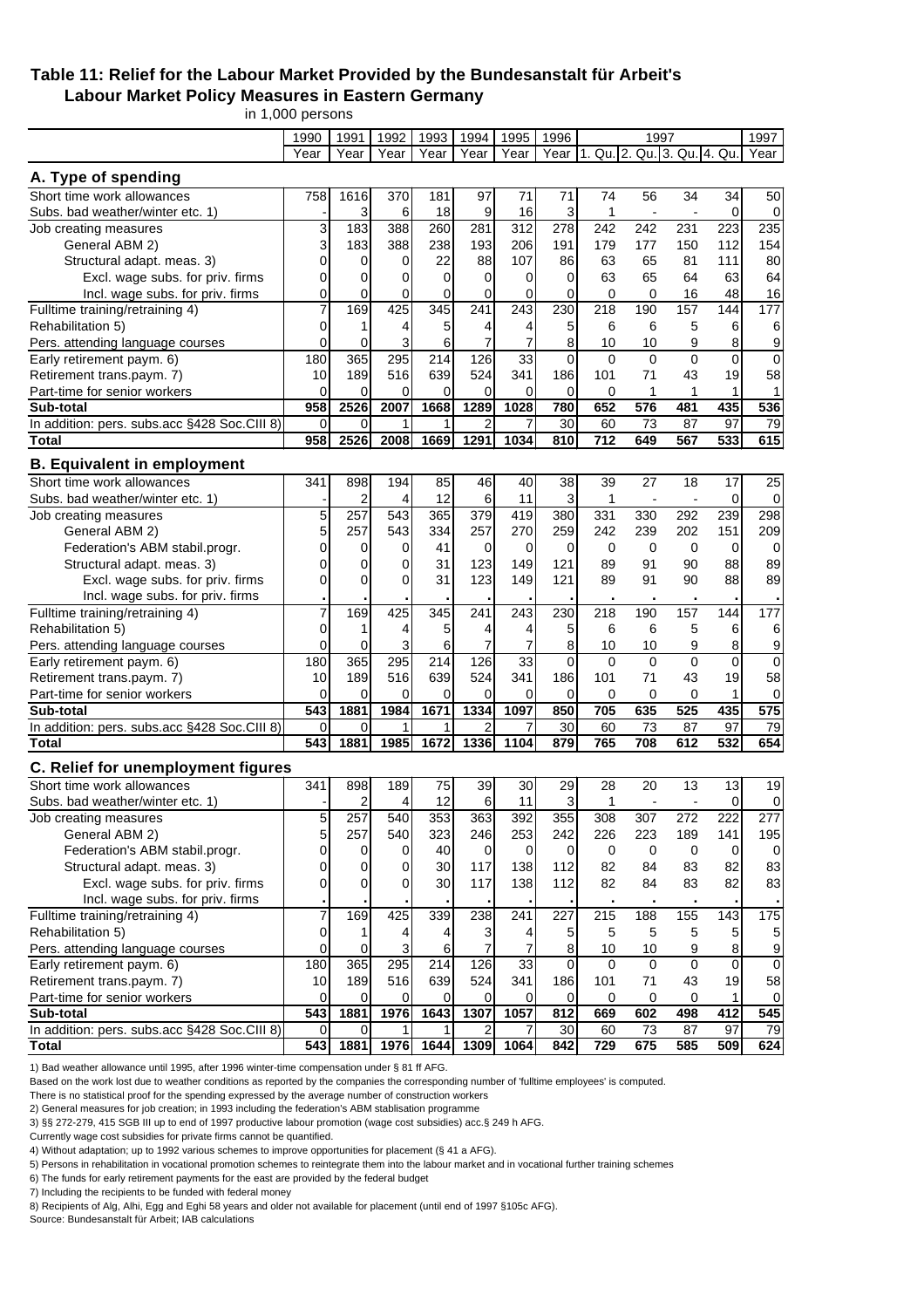#### **Table 12: Relief for the Labour Market Provided by the Bundesanstalt für Arbeit's Labour Market Policy Measures in Western Germany**

in 1,000 persons

|                                                                  | 1990           | 1991           | 1992           | 1993           | 1994             | 1995             | 1996           |                             | 1997           |                          |                | 1997             |
|------------------------------------------------------------------|----------------|----------------|----------------|----------------|------------------|------------------|----------------|-----------------------------|----------------|--------------------------|----------------|------------------|
|                                                                  | Year           | Year           | Year           | Year           | Year             | Year             | Year           | 1. Qu. 2. Qu. 3. Qu. 4. Qu. |                |                          |                | Year             |
| A. Type of spending                                              |                |                |                |                |                  |                  |                |                             |                |                          |                |                  |
| Short time work allowances                                       | 56             | 145            | 283            | 767            | 275              | 128              | 206            | 229                         | 141            | 77                       | 87             | 133              |
| Subs. bad weather/winter etc. 1)                                 | 41             | 47             | 41             | 54             | 30               | 44               | 7              | 8                           | ÷,             | $\overline{\phantom{a}}$ | 3              | 3                |
| Job creating measures                                            | 83             | 83             | 78             | 51             | 58               | $\overline{72}$  | 76             | 71                          | 71             | 67                       | 63             | 68               |
| General ABM 2)                                                   | 83             | 83             | 78             | 51             | 58               | 70               | 70             | 63                          | 62             | 58                       | 54             | 59               |
| Structural adaptation measures 3)                                | 0              | 0              | 0              | 0              | 0                | 2                | 6              | 8                           | 8              | 9                        | 9              | 8                |
| Fulltime training/retraining 4)                                  | 215            | 237            | 250            | 238            | 226              | $\overline{257}$ | 276            | 244                         | 235            | 206                      | 207            | $\overline{223}$ |
| Rehabilitation 5)                                                | 43             | 49             | 55             | 54             | 40               | 38               | 39             | 38                          | 38             | 35                       | 35             | 37               |
| Pers. attending language courses                                 | 110            | 76             | 51             | 55             | 50               | 46               | 42             | 35                          | 35             | 33                       | 31             | 33               |
| Early retirement paym. 6)                                        | 36             | 23             | 12             | 6              | 3                | 1                | $\mathbf 0$    | $\mathbf 0$                 | $\mathbf 0$    | $\Omega$                 | $\mathbf 0$    | $\mathbf 0$      |
| Retirement trans.paym. 7)                                        | $\mathbf 0$    | 0              | 1              | $\overline{2}$ | 3                | $\overline{2}$   | 2              | $\overline{2}$              | $\overline{2}$ | 1                        | 1              | 1                |
| Part-time for senior workers                                     | $\mathbf 0$    | 0              | $\Omega$       | 0              | $\Omega$         | $\Omega$         | $\Omega$       | $\mathbf{1}$                | 1              | 2                        | 3              | 2                |
| Sub-total                                                        | 584            | 659            | 771            | 1226           | 684              | 587              | 648            | $62\overline{7}$            | 522            | 421                      | 430            | 500              |
| In addition: pers. subs.acc §428 Soc.CIII 8)                     | 63             | 63             | 82             | 127            | 139              | 146              | 139            | 134                         | 131            | 129                      | 125            | 130              |
| <b>Total</b>                                                     | 648            | 722            | 854            | 1353           | 823              | 733              | 787            | 762                         | 653            | 550                      | 554            | 630              |
|                                                                  |                |                |                |                |                  |                  |                |                             |                |                          |                |                  |
| <b>B. Equivalent in employment</b><br>Short time work allowances | 20             | 43             | 88             | 228            | 89               | 48               | 74             | 97                          | 55             | 32                       | 36             | 55               |
| Subs. bad weather/winter etc. 1)                                 | 27             | 31             | 27             | 36             | 20               | 29               | $\overline{7}$ | 8                           | ÷,             | $\overline{a}$           | 3              | 3                |
| Job creating measures                                            | 117            | 116            | 109            | 71             | 81               | 100              | 106            | 99                          | 98             | 93                       | 87             | 94               |
| General ABM 2)                                                   | 117            | 116            | 109            | 71             | 81               | 98               | 97             | 88                          | 86             | 81                       | 75             | 82               |
| Federation's ABM stabil.progr.                                   | $\mathbf 0$    | 0              | 0              | 9              | 0                | 0                | $\Omega$       | $\Omega$                    | $\Omega$       | $\Omega$                 | $\Omega$       | $\mathbf 0$      |
| Structural adaptation measures 3)                                | $\Omega$       | $\overline{0}$ | $\overline{0}$ | $\Omega$       | $\Omega$         | $\overline{2}$   | 9              | 11                          | 12             | 12                       | 13             | 12               |
| Fulltime training/retraining 4)                                  | 215            | 237            | 250            | 238            | 226              | 257              | 276            | 244                         | 235            | 206                      | 207            | 223              |
| Rehabilitation 5)                                                | 43             | 49             | 55             | 54             | 40               | 38               | 39             | 38                          | 38             | 35                       | 35             | 37               |
| Pers. attending language courses                                 | 110            | 76             | 51             | 55             | 50               | 46               | 42             | 35                          | 35             | 33                       | 31             | 33               |
| Early retirement paym. 6)                                        | 36             | 23             | 12             | 6              | 3                | 1                | $\overline{0}$ | $\mathbf 0$                 | $\mathbf 0$    | $\Omega$                 | $\Omega$       | $\mathbf 0$      |
| Retirement trans.paym. 7)                                        | 0              | 0              | 1              | $\overline{2}$ | 3                | $\overline{2}$   | $\overline{2}$ | $\overline{2}$              | $\overline{2}$ | 1                        | 1              | 1                |
| Part-time for senior workers                                     | $\overline{0}$ | 0              | 0              | $\mathbf 0$    | $\mathbf 0$      | $\mathbf 0$      | $\overline{0}$ | $\mathbf 0$                 | 1              | 1                        | 2              | 1                |
| Sub-total                                                        | 568            | 574            | 594            | 689            | $\overline{511}$ | 521              | 546            | 524                         | 463            | 401                      | 401            | 447              |
| In addition: pers. subs.acc §428 Soc.CIII 8)                     | 63             | 63             | 82             | 127            | 139              | 146              | 139            | 134                         | 131            | 129                      | 125            | 130              |
| <b>Total</b>                                                     | 631            | 638            | 676            | 816            | 650              | 667              | 685            | 658                         | 594            | 529                      | 525            | 577              |
| C. Relief for unemployment figures                               |                |                |                |                |                  |                  |                |                             |                |                          |                |                  |
| Short time work allowances                                       | 13             | 29             | 59             | 152            | 60               | 32               | 50             | 65                          | 36             | 21                       | 24             | 37               |
| Subs. bad weather/winter etc. 1)                                 | 27             | 31             | 27             | 36             | 20               | 29               | 7              | 8                           |                | $\overline{\phantom{a}}$ | 3              | 3                |
| Job creating measures                                            | 106            | 105            | 99             | 64             | 73               | 91               | 96             | 90                          | 89             | 84                       | 79             | 85               |
| General ABM 2)                                                   | 106            | 105            | 99             | 64             | 73               | 89               | 88             | 80                          | 78             | 73                       | 68             | 75               |
| Federation's ABM stabil.progr.                                   | $\overline{0}$ | 0              | 0              | 9              | $\overline{0}$   | 0                | $\overline{0}$ | $\mathbf 0$                 | $\mathbf 0$    | $\mathbf 0$              | 0              | $\mathbf 0$      |
| Structural adaptation measures 3)                                | $\overline{0}$ | 0              | $\overline{0}$ | $\overline{0}$ | $\overline{0}$   | $\overline{2}$   | 8              | 10                          | 11             | 11                       | 11             | 11               |
| Fulltime training/retraining 4)                                  | 191            | 210            | 220            | 207            | 203              | 245              | 267            | 235                         | 227            | 199                      | 200            | 215              |
| Rehabilitation 5)                                                | 33             | 37             | 42             | 41             | 31               | 30               | 31             | 31                          | 30             | 28                       | 29             | 30               |
| Pers. attending language courses                                 | 110            | 76             | 51             | 55             | 50               | 46               | 42             | 35                          | 35             | 33                       | 31             | 33               |
| Early retirement paym. 6)                                        | 36             | 23             | 12             | 6              | 3                | $\mathbf{1}$     | $\Omega$       | $\Omega$                    | $\Omega$       | $\Omega$                 | $\Omega$       | $\overline{0}$   |
| Retirement trans.paym. 7)                                        | $\mathbf 0$    | 0              | 1              | $\overline{2}$ | 3                | $\overline{2}$   | 2              | $\overline{2}$              | $\overline{2}$ | 1                        | 1              | 1                |
| Part-time for senior workers                                     | $\overline{0}$ | 0              | 0              | $\overline{0}$ | $\boldsymbol{0}$ | $\mathbf 0$      | $\overline{0}$ | $\mathbf 0$                 | 1              | 1                        | $\overline{2}$ | 1                |
| Sub-total                                                        | 517            | 511            | 512            | 564            | 443              | 476              | 495            | 466                         | 420            | 368                      | 367            | 405              |
| In addition: pers. subs.acc §428 Soc.CIII 8)                     | 63             | 63             | 82             | 127            | 139              | 146              | 139            | 134                         | 131            | 129                      | 125            | 130              |
| Total                                                            | 580            | 574            | 594            | 691            | 582              | 622              | 634            | 601                         | 552            | 496                      | 492            | 535              |

1) Bad weather allowance until 1995, after 1996 winter-time compensation under § 81 ff AFG.

Based on the work lost due to weather conditions as reported by the companies the corresponding number of 'fulltime employees' is computed.

There is no statistical proof for the spending expressed by the average number of construction workers<br>2) General measures for job creation; in 1993 including the federation's ABM stablisation programme<br>3) §§ 272-279, 415

Currently wage cost subsidies for private firms cannot be quantified. 4) Without adaptation; up to 1992 various schemes to improve opportunities for placement (§ 41 a AFG).

5) Persons in rehabilitation in vocational promotion schemes to reintegrate them into the labour market and in vocational further training schemes

6) The funds for early retirement payments for the east are provided by the federal budget 7) Including the recipients to be funded with federal money

8) Recipients of Alg, Alhi, Egg and Eghi 58 years and older not available for placement (until end of 1997 §105c AFG).

Source: Bundesanstalt für Arbeit; IAB calculations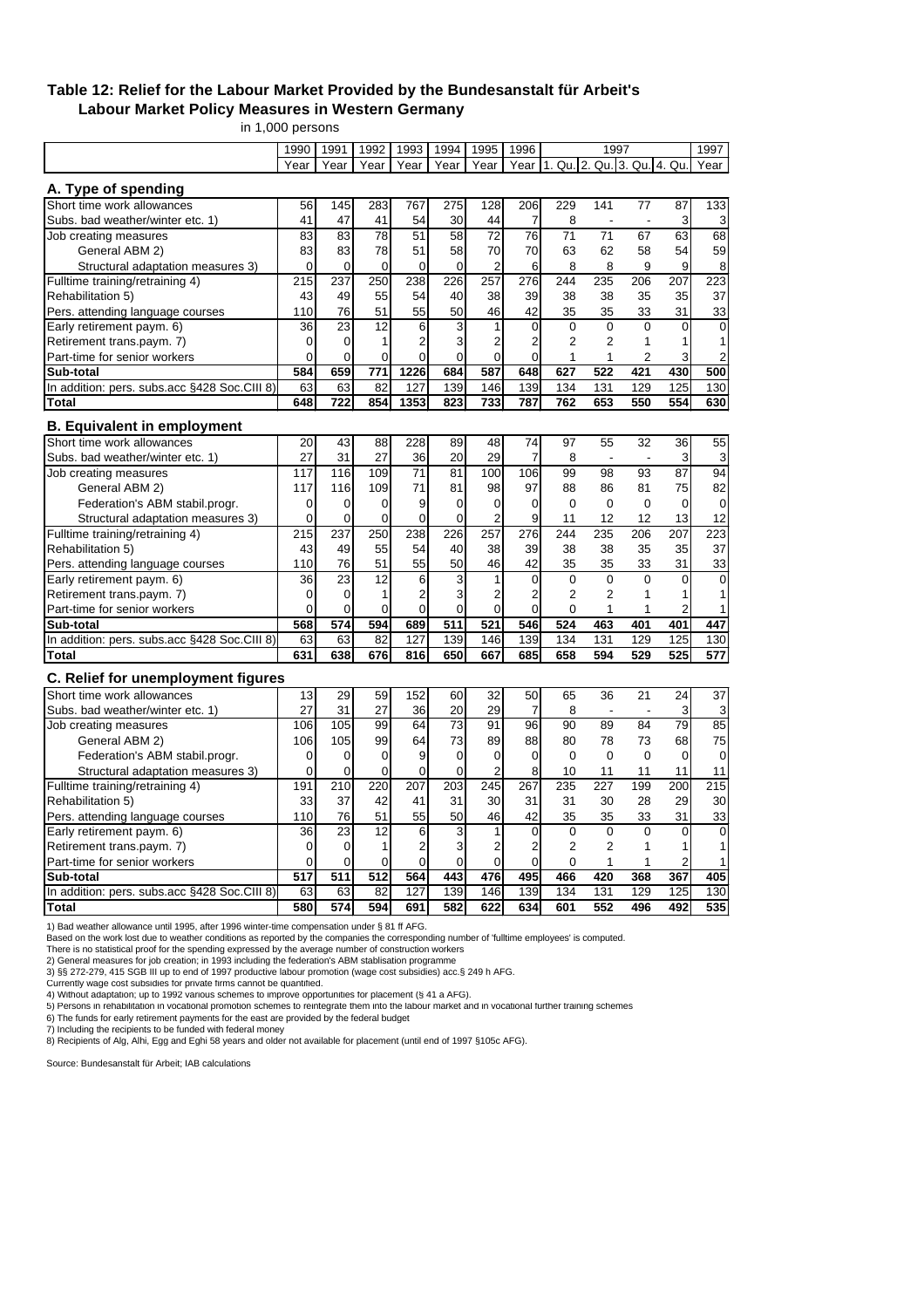# **Table 13: Total Cost of Unemployment for Public Budgets**

|                                   |           |                                  | <b>West Germany</b> |               |                         |                                  | <b>East Germany</b> |               |             | Germany     |
|-----------------------------------|-----------|----------------------------------|---------------------|---------------|-------------------------|----------------------------------|---------------------|---------------|-------------|-------------|
|                                   |           | For recipients of                |                     | For unempl.   | For unempl.             | For recipients of                |                     | For unempl.   | For unempl. | For unempl. |
| Expenditures/Reduced income       |           | Unemployment Unemployment        |                     | persons not   | persons 1)              | Unemployment   Unemployment      |                     | persons not   | persons 1)  | persons 1)  |
|                                   |           | benefits (Alg) assistance (Alhi) |                     | rec. benefits | on average              | benefits (Alg) assistance (Alhi) |                     | rec. benefits | on average  | on average  |
|                                   |           |                                  |                     |               |                         |                                  |                     |               |             |             |
|                                   |           |                                  |                     |               | 1996 (absolute figures) |                                  |                     |               |             |             |
| <b>Total</b>                      | DM bn     | 64,0                             | 29,7                | 23,2          | 118,0                   | 25,9                             | 11,7                | 2,9           | 40,9        | 158,9       |
| Per person and year               | <b>DM</b> | 49.072                           | 39.648              | 32.635        | 42.204                  | 37.923                           | 33.083              | 23.987        | 34.985      | 40.076      |
| of these:                         |           |                                  |                     |               |                         |                                  |                     |               |             |             |
| Exp. unempl. benefit/assist.      | <b>DM</b> | 30.002                           | 23.243              |               | 20.479                  | 24.124                           | 19.154              |               | 20.082      | 20.362      |
| payments Alg/Alhi                 |           | 17.754                           | 12.920              |               | 11.889                  | 14.502                           | 10.574              |               | 11.784      | 11.858      |
| contrib. to Pension fund          |           | 7.034                            | 5.848               |               | 4.908                   | 5.493                            | 4.844               |               | 4.719       | 4.853       |
| contrib, to health insurance fund |           | 4.756                            | 4.084               |               | 3.358                   | 3.771                            | 3.413               |               | 3.268       | 3.332       |
| contrib. to nursing insurance     |           | 458                              | 391                 |               | 323                     | 358                              | 323                 |               | 310         | 319         |
| <b>Social expenditures</b>        | <b>DM</b> | 235                              | 1.041               | 9.145         | 2.718                   | 204                              | 814                 | 5.584         | 956         | 2.199       |
| Welfare payments                  |           | 187                              | 832                 | 7.317         | 2.175                   | 163                              | 650                 | 4.468         | 765         | 1.759       |
| Rent subsidies                    |           | 47                               | 209                 | 1.828         | 544                     | 41                               | 163                 | 1.116         | 192         | 440         |
| Reduced tax revenue               | <b>DM</b> | 10.271                           | 8.351               | 7.881         | 9.109                   | 7.105                            | 7.428               | 6.319         | 7.120       | 8.523       |
| - Income tax                      |           | 9.138                            | 7.256               | 6.501         | 7.928                   | 6.097                            | 6.435               | 4.862         | 6.071       | 7.381       |
| - Indirect taxes                  |           | 1.132                            | 1.095               | 1.380         | 1.181                   | 1.007                            | 993                 | 1.457         | 1.049       | 1.142       |
| Reduced revenue in soc. sec. cont | <b>DM</b> | 8.565                            | 7.013               | 15.610        | 9.898                   | 6.490                            | 5.688               | 12.084        | 6.827       | 8.993       |
| Pen. fund (balance)               |           | 2.845                            | 2.381               | 7.409         | 3.867                   | 2.173                            | 1.945               | 5.750         | 2.478       | 3.457       |
| Health ins. fund (balance)        |           | 2.139                            | 1.659               | 5.171         | 2.766                   | 1.540                            | 1.290               | 3.983         | 1.717       | 2.457       |
| - Nursing ins. (balance)          |           | 237                              | 187                 | 521           | 294                     | 181                              | 155                 | 404           | 196         | 265         |
| Bundesanstalt für Arbeit          |           | 3.345                            | 2.786               | 2.508         | 2.971                   | 2.595                            | 2.298               | 1.947         | 2.436       | 2.813       |
| Bundesanstalt für Arbeit          | <b>DM</b> | 33.347                           | 2.786               | 2.508         | 16.967                  | 26.720                           | 2.298               | 1.947         | 16.556      | 16.846      |
| <b>Federation</b>                 | <b>DM</b> | 4.700                            | 27.198              | 4.643         | 10.951                  | 3.317                            | 22.665              | 3.645         | 9.372       | 10.485      |
| <b>Federal Laender</b>            |           | 4.247                            | 3.517               | 4.091         | 3.996                   | 2.914                            | 3.114               | 3.062         | 2.991       | 3.699       |

Local governments | " | 1.558 1.921 8.292| 3.364| | 1.078 1.616 5.197| 1.675| | 2.866

Pension fund DM 2.845 2.381 7.409 3.867 2.173 1.945 5.750 2.478 3.457 Health insurance fund | " | 2.139 1.659 5.171 | 2.766 | 1.540 1.290 3.983 | 1.717 | 2.457 Old age nursing insurance fund | " | | 237 187 521 294 | 181 155 404 196 | 196 265

1) Incl. recipients of integration subsidies (Eghi)

Source: IAB calculations (update of IAB-Kurzbericht No. 6 of 11 March 1994)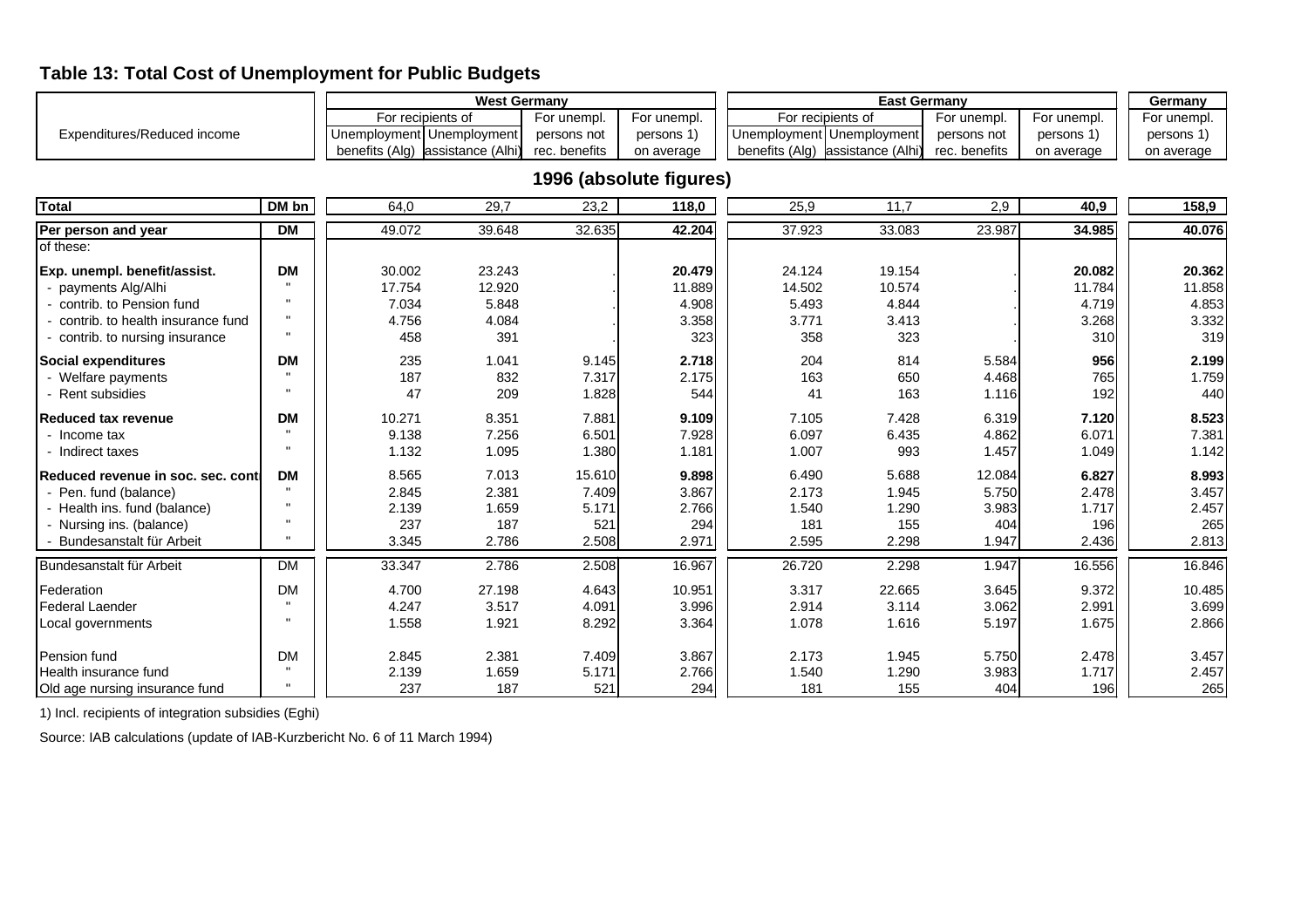# **Table 13 ctd.: Total Cost of Unemployment for Public Budgets**

|                             | For recipients of                   | For unempi.   | For unempl. | For recipients of                              | For unempl. | For unempl. | For unempl. |
|-----------------------------|-------------------------------------|---------------|-------------|------------------------------------------------|-------------|-------------|-------------|
| Expenditures/Reduced income | Unemployment   Unemployment         | persons not   | persons 1   | Unemployment   Unemployment                    | persons not | persons 1   | persons     |
|                             | benefits (Alg)<br>assistance (Alhi) | rec. benefits | on average  | benefits (Alg) assistance (Alhi) rec. benefits |             | on average  | on average  |

# **1996 (structure)**

| <b>Total</b>                        | Mrd DM    | 64,0   | 29,7             | 23,2   | 118,0  | 25,9   | $\overline{11,7}$ | 2,9    | 40,9              | 158,9  |
|-------------------------------------|-----------|--------|------------------|--------|--------|--------|-------------------|--------|-------------------|--------|
|                                     |           |        |                  |        |        |        |                   |        |                   |        |
| Per person and year                 | <b>DM</b> | 49.072 | 39.648           | 32.635 | 42.204 | 37.923 | 33.083            | 23.987 | 34.985            | 40.076 |
|                                     | $\%$      | 100    | 100              | 100    | 100    | 100    | 100               | 100    | 100               | 100    |
| of these:                           |           |        |                  |        |        |        |                   |        |                   |        |
| Exp. unempl. benefit/assist.        | %         | 61,1   | 58,6             |        | 48,5   | 63,6   | 57,9              |        | 57,4              | 50,8   |
| - payments Alg/Alhi                 |           | 36,2   | 32,6             |        | 28,2   | 38,2   | 32,0              |        | 33,7              | 29,6   |
| - contrib. to Pension fund          |           | 14,3   | 14,7             |        | 11,6   | 14,5   | 14,6              |        | 13,5              | 12,1   |
| - contrib, to health insurance fund |           | 9,7    | 10,3             |        | 8,0    | 9,9    | 10,3              |        | 9,3               | 8,3    |
| - contrib. to nursing insurance     |           | 0,9    | 1,0              |        | 0,8    | 0,9    | 1,0               |        | 0,9               | 0,8    |
| <b>Social expenditures</b>          | %         | 0,5    | 2,6              | 28,0   | 6,4    | 0,5    | 2,5               | 23,3   | 2,7               | 5,5    |
| - Welfare payments                  |           | 0,4    | 2,1              | 22,4   | 5,2    | 0,4    | 2,0               | 18,6   | 2,2               | 4,4    |
| - Rent subsidies                    |           | 0,1    | 0,5              | 5,6    | 1,3    | 0,1    | 0,5               | 4,7    | 0,5               | 1,1    |
| <b>Reduced tax revenue</b>          | %         | 20,9   | 21,1             | 24,1   | 21,6   | 18,7   | 22,5              | 26,3   | 20,4              | 21,3   |
| - Income tax                        |           | 18,6   | 18,3             | 19,9   | 18,8   | 16,1   | 19,5              | 20,3   | 17,4              | 18,4   |
| - Indirect taxes                    |           | 2,3    | 2,8              | 4,2    | 2,8    | 2,7    | 3,0               | 6,1    | 3,0               | 2,8    |
| Reduced revenue in soc. sec. conti  | %         | 17,5   | 17,7             | 47,8   | 23,5   | 17,1   | 17,2              | 50,4   | 19,5              | 22,4   |
| - Pen. fund (balance)               |           | 5,8    | 6,0              | 22,7   | 9,2    | 5,7    | 5,9               | 24,0   | 7,1               | 8,6    |
| - health ins. fund (balance)        |           | 4,4    | 4,2              | 15,8   | 6,6    | 4,1    | 3,9               | 16,6   | 4,9               | 6,1    |
| - Nursing ins. (balance)            |           | 0,5    | 0,5              | 1,6    | 0,7    | 0,5    | 0,5               | 1,7    | 0,6               | 0,7    |
| Bundesanstalt für Arbeit            |           | 6,8    | 7,0              | 7,7    | 7,0    | 6,8    | 6,9               | 8,1    | 7,0               | 7,0    |
| Bundesanstalt für Arbeit            | ℅         | 68,0   | $\overline{7,0}$ | 7,7    | 40,2   | 70,5   | 6,9               | 8,1    | $\overline{47,3}$ | 42,0   |
| Federation                          | ℅         | 9,6    | 68,6             | 14,2   | 25,9   | 8,7    | 68,5              | 15,2   | 26,8              | 26,2   |
| <b>Federal Laender</b>              |           | 8,7    | 8,9              | 12,5   | 9,5    | 7,7    | 9,4               | 12,8   | 8,5               | 9,2    |
| Local governments                   |           | 3,2    | 4,8              | 25,4   | 8,0    | 2,8    | 4,9               | 21,7   | 4,8               | 7,2    |
| Pension fund                        | %         | 5,8    | 6,0              | 22,7   | 9,2    | 5,7    | 5,9               | 24,0   | 7,1               | 8,6    |
| Health insurance fund               |           | 4,4    | 4,2              | 15,8   | 6,6    | 4,1    | 3,9               | 16,6   | 4,9               | 6,1    |
| Old age nursing insurance fund      |           | 0,5    | 0,5              | 1,6    | 0,7    | 0,5    | 0,5               | 1,7    | 0,6               | 0,7    |

1) Incl. recipients of integration subsidies (Eghi)

Source: IAB calculations (update of IAB-Kurzbericht No. 6 of 11 March 1994)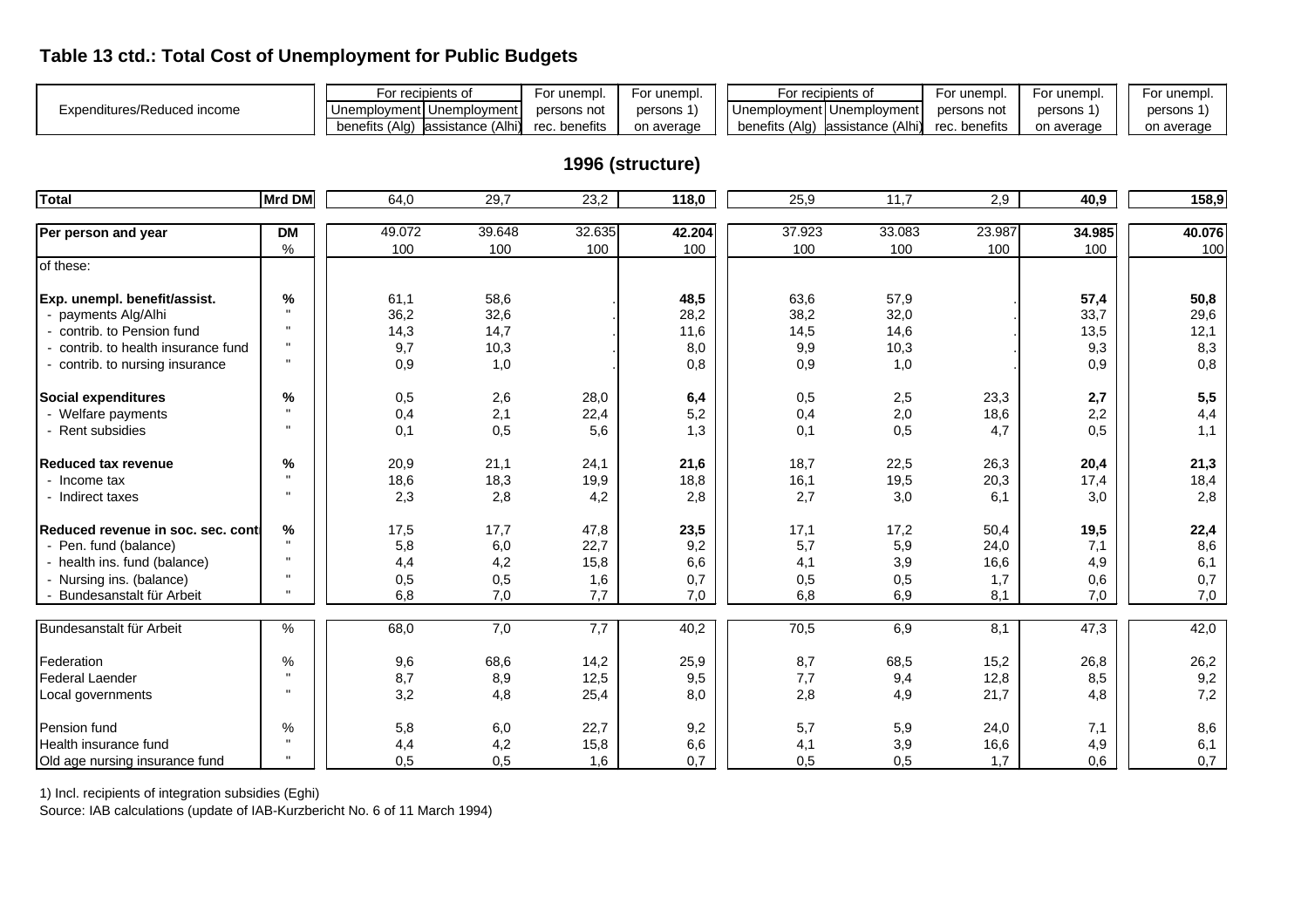# **Table 14: Comparison of Total Cost for Public Budgets for ABM vs. Unemployment 1996**

|                                                     | <b>West Germany</b> | East Germany | Germany     |
|-----------------------------------------------------|---------------------|--------------|-------------|
|                                                     |                     | DM per year  |             |
| People empl. in ABM (1,000)                         | 69,5                | 191,5        | 261,0       |
| <b>Total cost of schemes</b>                        | 52.808              | 45.749       | 47.629      |
| Funding by Bundesanstalt für Arbeit                 | 35.198              | 35.700       | 35.566      |
| - wage cost subsidies 1)                            | 33.779              | 34.174       | 34.069      |
| - $loans 2)$                                        | 37                  |              | 10          |
| - higher subsidies 2)                               | 1.382               | 1.525        | 1.487       |
| Funding by Länder 3)                                | 1.382               | 1.525        | 1.487       |
| Funding by organizers (wage/ mat. costs) 4)         | 16.228              | 8.524        | 10.576      |
| Totals of lower expen./higher revenue               | 46.275              | 38.236       | 40.377      |
| <b>Total direct effects</b>                         | 33.669              | 28.424       | 29.821      |
| Unemployment benefits (net)                         | 3.451               | 4.338        | 4.102       |
| Health ins. contrib.                                | 925                 | 1.128        | 1.074       |
| Pension ins. contrib.                               | 1.367               | 1.643        | 1.570       |
| Nursing ins. contrib.                               | 89                  | 107          | 102         |
| Unemployment assistance (net)                       | 6.959               | 5.489        | 5.881       |
| Health ins. contrib.                                | 2.200               | 1.772        | 1.886       |
| Pension ins. contrib.                               | 3.150               | 2.515        | 2.684       |
| Nursing ins. contrib.                               | 211                 | 167          | 179         |
| Contributions to BA                                 | 2.303               | 1.950        | 2.044       |
| Health ins. contrib. (balance)                      | 1.623               | 1.090        | 1.232       |
| Pension ins. contrib. (balance)                     | 2.285               | 1.601        | 1.783       |
| Health ins. contrib. (balance)                      | 178                 | 130          | 143         |
| Welfare and rent subsidies                          | 2.002               | 1.213        | 1.423       |
| Income tax                                          | 5.938               | 4.280        | 4.722       |
| Indirect taxes                                      | 989                 | 1.001        | 998         |
| <b>Total indirect effects</b>                       | 12.606              | 9.811        | 10.556      |
| Unemployment benefits (net)<br>Health ins. contrib. | 1.844<br>494        | 2.141<br>557 | 2.062       |
| Pension ins. contrib.                               | 731                 | 811          | 540<br>790  |
| Nursing ins. contrib.                               | 48                  | 53           | 51          |
| Unemployment assistance (net)                       | 969                 | 993          | 987         |
| Health ins. contrib.                                | 306                 | 321          | 317         |
| Pension ins. contrib.                               | 438                 | 455          | 451         |
| Nursing ins. contrib.                               | 29                  | 30           | 30          |
| Contributions to BA                                 | 912                 | 690          | 749         |
| Health ins. contrib. (balance)                      | 1.080               | 535          | 680         |
| Pension ins. contrib. (balance)                     | 1.525               | 773          | 973         |
| Nursing ins. contrib. (balance)                     | 112                 | 60           | 74          |
| Welfare and rent subsidies                          | 1.629               | 603          | 876         |
| Income tax                                          | 2.351               | 1.515        | 1.738       |
| Indirect taxes                                      | 137                 | 275          | 238         |
| Balance 5)<br>of these:                             | 6.533<br>٠          | 7.513<br>÷.  | 7.252<br>٠. |
|                                                     |                     |              |             |
| Bundesanstalt für Arbeit                            | $+23.035$           | $+22.282$    | $+22.483$   |
| Federation                                          | 18.936              | 15.280       | $-16.254$   |
| Länder                                              | 2.842               | 1.502        | 1.859       |
| Local governments                                   | 4.148               | 2.322        | 2.808       |
| Health insurance fund                               | 2.703               | 1.625        | 1.912       |
| Pension insurance fund                              | 3.810               | 2.374        | 2.756       |
| Nursing insurance fund                              | 291                 | 191          | 217         |
| Scheme organizers                                   | $+ 16.228$          | 8.524<br>+   | + 10.576    |

1) BA's calculations

2) Ratio of funds for loans or higher subsidies to wage cost subsidies

3) Funding by the Laender in the amount of the higher subsidies paid

4) IAB estimates

5)  $(+)$  = Burden,  $(-)$  = Relief

Source: IAB calculations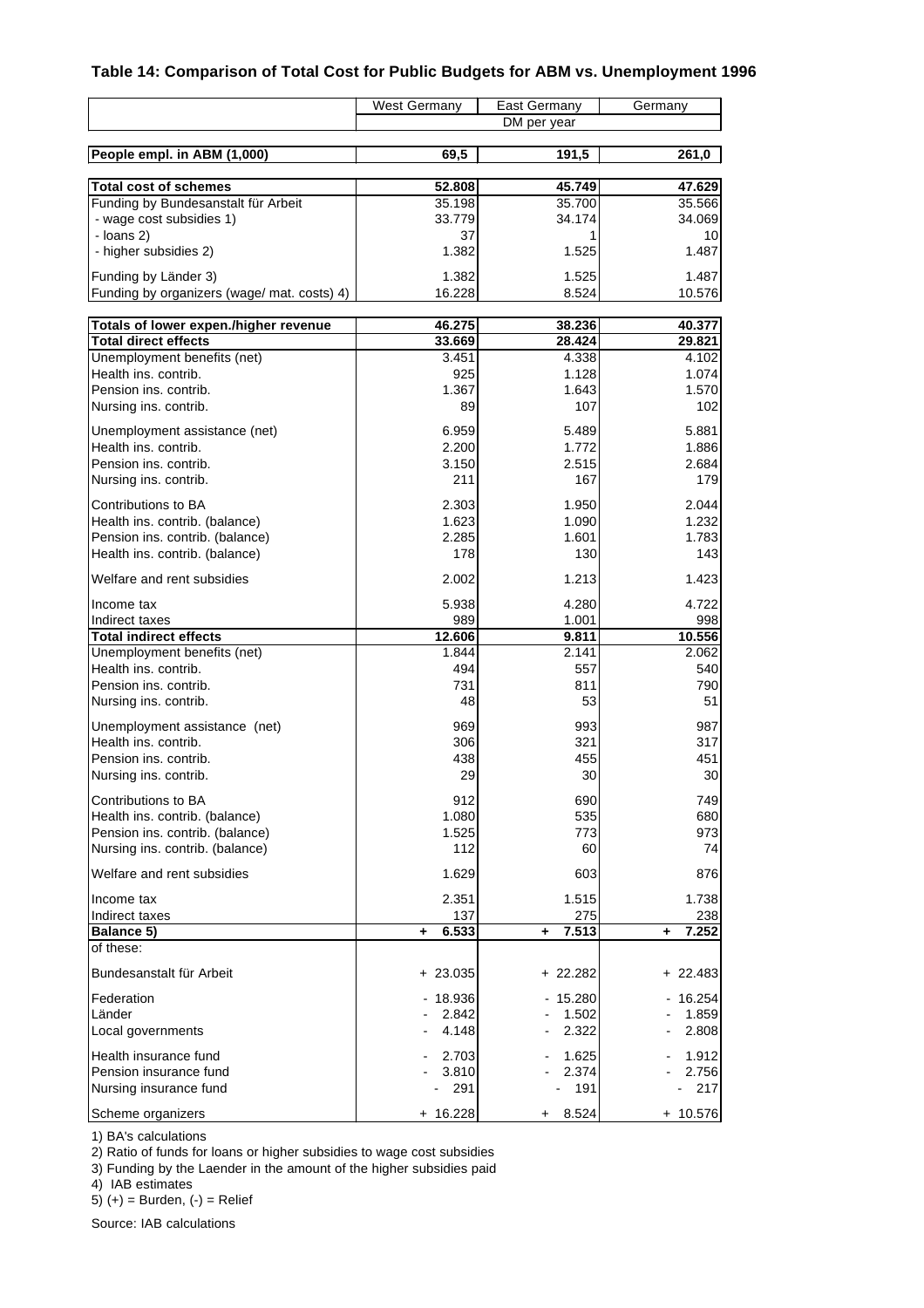# **Table 14 ctd.: Comparison of total cost for public budgets for ABM vs. unemployment 1996**

| M/ast<br>Germanv | ast<br>Germany | 1.0000000000<br>` ¬ ⊢.<br>παιιν |  |
|------------------|----------------|---------------------------------|--|
| DM per year      |                |                                 |  |

## **Self-financing ratios 1)**

| As total cost for public budgets      |        |        |        |
|---------------------------------------|--------|--------|--------|
| Cost of schemes                       | 52.808 | 45.749 | 47.629 |
| Lower expenditures and higher revenue |        |        |        |
| - Direct (%)                          | 64     | 62     | 63     |
| - Total $(\%)$                        | 88     | 84     | 85     |
|                                       |        |        |        |
| Bundesanstalt für Arbeit (BA) only    |        |        |        |
| Cost of schemes                       | 35.198 | 35.700 | 35.566 |
| Lower expenditures and higher revenue |        |        |        |
| - Direct $(\%)$                       | 23     | 26     | 25     |
| - Total $(%)$                         | 35     | 38     | 37     |

1) Lower expenditures and higher revenue as % of cost of schemes

Source: IAB calculations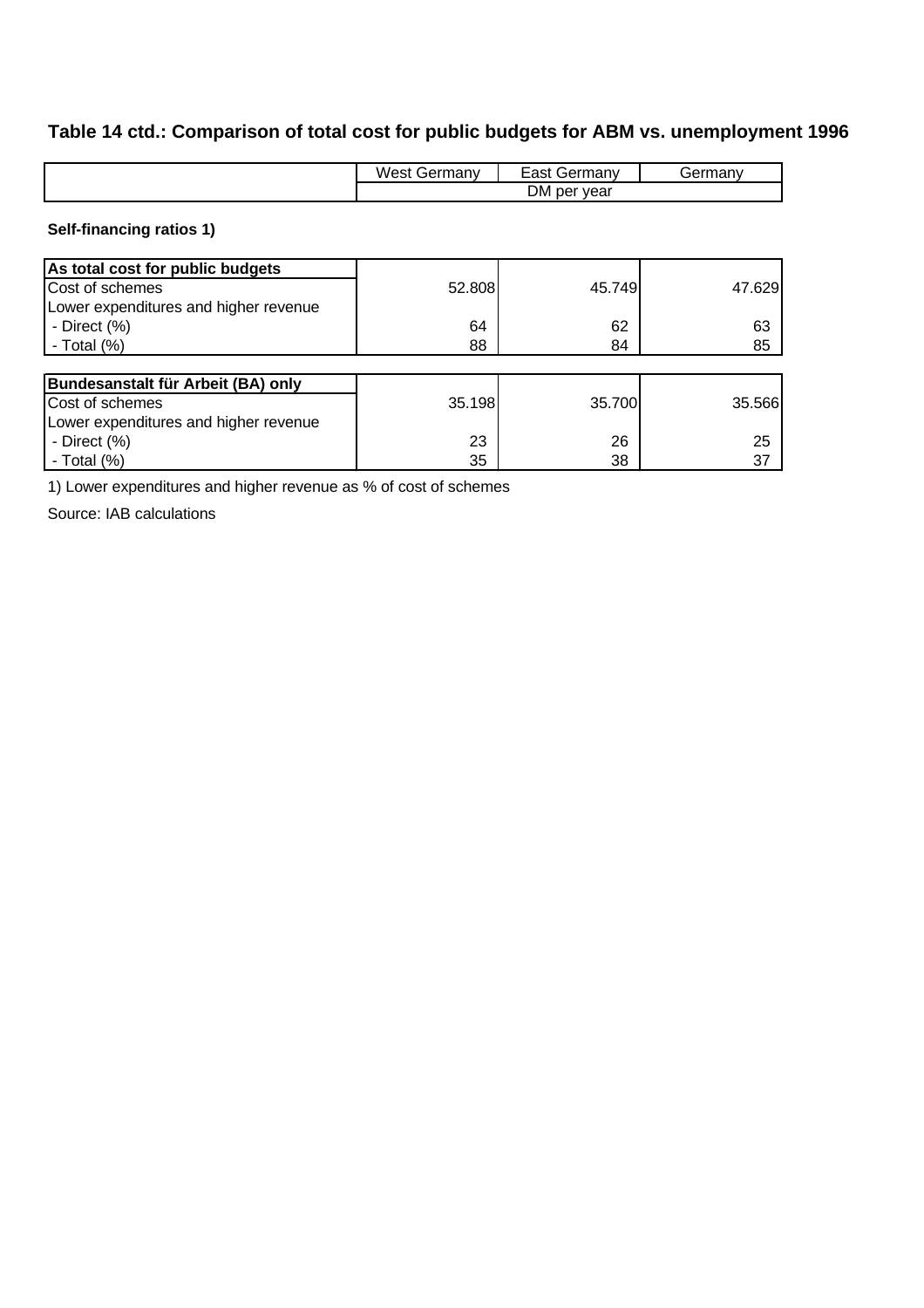# **Table 15: Comparison of Total Cost for Public Budgets for Further Training vs. Unemployment 1996**

|                                          | <b>West Germany</b> | <b>East Germany</b> | Germany        |
|------------------------------------------|---------------------|---------------------|----------------|
|                                          |                     | DM per year         |                |
|                                          |                     |                     |                |
| No. of recip. of support paym. (1,000)   | 203,6               | 205,0               | 408,6          |
| <b>Total cost of schemes</b>             | 36.506              | 33.736              | 35.116         |
| - Support payments (Uhg)                 | 15.484              | 14.283              | 14.881         |
| - Health insurance contribution          | 4.133               | 3.714               | 3.922          |
| - Pension insurance contribution         | 5.887               | 5.379               | 5.632          |
| - Nursing insurance contribution         | 392                 | 356                 | 374            |
| - Cost for course etc.                   | 10.611              | 10.005              | 10.307         |
|                                          |                     |                     |                |
| Totals of lower expen./higher revenue    | 24.670              | 22.549              | 23.606         |
| Unemployment benefits (net)              | 8.378               | 7.405               | 7.890          |
| Health insurance contribution            | 2.245               | 1.925               | 2.084          |
| Pension insurance contribution           | 3.319               | 2.805               | 3.061          |
| Nursing insurance contribution           | 216                 | 183                 | 199            |
| Unemployment assistance (net)            | 3.763               | 4.644               | 4.205          |
| Health insurance contribution            | 1.190               | 1.504               | 1.347          |
| Pension insurance contribution           | 1.703               | 2.127               | 1.916          |
| Nursing insurance contribution           | 114                 | 142                 | 128            |
| Contributions to BA                      | 0                   | 0                   | $\overline{0}$ |
| Health insurance contribution (balance)  | 699                 | 284                 | 491            |
| Pension insurance contribution (balance) | 864                 | 447                 | 655            |
| Nursing insurance contribution (balance) | 62                  | 31                  | 46             |
| Welfare and rent subsidies               | 1.981               | 897                 | 1.437          |
| Income tax                               | 0                   | 0                   | 0              |
| Indirect taxes                           | 136                 | 155                 | 146            |
|                                          |                     |                     |                |
| <b>Balance 1)</b>                        | $+ 11.836$          | $+ 11.187$          | $+ 11.510$     |
| of these:                                |                     |                     |                |
| Bundesanstalt für Arbeit                 | $+22.348$           | $+21.418$           | $+21.881$      |
| Federation                               | 7.044               | 8.594               | 7.822          |
| Länder                                   | 220                 | 115                 | 167            |
| Local governments                        | 1.623               | 761                 | 1.190          |
| Health insurance fund                    | 699                 | 284                 | 491            |
| Pension insurance fund                   | 864                 | 447                 | 655            |
| Nursing insurance fund                   | 62                  | 31                  | 46             |
|                                          |                     |                     |                |
| <b>Self-financing ratios</b>             |                     |                     |                |
| As total cost for public budgets<br>Cost | 36.506              | 33.736              | 35.116         |
|                                          |                     |                     |                |
| Lower expenditure and higher revenue (%) | 68                  | 67                  | 67             |
| Bundesanstalt für Arbeit (BA) only       |                     |                     |                |
| Cost                                     | 36.506              | 33.736              | 35.116         |
| Lower expenditure and higher revenue (%) | 39                  | 37                  | 38             |

1)  $(+)$  = Burden,  $(-)$  = Relief

Source: IAB calculations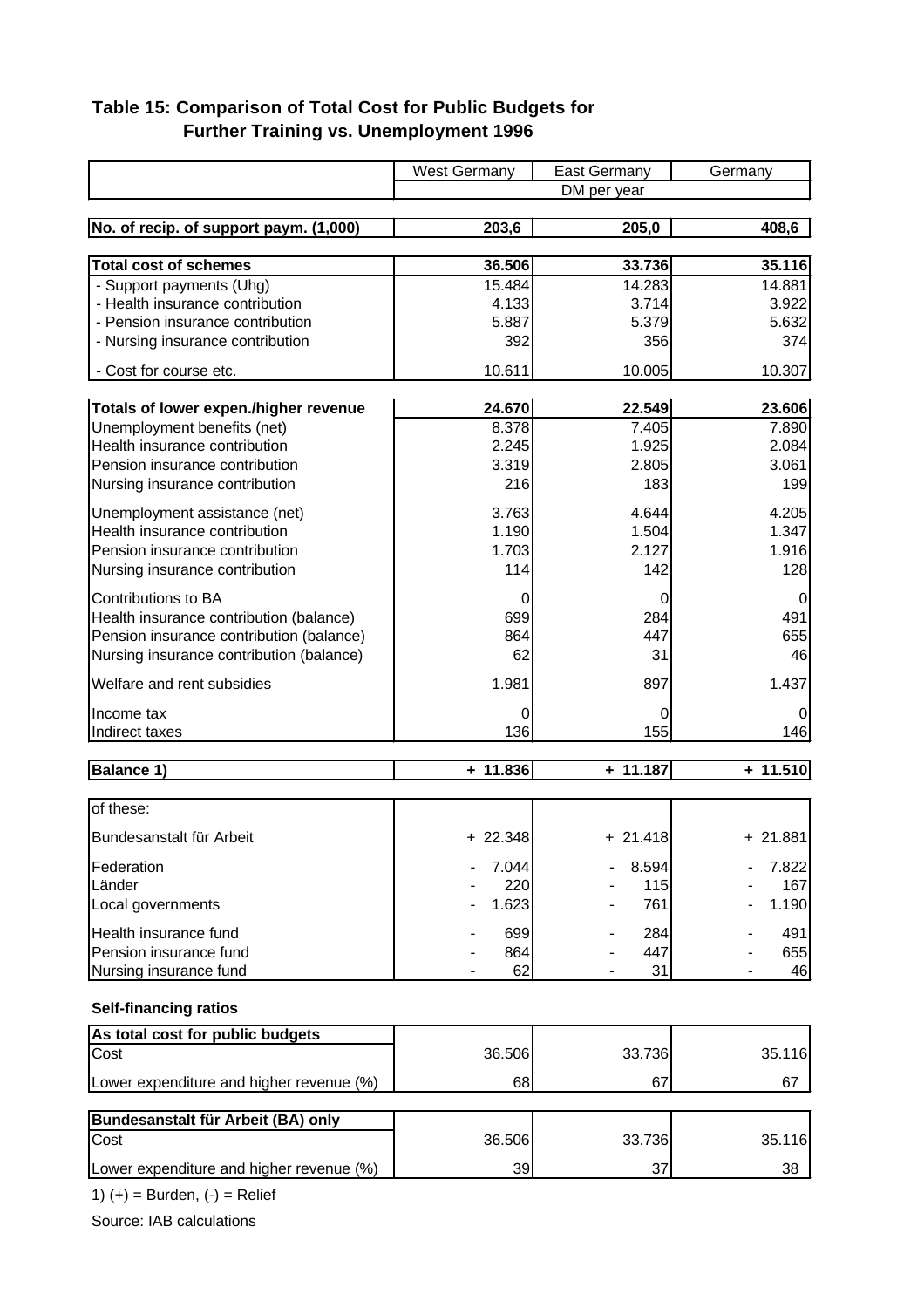## **Table 16: Comparison of Distribution of Persons Employed to the Different Fields of Activities. Persons Supported by Job Creation Measures and Schemes According to Section 249h AFG**

|                                                                                         | Special survey of the<br>job creation measures<br>active in September<br>1991 | Special survey of the<br>schemes according to<br>section 249h AFG<br>in summer 1994 |  |
|-----------------------------------------------------------------------------------------|-------------------------------------------------------------------------------|-------------------------------------------------------------------------------------|--|
|                                                                                         | <b>Persons supported</b><br>in per cent                                       | <b>Persons supported</b><br>in per cent                                             |  |
| Infrastructure/restitution with direct impact<br>for the economy                        | 22                                                                            | 44                                                                                  |  |
| Environmental improvement, including local<br>government environmental responsibilities | 25                                                                            | 14                                                                                  |  |
| Infrastructure affecting tourism                                                        | 6                                                                             | 7                                                                                   |  |
| Improvement of villages/urban/residential areas                                         | 11                                                                            | 4                                                                                   |  |
| Social infrastructure (social services and youth<br>work)                               | 20                                                                            | 18                                                                                  |  |
| Other (collective category for non-assignable<br>fields of activity)                    | 16                                                                            | 13                                                                                  |  |
| Total                                                                                   | 100<br>$(N = 313000)$                                                         | 100<br>$(N = 96159)$                                                                |  |

Sources: Spitznagel 1992, Wolfinger 1995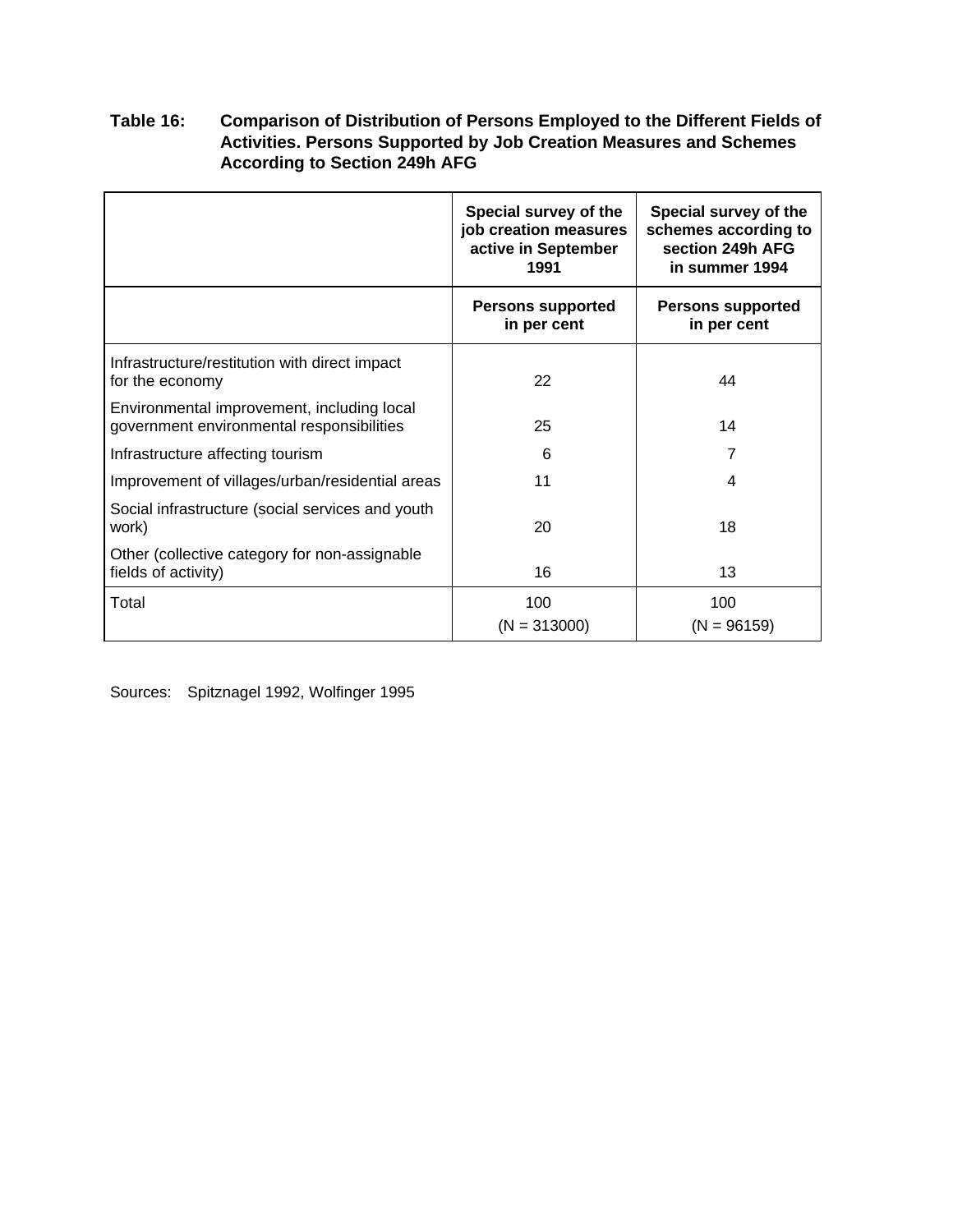#### **Table 17: Total and Annual Cost per Job in the Schemes According to Section 249h AFG by Fields of Activity, in Per Cent and DM**

| Share of<br>financing        | <b>Environment</b> | Lignite coal<br><b>Chemistry</b><br><b>Metalw./Steel</b> | <b>Social</b><br>services | Youth<br>work | Total      |
|------------------------------|--------------------|----------------------------------------------------------|---------------------------|---------------|------------|
| Wage cost subsidies          | 28.2               | 17.2                                                     | 41.3                      | 38.0          | 22.1       |
| Funds from the Länder        | 30.8               | 23.4                                                     | 43.4                      | 47.2          | 26.7       |
| Funds from Treuhandanstalt   | 27.1               | 58.0                                                     | 0.1                       | 0.2           | 44.3       |
| Funds from local governments | 1.3                | 0.0                                                      | 1.3                       | 2.3           | 0.6        |
| Funds from third parties     | 2.6                | 0.0                                                      | 1.9                       | 3.5           | 1.0        |
| Own funding of organisiers   | 10.0               | 1.5                                                      | 12.0                      | 8.8           | 5.2        |
| Total cost in DM             | 100                | 100                                                      | 100                       | 100           | 100        |
|                              | 1920024820         | 3777883910                                               | 392274180                 | 268172130     | 6349108450 |
| Persons employed             | 34451              | 38128                                                    | 10368                     | 6540          | 89487      |
| Cost per job in DM           | 55732              | 99084                                                    | 36943                     | 41005         | 70950      |

Source: Emmerich/Wolfinger 1995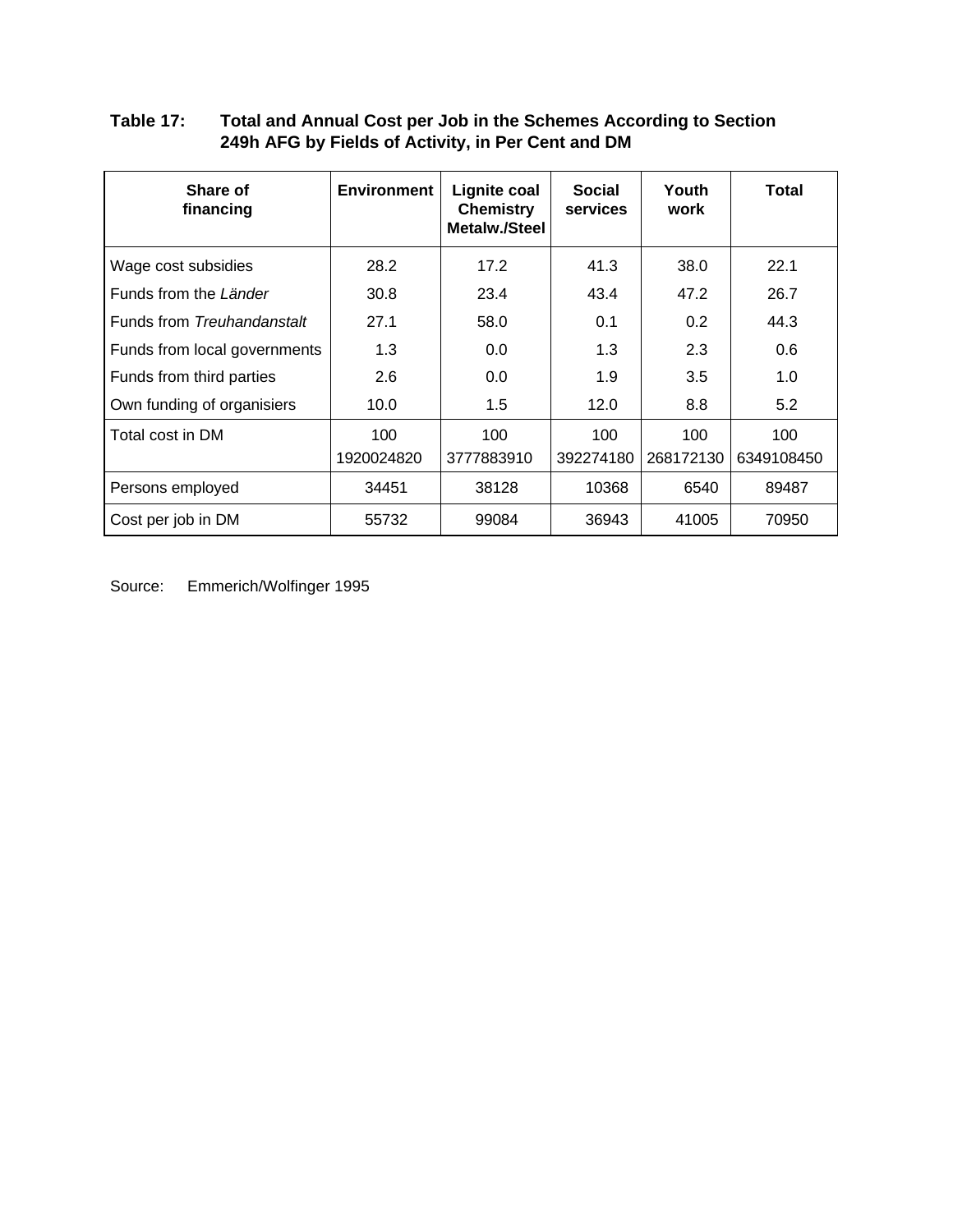# **Labour Supply and Demand in East Germany, 1989 - 1997**

**- annual averages -**

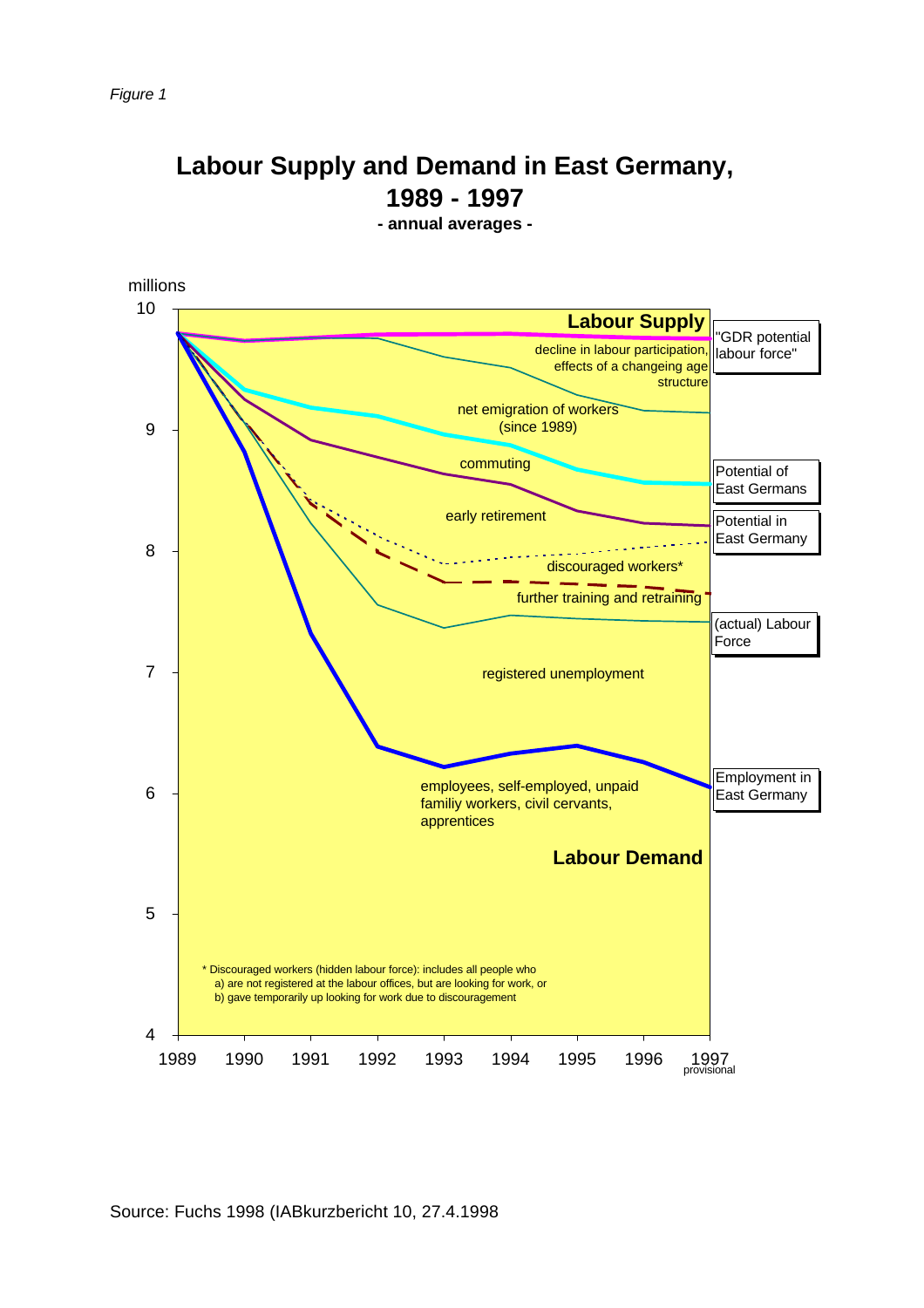